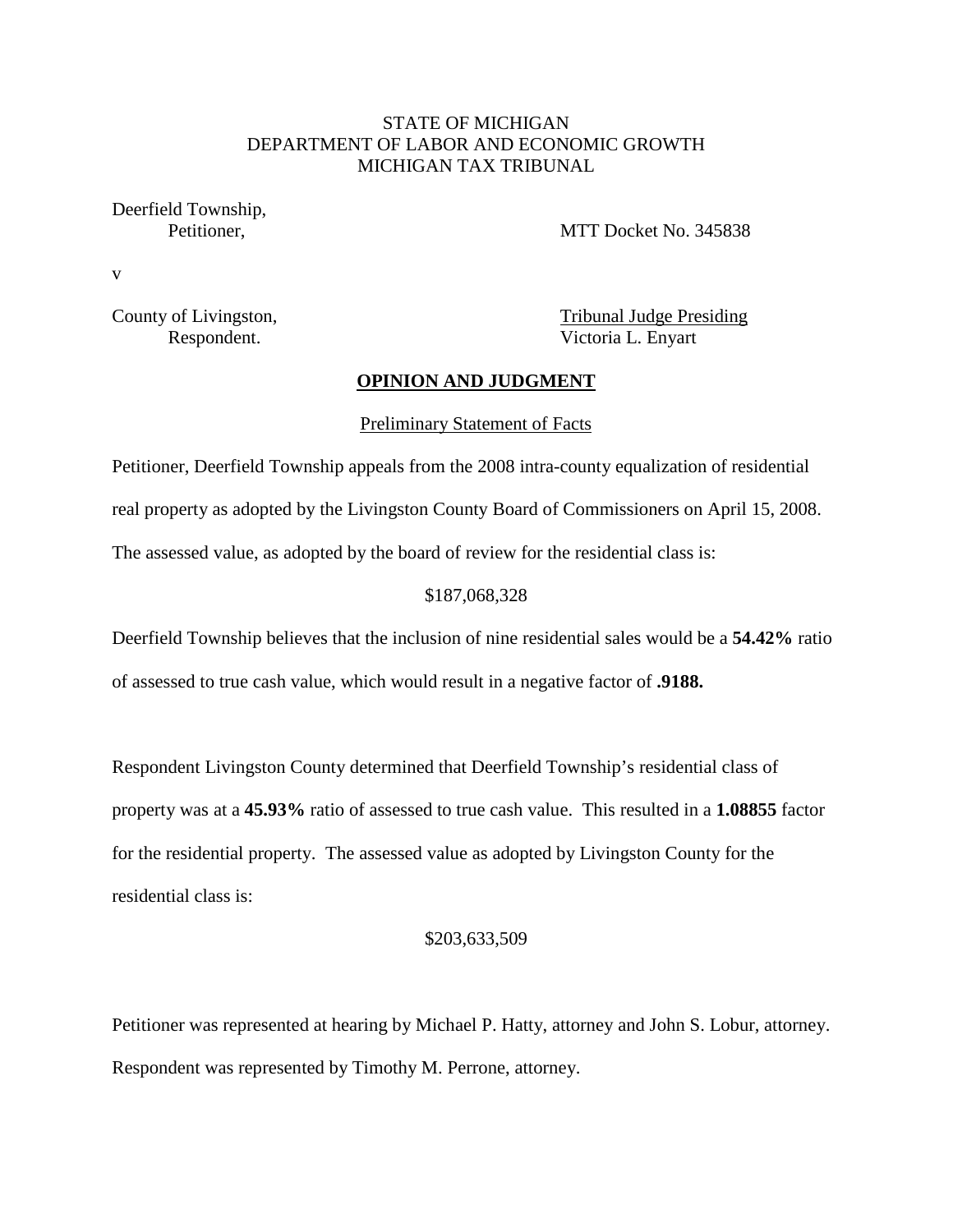Petitioner's witnesses were Diane James, CMAE I assessor, and Terrell Oetzel, MAI. Respondent's witnesses were David Lawrence, CPA; Susan Murray, CMAE III assessor; Sue Bostwick, CMAE III assessor; and Kathy Towne, CMAE IV, Equalization Director.

Petitioner presented 17 exhibits; Respondent presented 45 exhibits. There were a total of 17 Joint exhibits. All of the exhibits were admitted with the exception of Petitioner's exhibit 8, pages  $10-33<sup>1</sup>$  $10-33<sup>1</sup>$ .

The sales-ratio study for the residential class of property had 33 total sales; Livingston County excluded nine of those sales for a total of 24 sales used to determine the ratio of 45.93%, which resulted in a factor of 1.08855.

## Issues

Petitioner submits that the county acted in a manner that was unfair, unjust, inequitable and

discriminatory when nine sales were excluded from its residential sales study.

Respondent states that the nine sales were correctly excluded from the residential sales study

based upon four issues:

- 1. Should sales from a lending institution be excluded from a sales-ratio study?
- 2. Should sales involving a relocation service be excluded from a sales-ratio study?
- 3. Should a land contract memorandum be excluded from a sales-ratio study?
- 4. Should residential sales where the sales ratio fell below 20% or exceeded 80% be excluded from the sales-ratio study as a statistical "outlier" ("80/20 rule")?

<span id="page-1-0"></span><sup>&</sup>lt;sup>1</sup> This exhibit was an appraisal of 8715 Hidden Lake Road. The author of the appraisal was not a witness; therefore, it was excluded as an exhibit.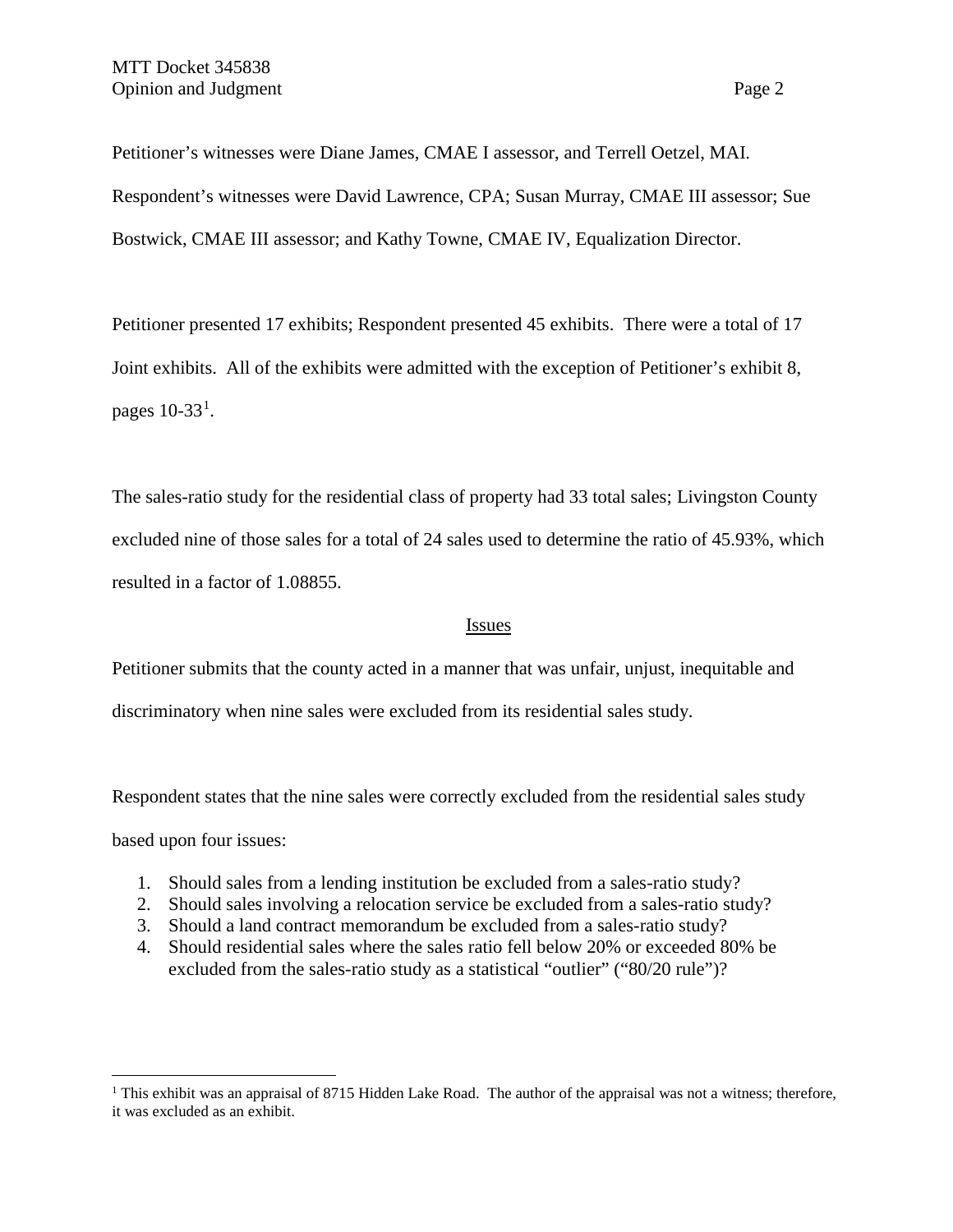The Tribunal will discuss each of the nine sales, including testimony from Petitioner and Respondent, and set forth the Tribunal's ruling on whether the individual sale should have been excluded from the residential sales study for Deerfield Township.

### Nine Sales

**Sale 1 11474 Clairmont Drive**, parcel no. 03-02-200-004, Foreclosure Sale, 74.42% Ratio. Exhibits relating to this parcel include P-1 pp 5-6, P-3, P-17 pp 1-3, and R-21.

This is a sale from Charter One Bank to Jennifer A. Wilson and James R. Nelson for \$110,000 on March 20, 2007. Previous sales history includes the following:

Welther Robert and Jean to Charter One Bank November 15, 2006 for \$170,667; Daniels, Richard & Mechele to Welther, Robert and Jean, October 30, 1998 and Fulkerson, Bradley N. & Lil August 21, 1995 for \$120,400.

Petitioner's record indicates that this property has a 2,236 square foot house located on one acre. It was built in 1973 and is located across the street from Lobdell and Bennett Lakes. James testified that based on an exterior inspection in March 2008, she determined that the house and yard were kept up in good condition. P-3, p7. The Real Property Statement ("RPS") was filed by Charter One Bank and received by Deerfield Township on January 7, 2008. The RPS stated that the bank sold the property for \$110,000 with a new mortgage. The statement indicates that the property was listed for \$119,900 on February 8, 2007 and sold on March 20, 2007. The closing was 3% with \$5,000 towards well and septic replacement. This is considered real estate owned by the bank or an REO. The deed indicates that the bank owned the property on November 17, 2006.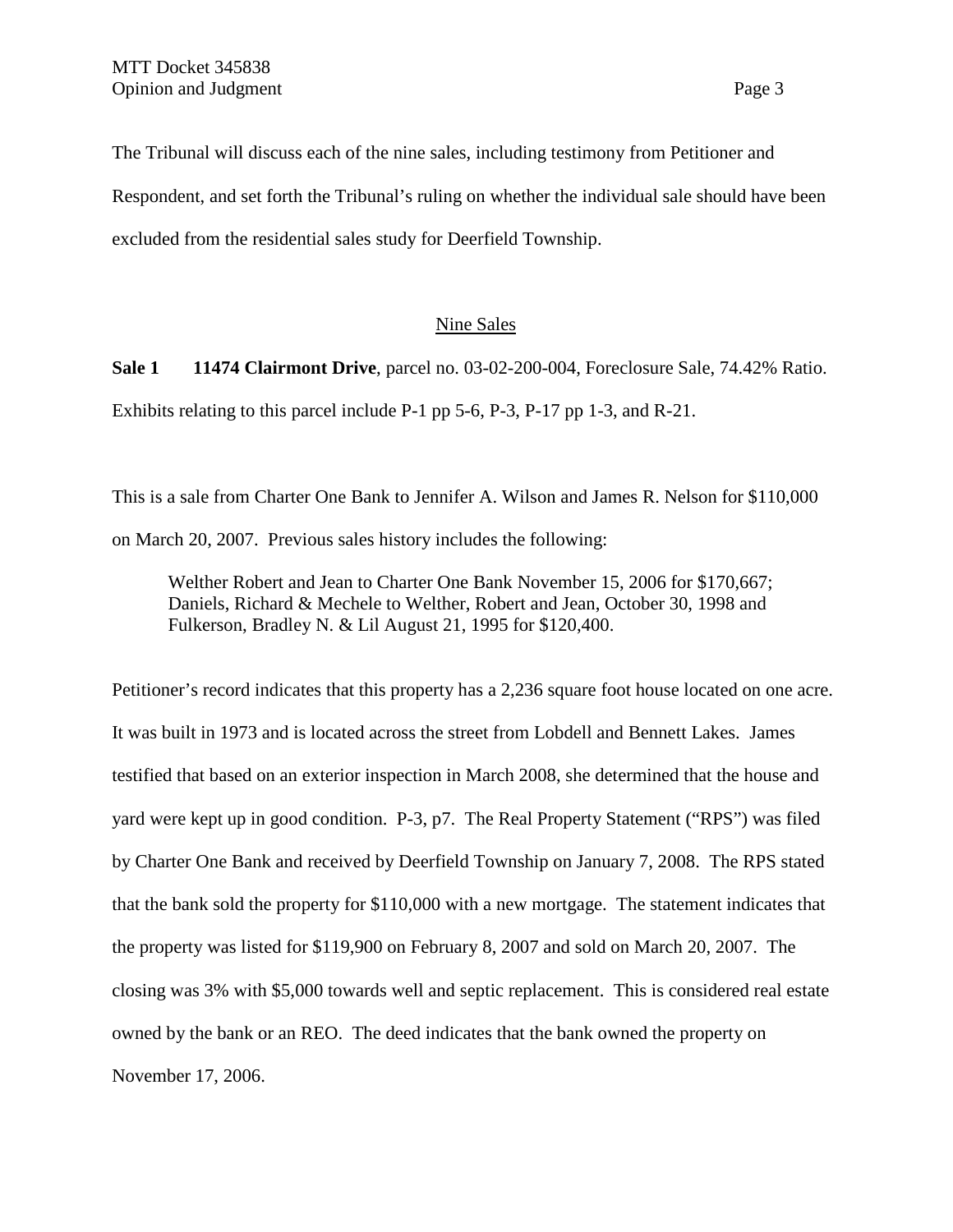Petitioner's witness Oetzel testified that he spoke to Laura Tomms:

She represented the buyer on this property. It had some problems and it was not winterized. There was some pipe breakage due to a boiler. The bank had fixed that up and the bank did pay some closing costs concerning this or what you might call concessions. Miss Tomms indicated there was an appraisal on the property of \$148,000, at this time, and she felt that the property sold below value. Transcript Volume I, page 125 (hereinafter Tr I, p 125).

Oetzel testified that he would not use this sale as comparable for an appraisal.

Respondent's witness Bostwick testified that when she investigated the nine sales she found that this property was in disrepair, with broken plumbing and drywall, and that the plumbing, electrical and flooring needed replacing or repairing. She testified that the assessment did not reflect what the owners actually purchased. She felt this sale should be excluded because condition was not reflected on the assessment roll.

The basis for excluding this sale from the sales study used by equalization to determine the ratio of assessed value to sale price was because it was considered a sale from a lending institution and, therefore, not reflective of an arms-length transaction. In addition, the assessment placed on the property did not reflect the condition of the property at the time of the sale.

The Tribunal finds that the condition of the property at the time of the sale was verified; however, it was subsequent to the sales-ratio study. The financing, terms of the sale and concessions were not verified. The Tribunal finds that this sale from a lending institution was appropriately excluded from the sales-ratio study.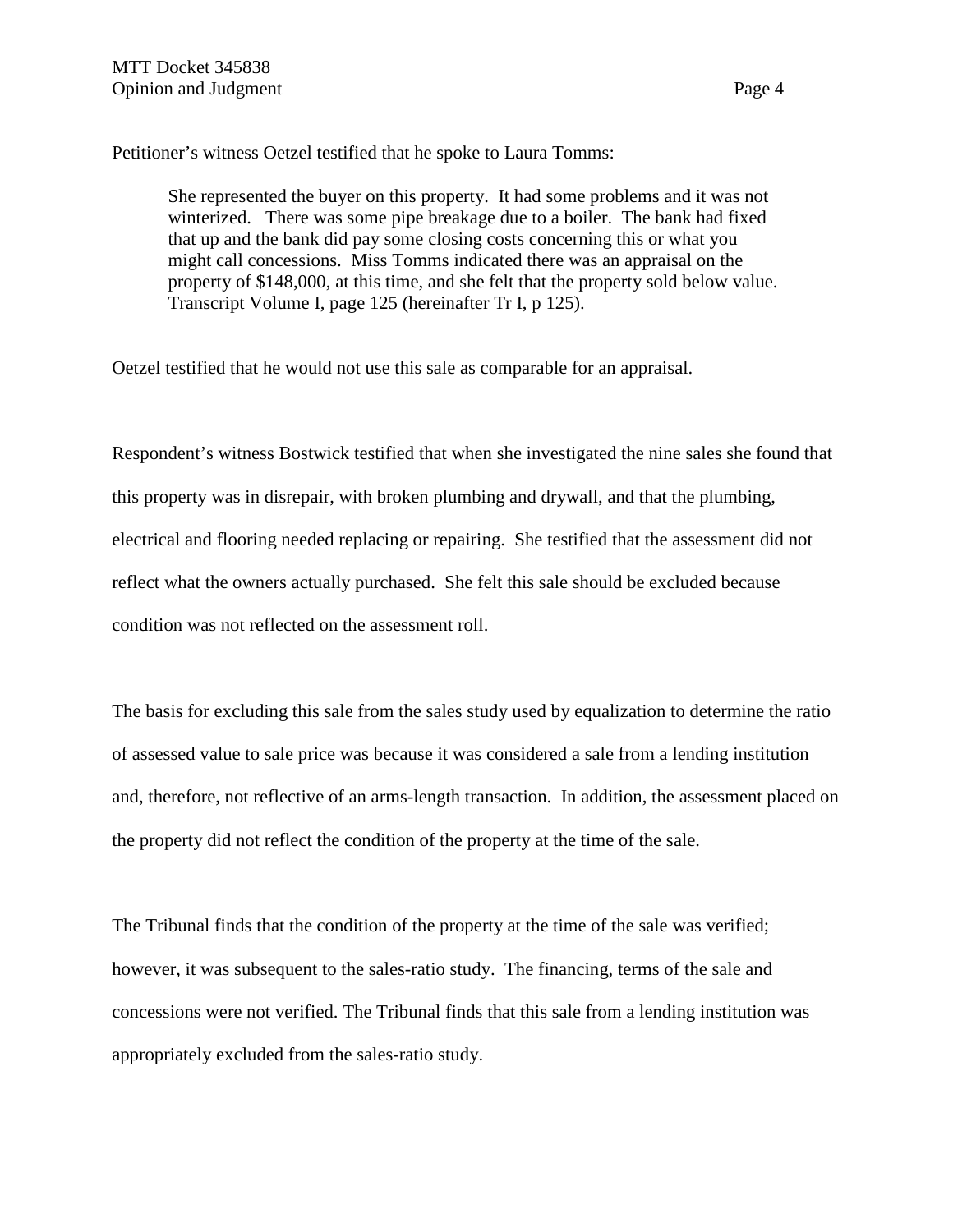**Sale 2 6529 Hartwood Drive**, parcel no. 03-02-202-008, Foreclosure Sale, 41.15% Ratio. Exhibits relating to this parcel include: P-1 pp 7-8, P-4, P-17 pp 4-6 and R-19.

This is a sale from U.S. Banks NA, as Trustee c/o of Homecomings Financial LLC to Stephen

Titus, for \$194,900 on January 22, 2007. Previous sales include the following:

Sophiea, Robert to Homecoming Financial Network June 16, 2006 for \$216,000; Michigan Team Investment Company to Sophiea, Robert October 24, 2005 for \$295,000; Willey Rodney & Carra to Willey, Nicholas May 3, 2001 for \$178,000.

Petitioner's witness James testified that based upon an exterior inspection of this house on Bennett Lake, she found it to be in good condition with new siding. She testified that she sent a certified mail receipt for the RPS, but it was not returned.

Petitioner's witness James testified that State Tax Commission Bulletin No. 6, page 2, item 4 provides the authority to include foreclosed properties (in the sales-ratio study) based upon "real property statements unless adequate alternative statistical procedures are utilized to ensure the sales are an adequate part of the market." Tr I, p 34.

A copy of a Realcomp listing from Keller Williams Realty-Hartland was provided for subject property. It states in part, "Sellers motivated….enjoy lake life at a great price on the Lobdell chain of lakes. Recently updated with 2 bedrooms, 2 full baths and many recent upgrades.…"

Petitioner's witness Oetzel testified that he spoke with the ReMax agent about this property, who proffered the opinion that it was listed at \$194,900 and that is what it sold for; thus, it sold at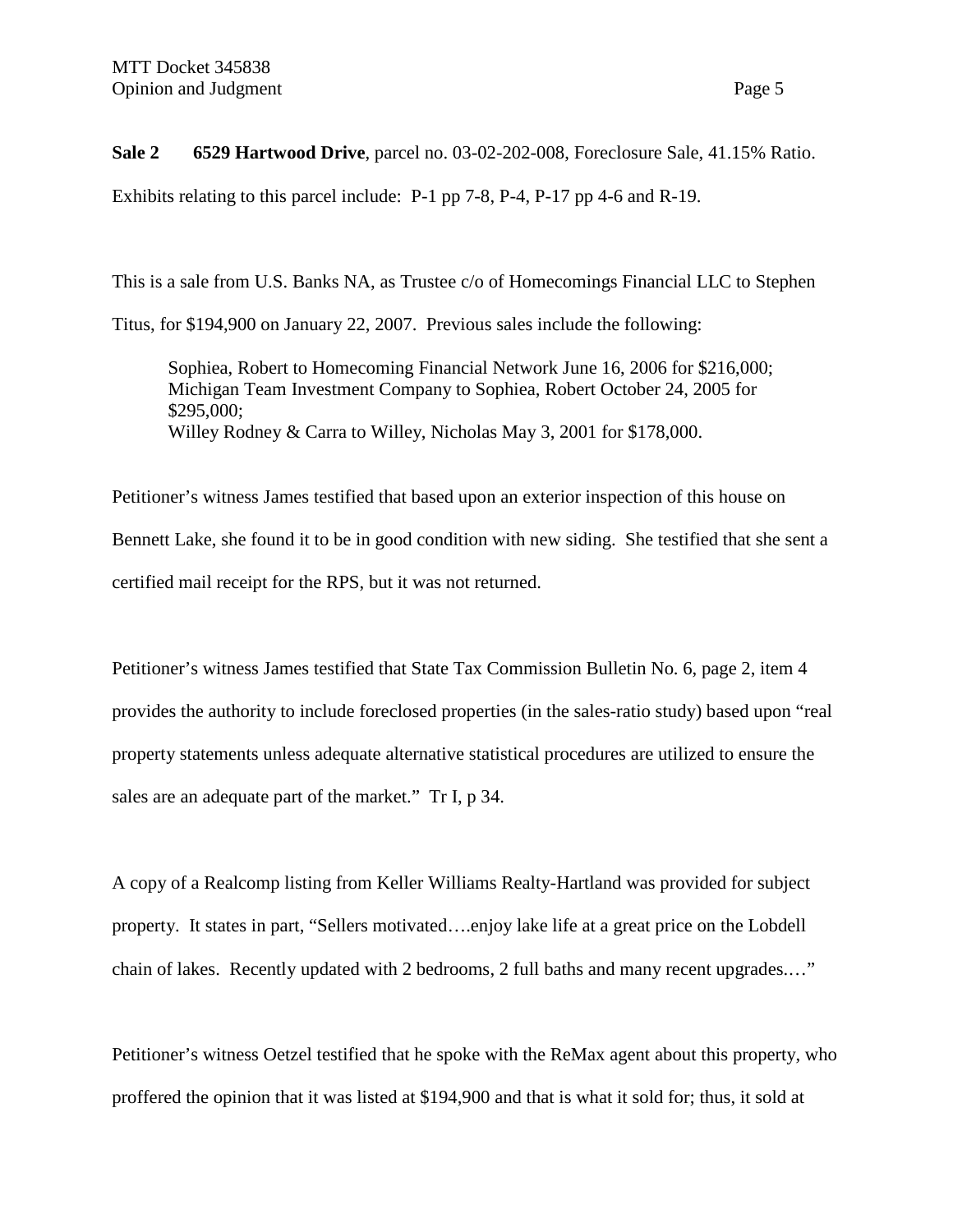market. The agent told Oetzel that the condition of the house at the time of the sale was very poor, most of the value was in the land, it needed a new roof, as well as some deferred maintenance. The property is currently listed for \$299,900. The new owner replaced the roof, added new siding, and updated the kitchen as well as other upgrades to the property. This property has currently been on the market for over a year with no offers.

Oetzel opined that this property met the "test of true cash value: willing buyer, willing seller, all those tests based upon the time in which it sold and the condition it was in at that time."

Bostwick testified that this is a lakefront property with 37.67 feet of frontage on Lobdell Lake. The land has a 120% adjustment per the property record card. She testified that she did not know why. The house is a 564 square foot cabin built in 1950. The property record card indicates a good quality improvement with 92% good. At the time of inspection the roof and siding appeared new. However, Bostwick was not able to confirm the condition of the property at the time of the sale.

The Tribunal notes on P-17 p 4 that the Realcomp Online sheet indicates a seller concession of \$11,694. There was no testimony that indicated the reason for the concession.

The Tribunal finds, notwithstanding that the sales ratio is within the acceptable parameters, the condition of the property at the sale was poor, per Oetzel's testimonyr. However, the assessment record indicates 92% good per Bostwick's testimony. Without further documentation, the Tribunal agrees with Respondent that this sale from a financial institution should be excluded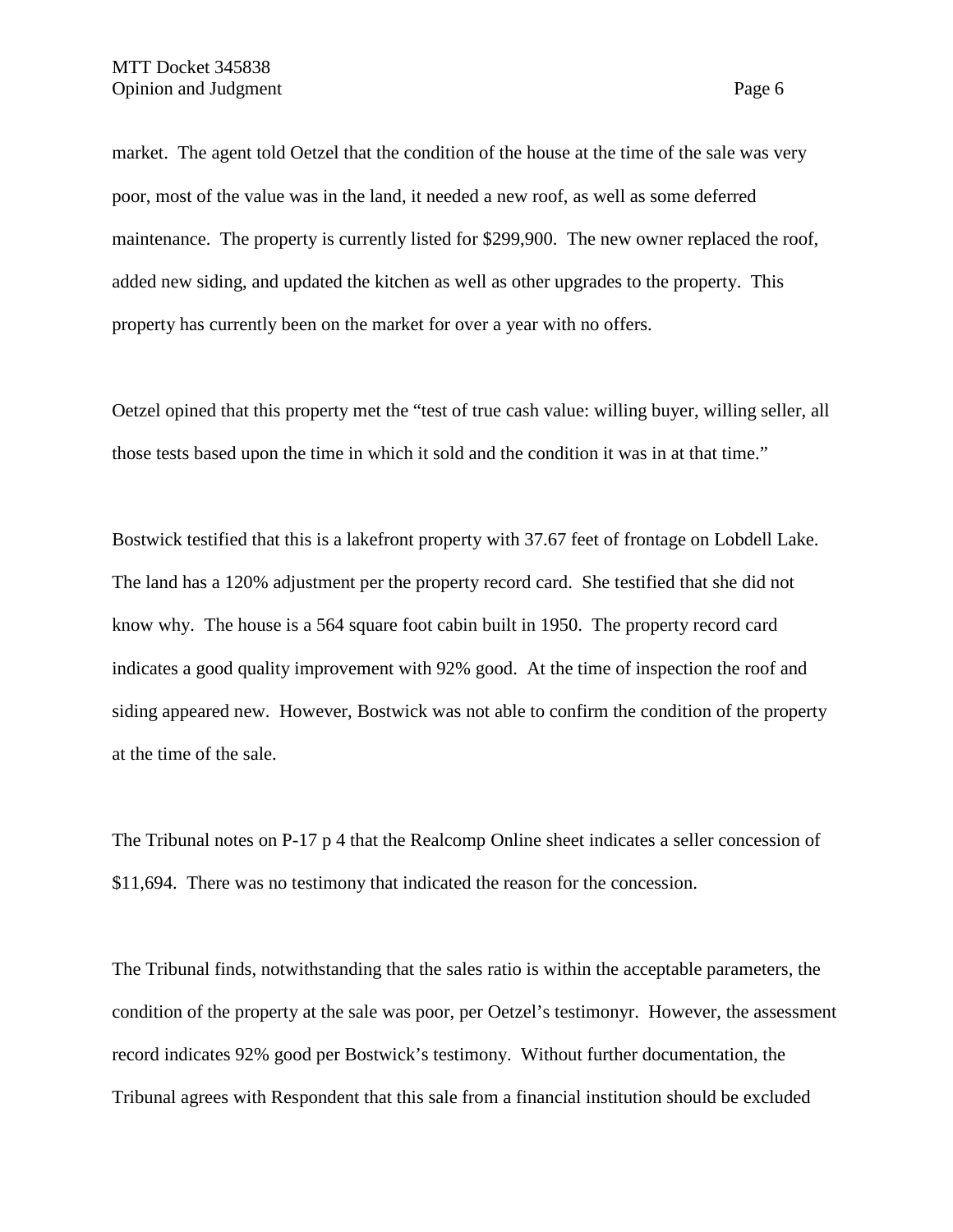form the sales-ratio study. The financing, terms of the sale, and concessions were not verified.

This sale from a lending institution was appropriately excluded from the sales-ratio study.

**Sale 3 6474 Hogan Road**, parcel no. 03-14-200-005, Foreclosure Sale, 50.12% Ratio. Exhibits relating to this parcel include: P-1 pp 9-10, P-5, P-17 pp 7-9, and R-20.

This is a sale from Deutsche Bank to Paul and Kelly E Bokuniewicz for \$165,000 on January 24, 2007. Previous sales include the following:

Thomas, Stephen & Jeanne to Deutsche Bank on June 21, 2006 for \$166,000; Maxon, Clifford G. to Thomas, Stephen & Jeanne on January 8, 2004 for \$190,000.

Petitioner's witness James testified that based on an exterior inspection of the property it appeared to have new log siding. She testified that the township received a deed, property transfer affidavit, and a principal residence exemption for this property. A real property statement was sent to the financial institution, but was not returned.

Petitioner's witness Oetzel testified that he spoke to the listing agent. The property owner had left town and the property was vacant at the time of sale. The condition was poor, below average, so the sale price reflects the condition of the property at the time of the sale. Oetzel said he would use this property as a comparable if he had a subject property that was similar in the same condition.

Respondent's witness Bostwick testified that she did not receive a call back from the property owner. She believes that an addition on the rear of the property does not appear to be added to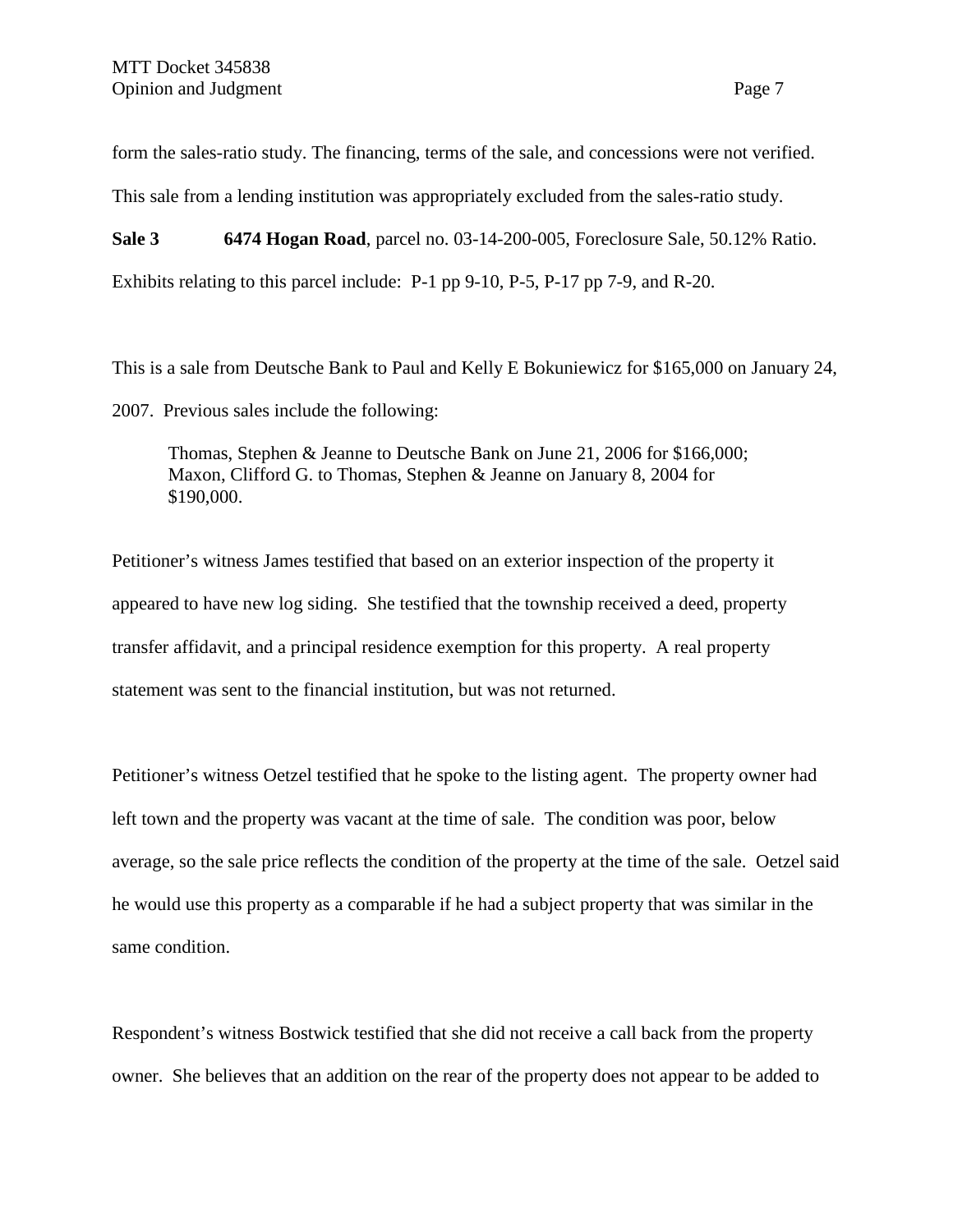the current property record card nor was a deck added to the record card. She also questions the size of the inground pool.

Oetzel's testimony was that the property was vacant and below average condition at the time of sale. It is not clear to the Tribunal whether the property record card is indicative of the condition of the property at the time of sale. The Tribunal finds that there is insufficient verification of the sale; therefore, it is excluded from the sales-ratio study. The financing, terms of the sale, and concessions were not verified. This sale from a lending institution was appropriately excluded from the sales-ratio study.

**Sale 4 5804 Sedge Lane**, parcel no. 03-10-200-030, Foreclosure Sale, 59.27% Ratio. Exhibits relating to this parcel include: P-1 pp11-12, P-6, P-17 pp 10-12, and R-18.

This is a sale from GMAC Mortgage to Frederick K Alt and Lindsay J. Lyop on June 28, 2007 for \$179,000. Previous sales include the following:

Mortgage Electronic Reg Sys to Federal National Mortgage on March 2, 2006; Coleman, James & Tracy to Mortgage Electronic Reg Sys on January 4, 2006 for \$151,927.

Petitioner's witness James testified that this property should be included in the sales study. She sent via certified mail an RPS to the bank and to the property owner; neither responded. She did receive a property transfer affidavit from the property owner, as well as the deed. She testified that the ratio is 59.27%, which is well within the guidelines for the county. She stated that if an RPS had been received it would have been included in the sales study.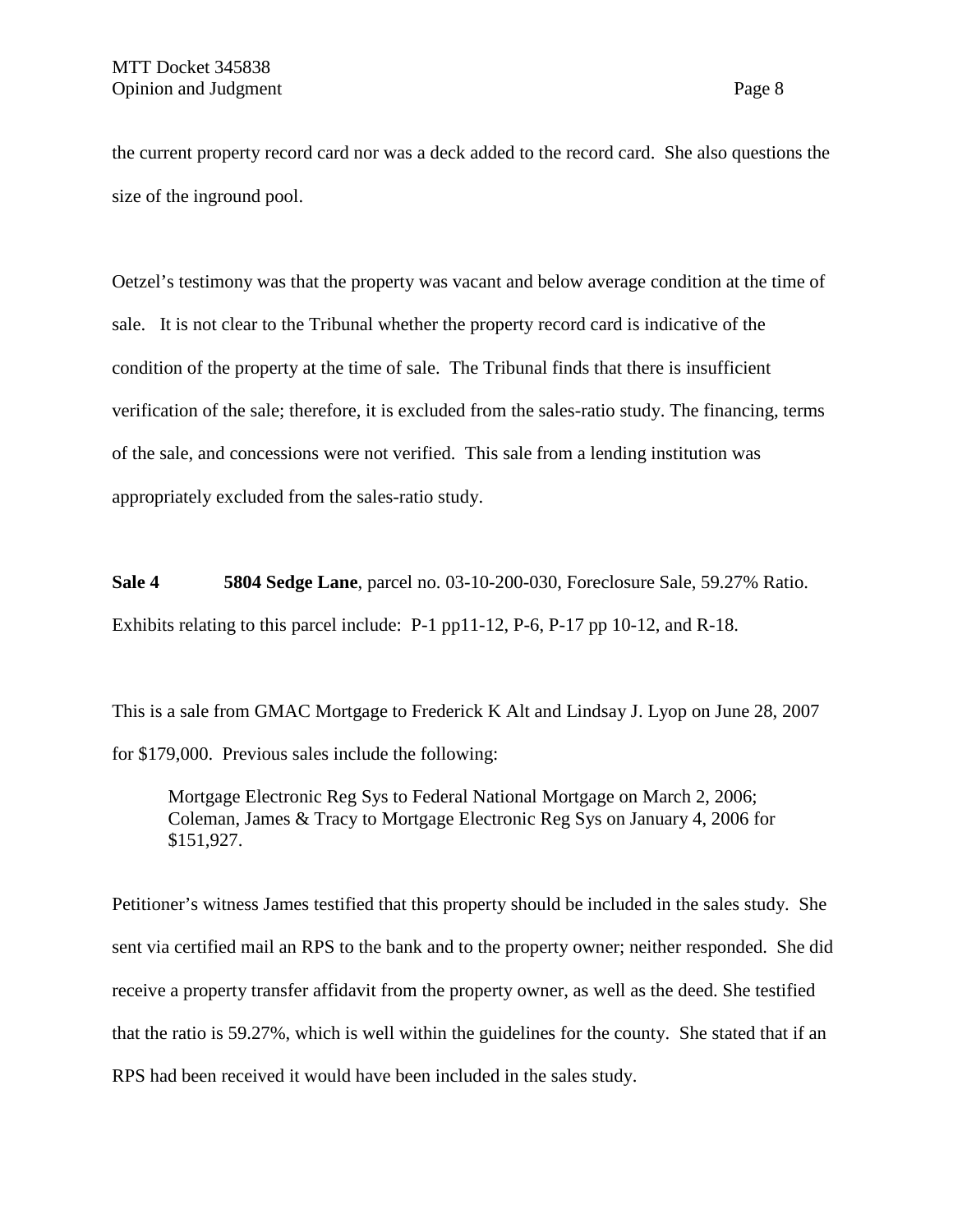Petitioner's witness Oetzel testified that he spoke to the selling agent for this property. The agent indicated that the road changed names while it was listed. It originally was listed for \$215,500, dropped to \$194,900, and sold for \$179,900. This was market value per the realtor due to the timing and some deferred maintenance. The property needed a new floor, had damaged kitchen cupboards, and landscaping that needed some work.

Oetzel testified that this property was listed on the open market, but there are not as many buyers as in the past. The property would have to be adjusted for the deferred maintenance, but he stated he might use it as a comparable depending on the subject property.

Respondent's witness Bostwick testified that she did not receive a response to the card left on this property.

The Tribunal finds that without additional verification the condition of the property at sale was reflective of the assessment, and based upon knowledge of the terms of the sale, this property should be excluded from the sales-ratio study. The financing, terms of the sale, and concessions were not verified. This sale from a lending institution was appropriately excluded from the salesratio study.

**Sale 5 Vacant Lake Front Lots on Westminster**, parcel nos. 03-02-209-033 and 03-02-209- 034. Ratio exceeds 80%; ratio is 88%.

Exhibits relating to this parcel include: P-1 pp13-14, P-7, P-17 pp 13-14, and R-28.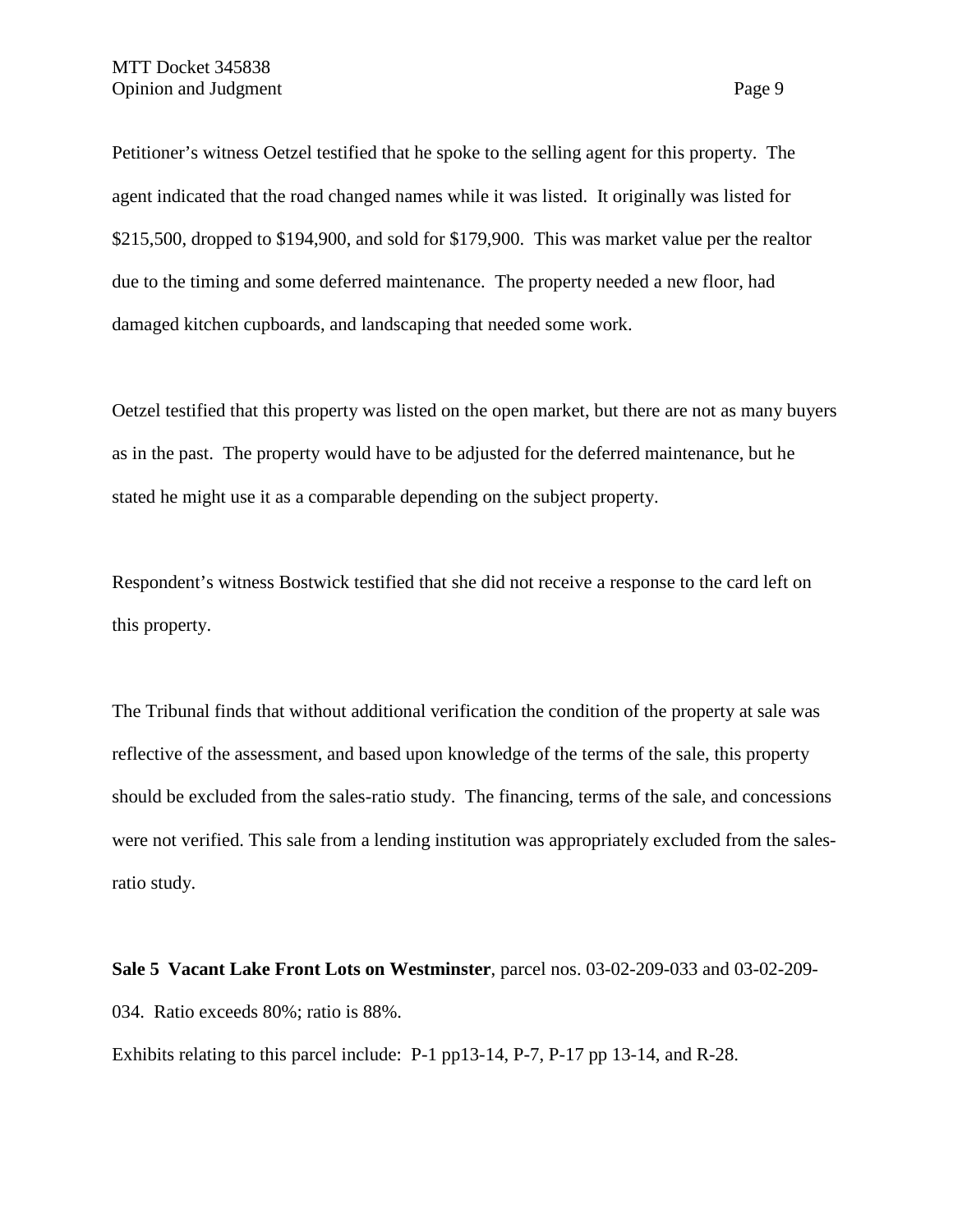Petitioner's witness James testified that she received a deed and an RPS indicating that this was an arms-length transaction and should be included in the sales study even though the ratio was 88%. James states, in part, at P-1 p13:

There has been no indication of how long this property was on the market before an offer was given. This sale is representative of the sales we are seeing in the township. If every sale in the Township was analyzed there is probably a high percentage that would fall into the category of desperate sale.

The County indicated in a letter to the Township that the seller stated that her husband had "always taken care of everything." She did not know how much land was selling for on the lake, but she needed the money and accepted the \$100,000 offered for the land. Tr I, p 44.

When asked about further information on the property, James said that it had been "on the open market and there is too many facts here to remember everything." Tr I, p 45. She referred to Mr. Oetzel, who "can tell you exactly how long…it was on the market." She was aware that the owner's daughter lived next door to the vacant lots and she believes that the daughter must have some information on how much the property is worth on Bennett Lake because it is a beautiful, all-sports lake.

James testified that the property was listed with a real estate company and assumes that the realtor would tell her how much it was worth. She testified that the two lots are buildable as one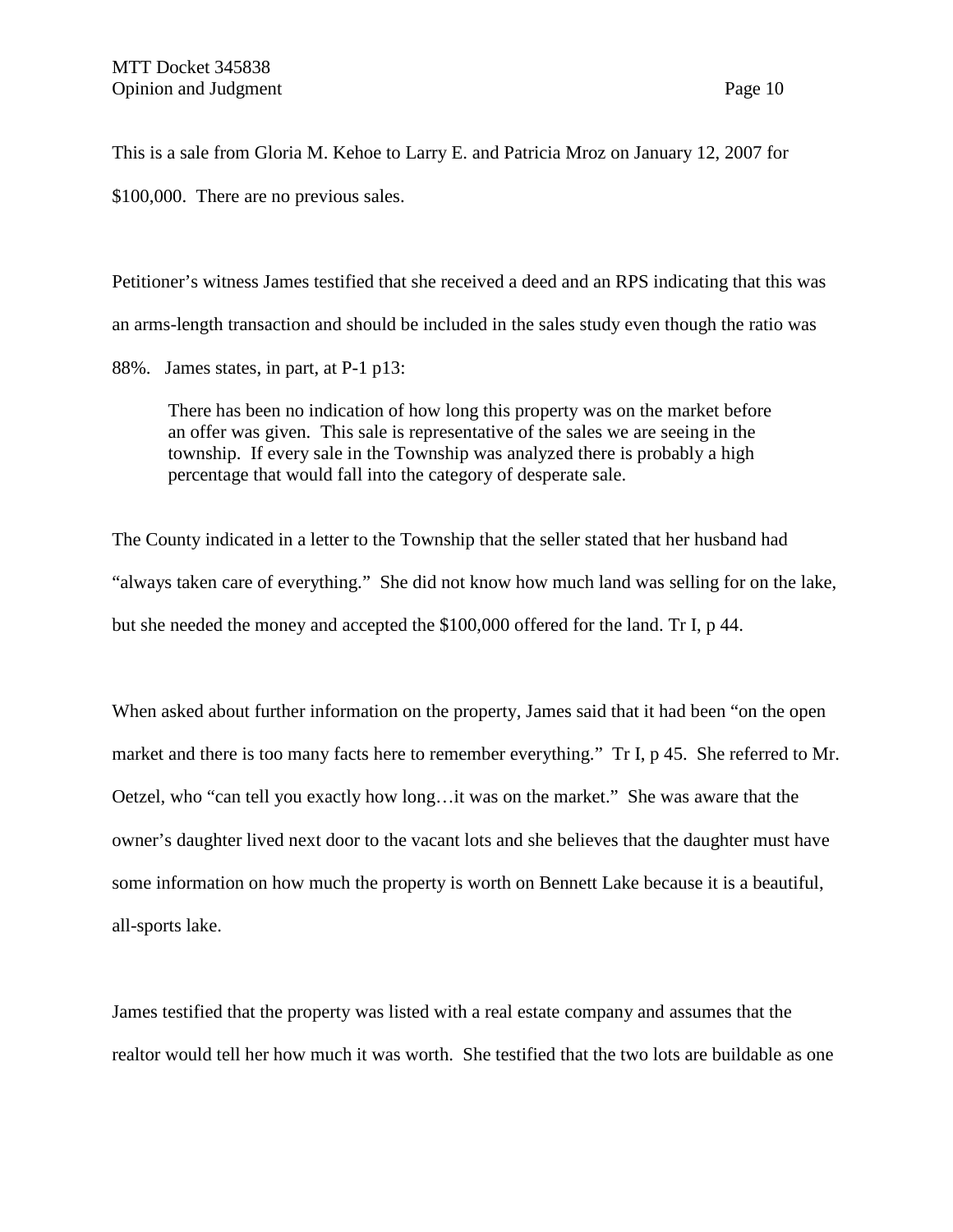lot. She has information from the building and zoning administrator that they gave the "ok" for a house to be built if it was combined as one lot. Tr I, p 46.

Petitioner's witness Oetzel testified that this property was listed originally for \$144,900 as two vacant lots. He spoke to the listing agent. In order to sell the property they had to go to the township and get a variance. The daughter went with the buyer to successfully receive a variance to build IF the two lots were combined. The road is very close to the lot and Oetzel opined that it may need some fill to get a house built on the site. Oetzel did not speak to the daughter, but the listing agent and the daughter worked hard to get the problem lot(s) sold. Oetzel felt that if he had a problem lot he would use this property as a comparable arms-length transaction.

When asked about the fact that the sale is outside of the 80/20 rule imposed by Equalization in reference to excluding sales that exceed 80% or are under 20% of the assessed value to sale price ratio, Oetzel testified :

I don't want to be blunt, but that doesn't make any difference to me in what I'm trying to do here of finding out whether it was a market sale or not. My job was to figure out if it was a market sale, then the sale price needs to be used in any sales study. Tr I, p 133.

Respondent's witness Bostwick testified that she did not speak with the new property owners, but did speak with the former property owner, Mrs. Kehoe, who lives in Grand Blanc. She was an elderly lady who spoke broken English, and was apparently ill as evidenced by medical supplies around the apartment. Mrs. Kehoe's son, Eric, was available and assisted with the sale. He said the sale was contingent on a variance to build on the property. The buyer had to bring sewers to the property. There is a well on the property, which is for the house next door, so a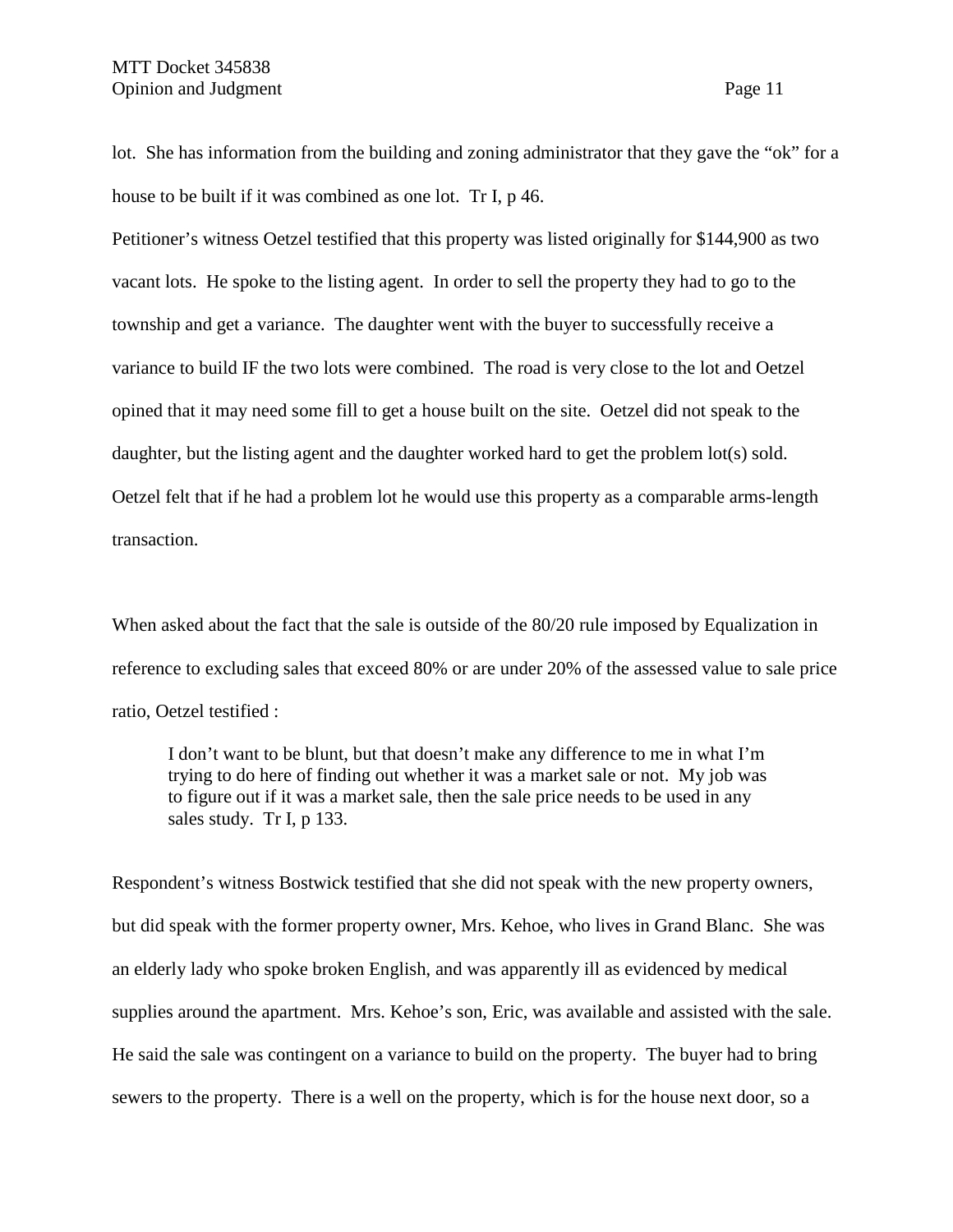well had to be dug for the neighbor. There were additional costs for engineering and surveying, which took over a year to complete. Mr. Kehoe stated that he did not know how much money was spent preparing the property prior to the sale, but felt that it was significant. The land is currently listed for sale for \$159,900.

The Tribunal finds that the sale price of this property reflects the issues with the sale. The seller spent significant time and resources getting a variance to build and bringing sewer to the property. Oetzel testified that if he had a problem lot, this would be a comparable property. The Tribunal further finds that these problem lot(s) are not reflective of typical market value and should be excluded from the sales-ratio study. The ratio exceeds 80% due to the problems noted above, and exceeds the parameters of Respondent's 80/20 rule. The Tribunal excludes this sale from the sale-ratio study.

**Sale 6 8715 Hidden Lake Rd and adjacent lot**, parcel nos. 03-19-101-005 and 03-19- 101-030. Ratio exceeds 80%; ratio is 82.21%.

Exhibits relating to this parcel include: P-1 pp 15-16, P-8, P-17 pp 16-18, and R-26.

This is a sale from Shiposh, Dusan & Deborah to Egri, Robert & Susan on April 27, 2007 for \$228,000. Previous sales include the following:

Lawless, Curtis & Maria to Shiposh, Dusan & Deborah on August 27, 2003 for \$377,500; Shubel, Stanley & Esther to Lawless, Curtis & Maria on November 18, 1996 for \$150,000.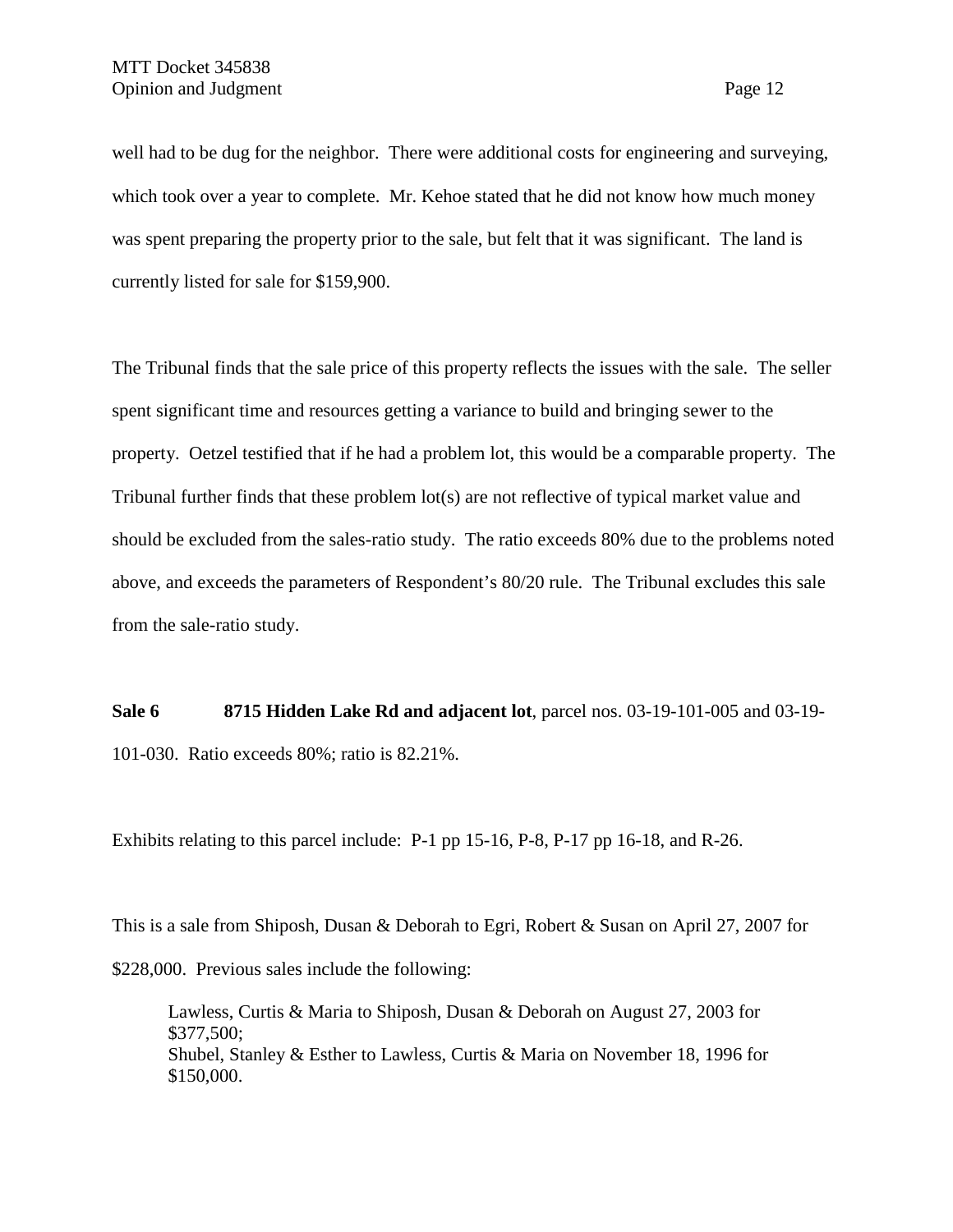Petitioner's witness James testified that this sale was over the 80% ratio at 82.21%. She feels that this sale is very indicative of what is happening on the lake properties with values going down. This was a sale from one individual to another. The property has 892 square feet, with a walk-out basement and 139 feet on an all-sports lake.

She stated that the March Board of Review lowered the value to \$228,000 based upon an appraisal.

Petitioner's witness Oetzel testified that he would have to do additional research before determining if the sale price meets the test of market value for his purposes.

Respondent's witness Bostwick testified that she spoke to both the buyer and seller. The buyer confirmed the sale price of \$228,000, that the property had been on the market in excess of one year, and the previous owners had purchased another lake property prior to putting this property on the market.

Bostwick stated that the sellers indicated they owned four parcels throughout Livingston County at the time of the sale. They purchased their current property on Coon Lake eighteen months prior to selling the Hidden Lake property. The seller stated that they were financially overextended and needed to "get rid of" the property. They wanted to build another house on the vacant lot; however, it required variances. The sellers said that they lost money on the Hidden Lake house.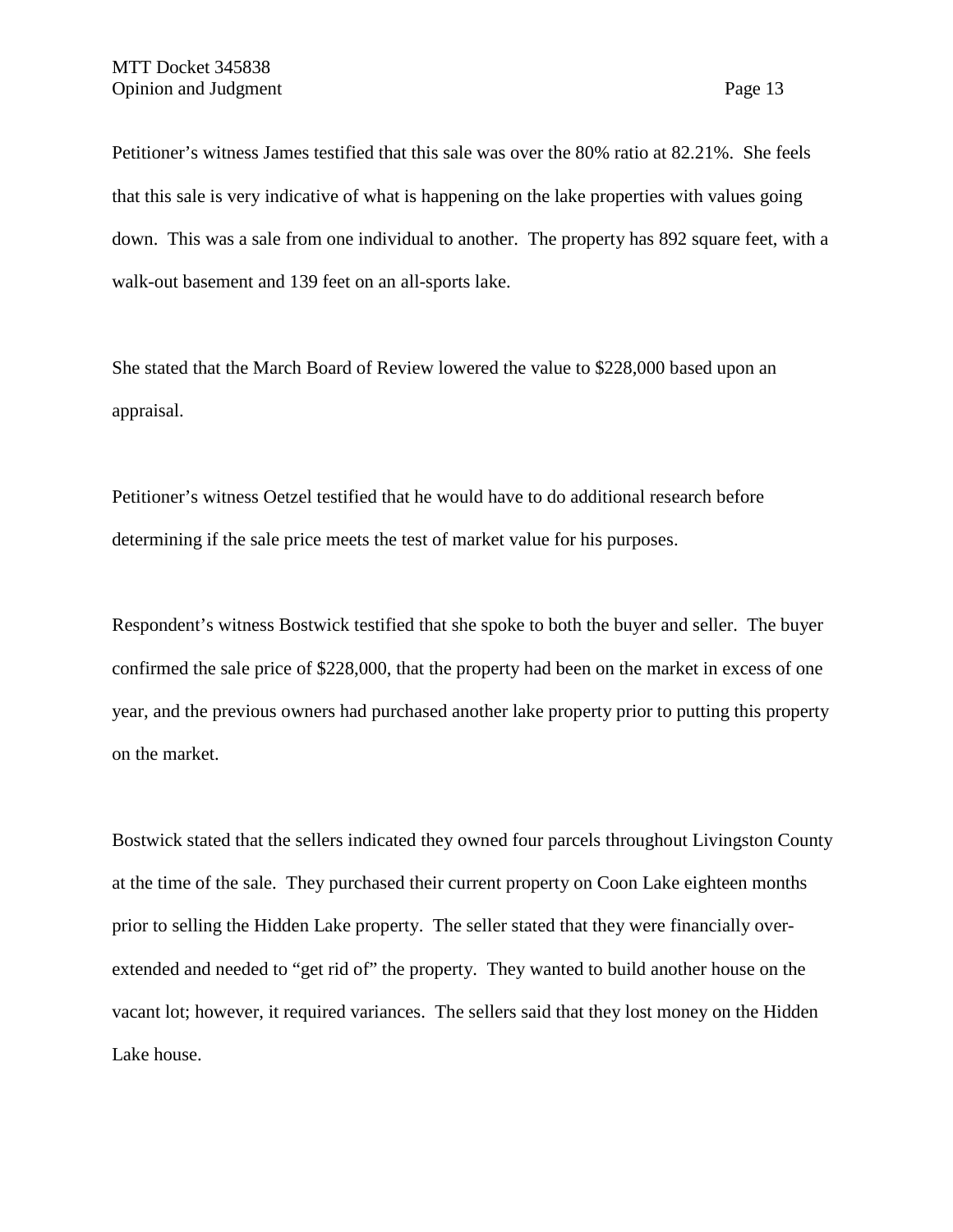The Tribunal finds that the ratio, which exceeds 80%, was due to financial distress, which is not indicative of the market. The Tribunal finds that the ratio of assessed to true cash exceeds Livingston County Equalization's 80/20 parameters. This property is excluded from the sales-ratio study.

**Sale 7 7213 Driftwood and adjacent lot**, parcel nos. 03-24-302-005 and 03-24-302- 004. Ratio exceeds 80%; Short Sale, ratio is 100.88%.

Exhibits relating to this parcel include: P-1 pp 17-18, P-9, P-17 pp 19-21, and R-27.

This is a sale from John E. Forsmark to Walter J. Faron on September 25, 2007 for \$220,000. Previous sales include the following:

Noonan, Glenn & Marynell to Forsmark, John E on April 28, 2000 for \$200,000.

Petitioner's witness James testified that this sale is a good indicator of the lake subdivision lots. She stated that Lake Shannon "is one of our more expensive, exclusive areas." Tr I, p 57. She testified that this property had been on the market for over 18 months, which is enough opportunity to sell while not under duress. In addition, it was listed with a realtor.

The sale was not included in the sales study because the ratio was 100.88%. In addition, the County in a letter stated that "the buyer stated that the seller was going to be foreclosed on the next day if the property did not sell. One of the prerequisites of an arms length sale is that the buyer or seller cannot be under duress. This would certainly be duress if the property would be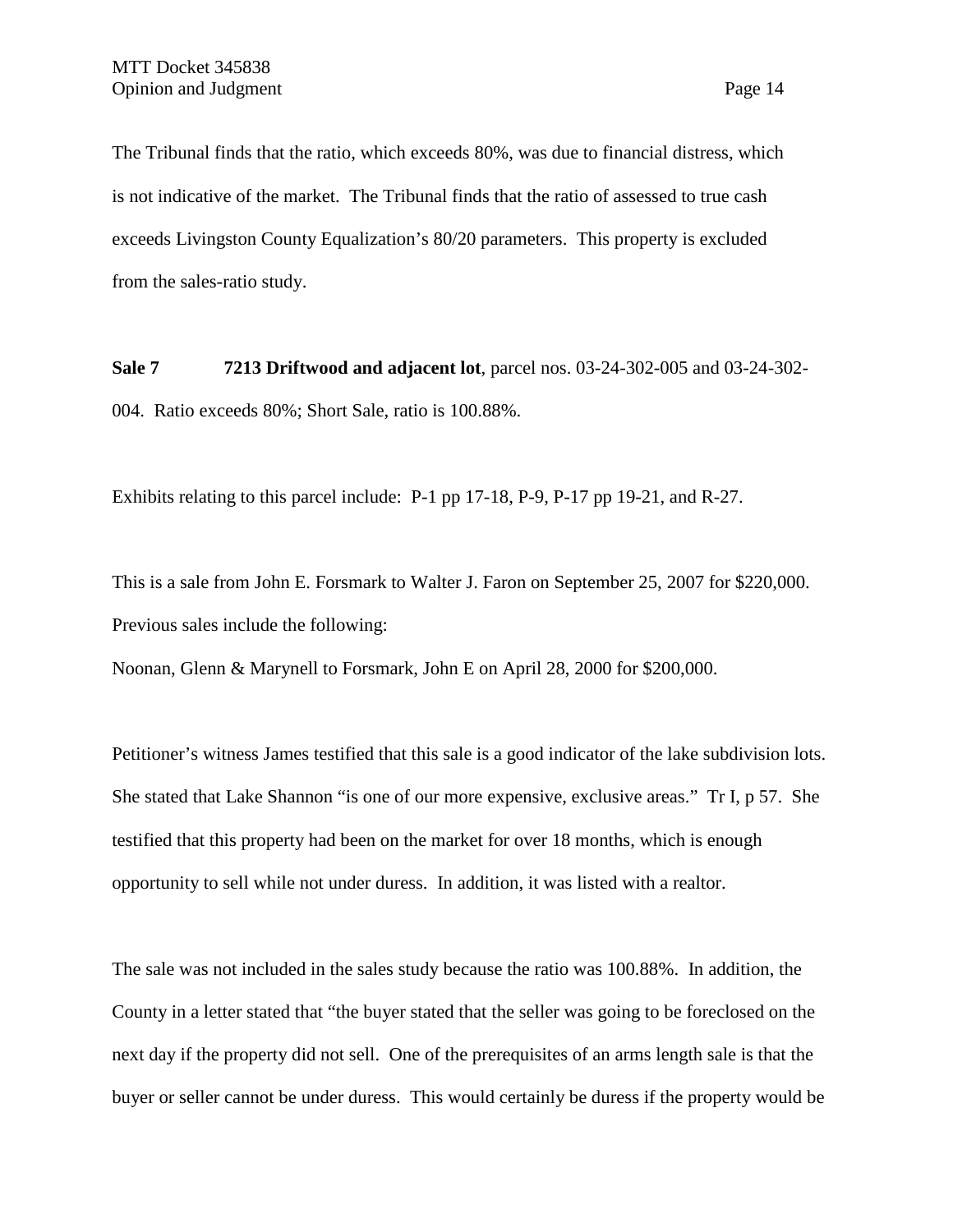foreclosed on the following day if no sale occurred. This could be an indication of why the ratio

is over 80%." P-1 p 17.

Petitioner's witness Oetzel testified that he spoke to an agent who showed the property 15 to 20

times. The property was listed earlier for \$284,000 and then listed for \$239,900 before selling.

The property had to sell with the adjacent lot, which contained the septic tank. He believed that

it was a good sale.

Respondent's witness Bostwick testified:

I went out and reviewed the property and talked to the owner of the – the buyer of the property. When I asked him if he felt he, you know, if his sale was market value, he told me it was a short sale, that the seller was going to  $-$  it was going to go in foreclosure the following day after closing on the property. Tr II, p108.

Respondent's Exhibit R-27, analysis of the Driftwood property, states:

On Monday, March 24, 2008, Deerfield Township addressed the Commissioners at the Meeting of the Whole. The Supervisor, Tom Green stated he had talked to the previous owner, who currently lived out of state, and he confirmed, it was in the redemption period of [being]foreclosed on and he had 6 months to redeem the house. He chose not to.

The Tribunal finds that the short sale may not be indicative of an arms-length transaction. The property owner was under duress to sell the property or, in the alternative, have the bank foreclose the following day. This property was exposed on the market for a reasonable period of time, with showings, but no testimony was given that indicated the condition of the property at the time of the sale. The impending foreclosure may be the reason why the property sold in excess of 100% of the assessed to true cash value.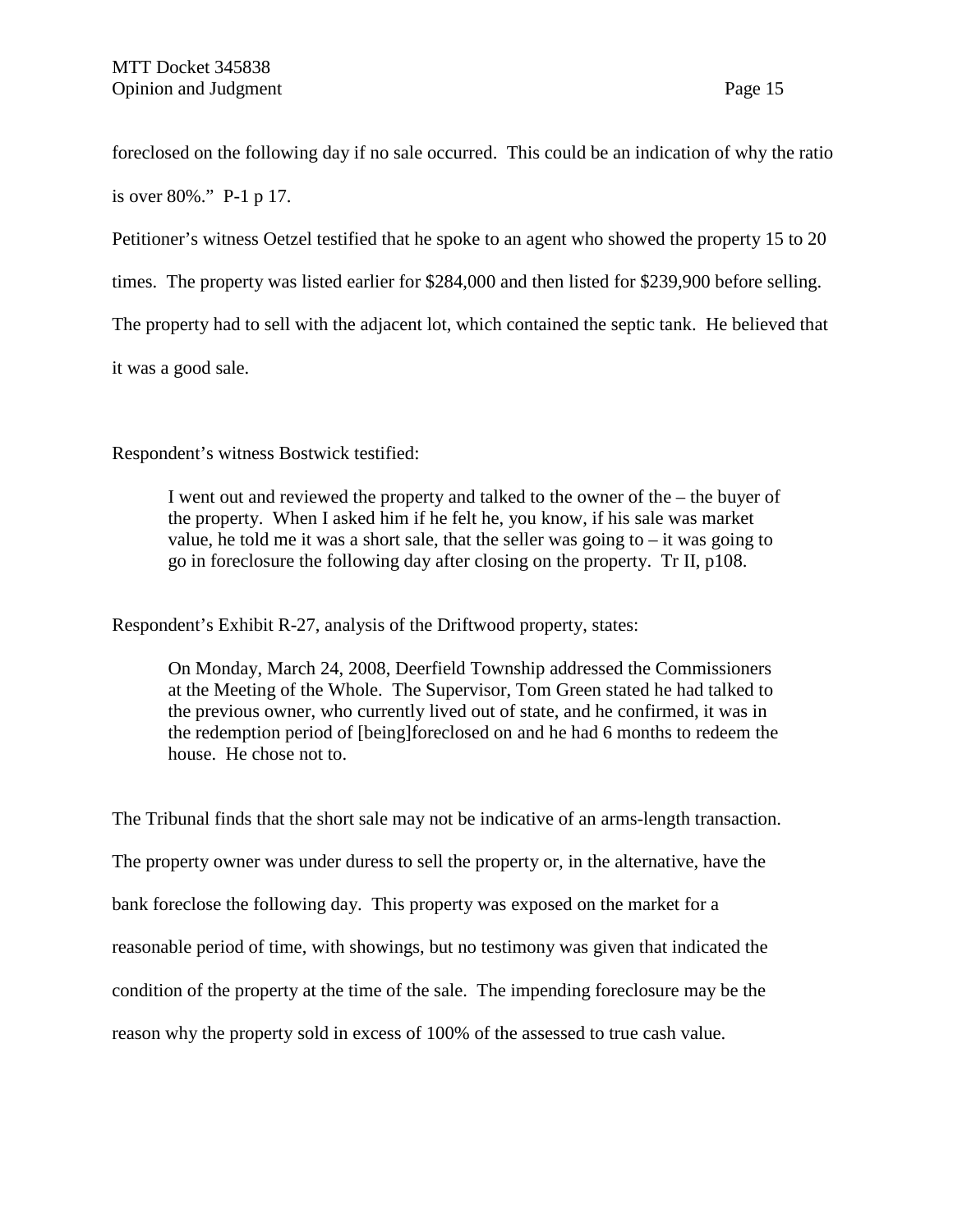The Tribunal finds that this property's ratio of assessed to true cash value exceeds Livingston County Equalization's 80/20 parameters. This property is excluded from the sales-ratio study.

**Sale 8 Vacant lot on Driftwood**, parcel no. 03-24-402-024, Memorandum of Land Contract, Ratio is 43.97%.

Exhibits relating to this parcel include: P-1 p 19, P-10, and P-17 pp 22-23.

This is a sale from Gilbert Montez to Robert M. Pardikes and Jacqueline M. Pardikes on January 12, 2007 for \$199,000. Previous sales include the following:

Bencsik, Michael to Montez, Gilbert and Karen, on December 30, 1994 for \$60,200.

Petitioner's witness James testified that this vacant parcel is at a ratio of 43.97%. The township received a Memorandum of Land Contract, PTA, and RPS from the owner date-stamped March 5, 2008, showing the following terms: \$20,000 down payment, \$179,000 financed at 7% interest for 7 years, a monthly payment of \$500 with a balloon payment due January 12, 2012. The buyer stated on the real property statement that "due to market conditions the property was most likely overpriced. " P-10, p 5.

Petitioner's witness Oetzel testified that for this property he was not able to confirm the information on the multiple listing. The only data was from the township and he did not contact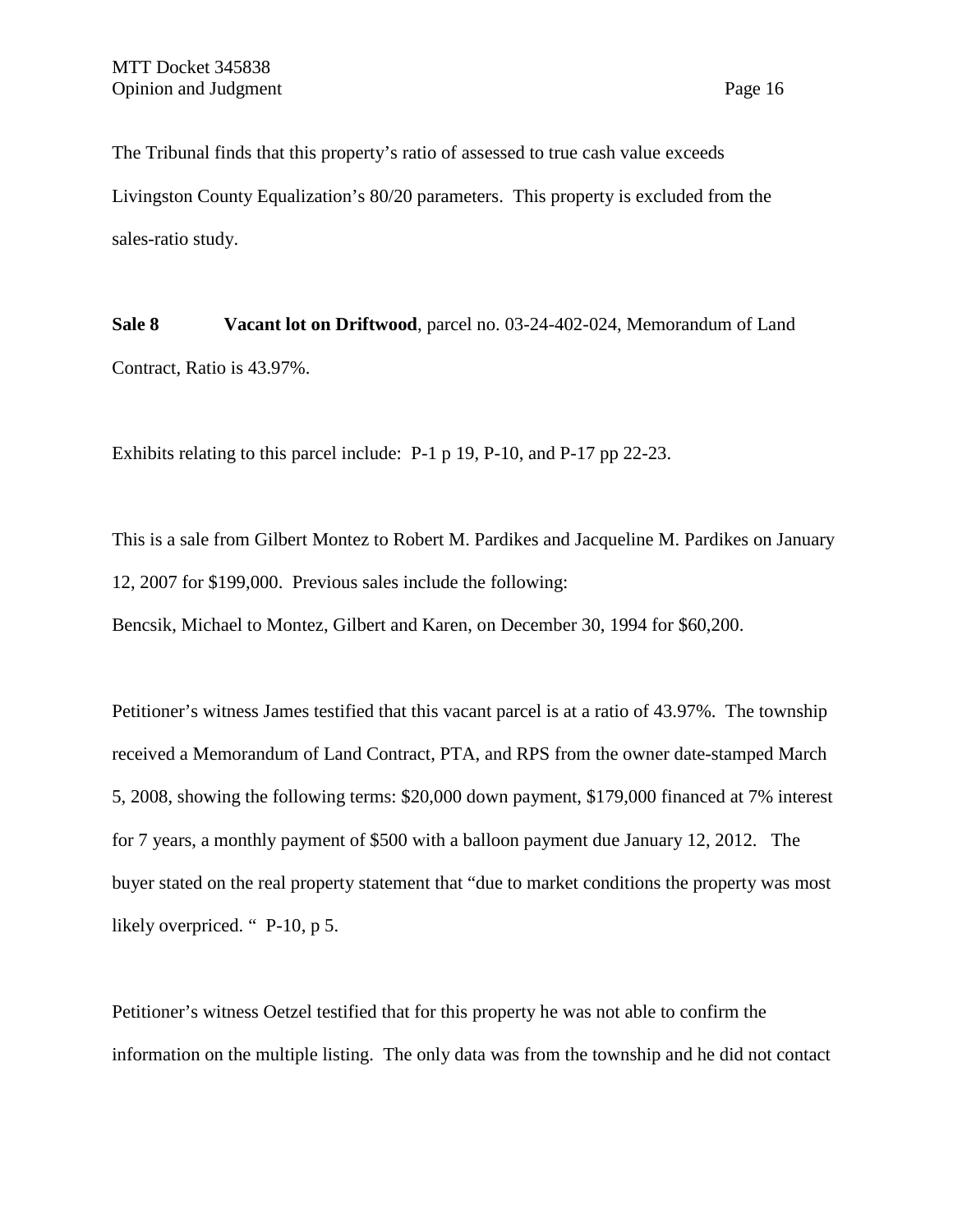the buyer or seller. From the document, he has no reason to believe that this sale was not an arms-length transaction.

The Tribunal finds this appears to be an arms-length transaction that could have been included in the sales-ratio study IF the real property statement would have been received in a timely manner. The RPS was received March 5, 2008, several months after the January 11, 2008 letter (R-8) that states "this ratio will be considered your final ratio for the residential starting base for the 2008 assessment year." The Tribunal finds this is an arms-length transaction; however, it was received after the deadline and is excluded from the sales-ratio study for 2008.

**Sale 9 5050 Dean Rd.**, parcel no. 03-27-100-010, Relocation Sale, Ratio is 46.67%.

Exhibits relating to this parcel include: P-1 pp 20-21, P-11, and P-17 pp 24-26.

This is a sale from Prudential Relocation, Inc. to Mark T. and Darlene S. Hughes on May 7, 2007 for \$296,000. Previous sales include the following:

Longobardo, Anthony and Cynthi to Prudential Relocation, Inc. on May 3, 2007 for \$296,000. Longobardo, Anthony and Cynthi on May 30, 2000 for \$319,000. Dybata, John G. and Donna to Sutton, John and Donna on April 23, 1998 for \$46,000.

Petitioner's witness James testified that the ratio was 47.67%. The Township received a deed and a PTA. The RPS was sent to the owner and the relocation company, but was not returned. She stated that this was constructed in 2000 and previously sold for \$319,000.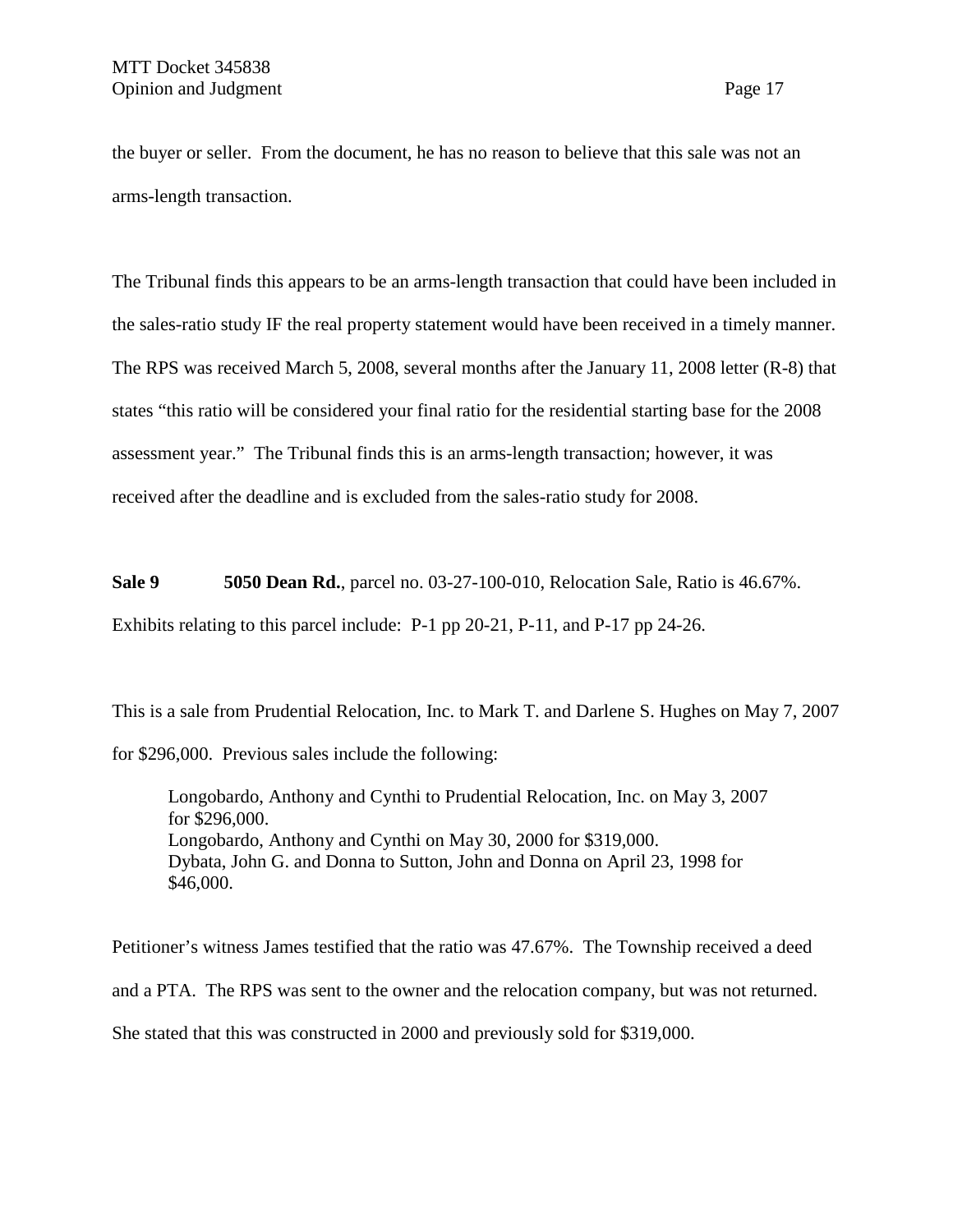James opined that the relocation company was just a go-between because the original owner had moved out of state. The two deeds were four days apart and for the same sale price.

Petitioner's witness Oetzel testified that he spoke to Ken Ives of the Michigan Group that opined that this was an arms-length transaction, not a distressed sale. The seller was moving out of state and the property was in fairly good condition. The kitchen dishwasher had a leak so there was some damage in the basement ceiling. They made a slight adjustment. The property was listed for \$319,000 and sold for \$296,000, a decrease of 7.21%. Oetzel found, based upon his investigation, that the sale price appeared to be at market.

The Tribunal finds that without the real property statement that discloses the terms, concessions, and condition of the property that the exclusion of this relocation sale is appropriate. This was treated equitably with the other units of government within Livingston County and no real property statement was received.

## Petitioner's Arguments

Petitioner argued about the exclusion of nine sales to its 2007 sales study that Livingston County determined were not considered arms-length transactions or did not meet verification and parameters set by Respondent. Petitioner would like the Tribunal to overturn the action of Livingston County because Petitioner believes that the residential class of property is assessed in excess of 50% of true cash value.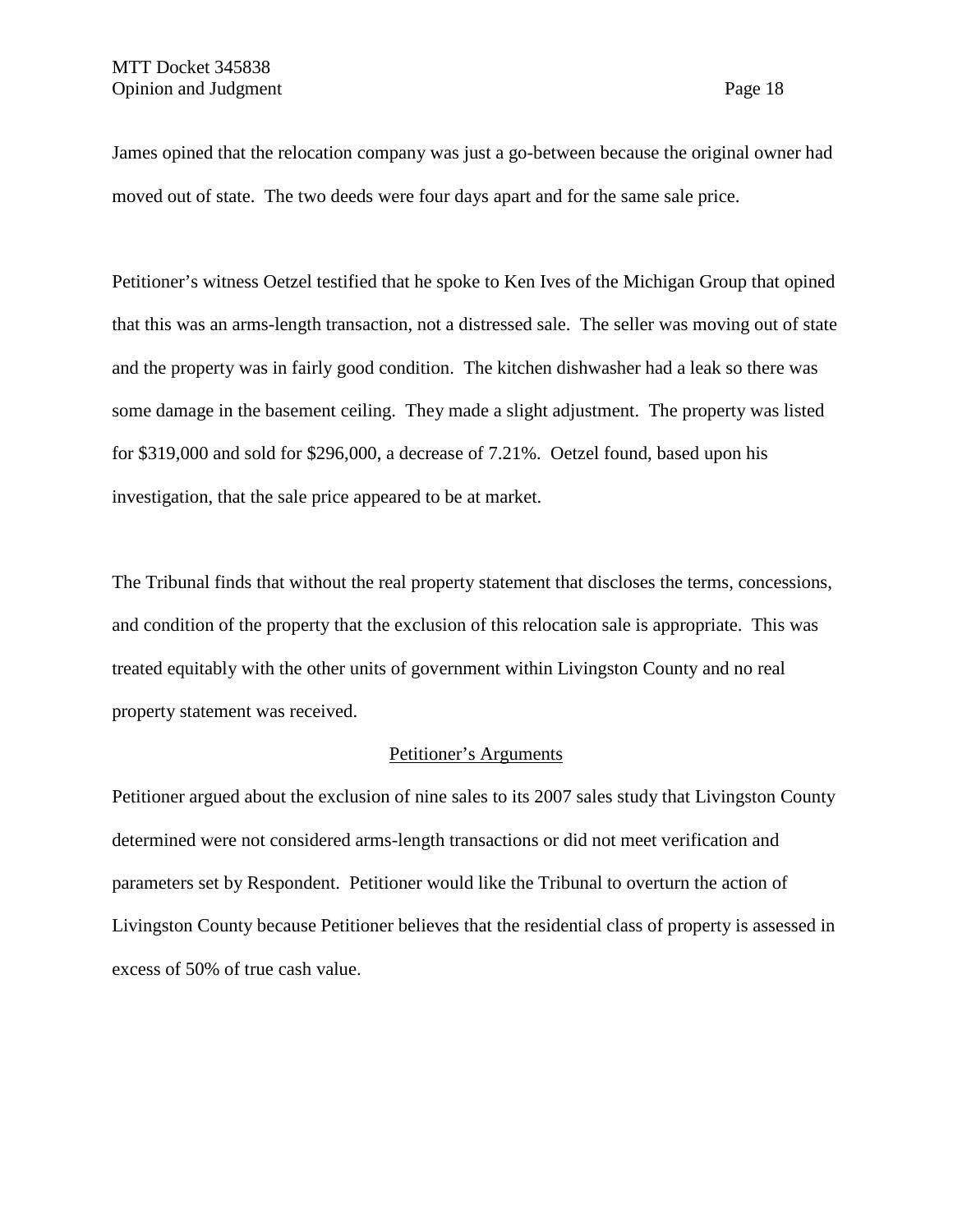Livingston County originally had 33 total sales in the residential class of property that Deerfield Township wanted included in its sales study. Nine of those sales were excluded by the County. The exclusion of those nine sales was the basis for this appeal.

Petitioner believes that sales from lending institutions should be included, indicating that banks could have properties listed for a period of several months, advertising the property and selling the property. This bank sale is between a willing buyer and a seller that may fall out of the sales ratio where the sales ratio fell below 20% or exceeded 80% are excluded from the sales-ratio study as a statistical "outlier" of the "80/20 rule." Petitioner argues that the banks will not respond to Petitioner's mail, and the inclusion of a bank sale should not hinge on whether the bank answered and filed the RPS. It does not change whether or not it was a fair sale; it just changes how it is proven that it is a market sale. Petitioner believes the bank sales should be considered in the county's sales study.

Petitioner further questions why a relocation sale is not considered an arms-length transaction by Respondent. Petitioner argues that land contract memorandums are sufficient evidence to include in the sales-ratio study.

Petitioner does not believe that Respondent has the authority to determine parameters for the exclusion of sales that fall below 20% and above 80% of the ratio of assessed value at the time of the sale and the sale price.

### Respondent's Arguments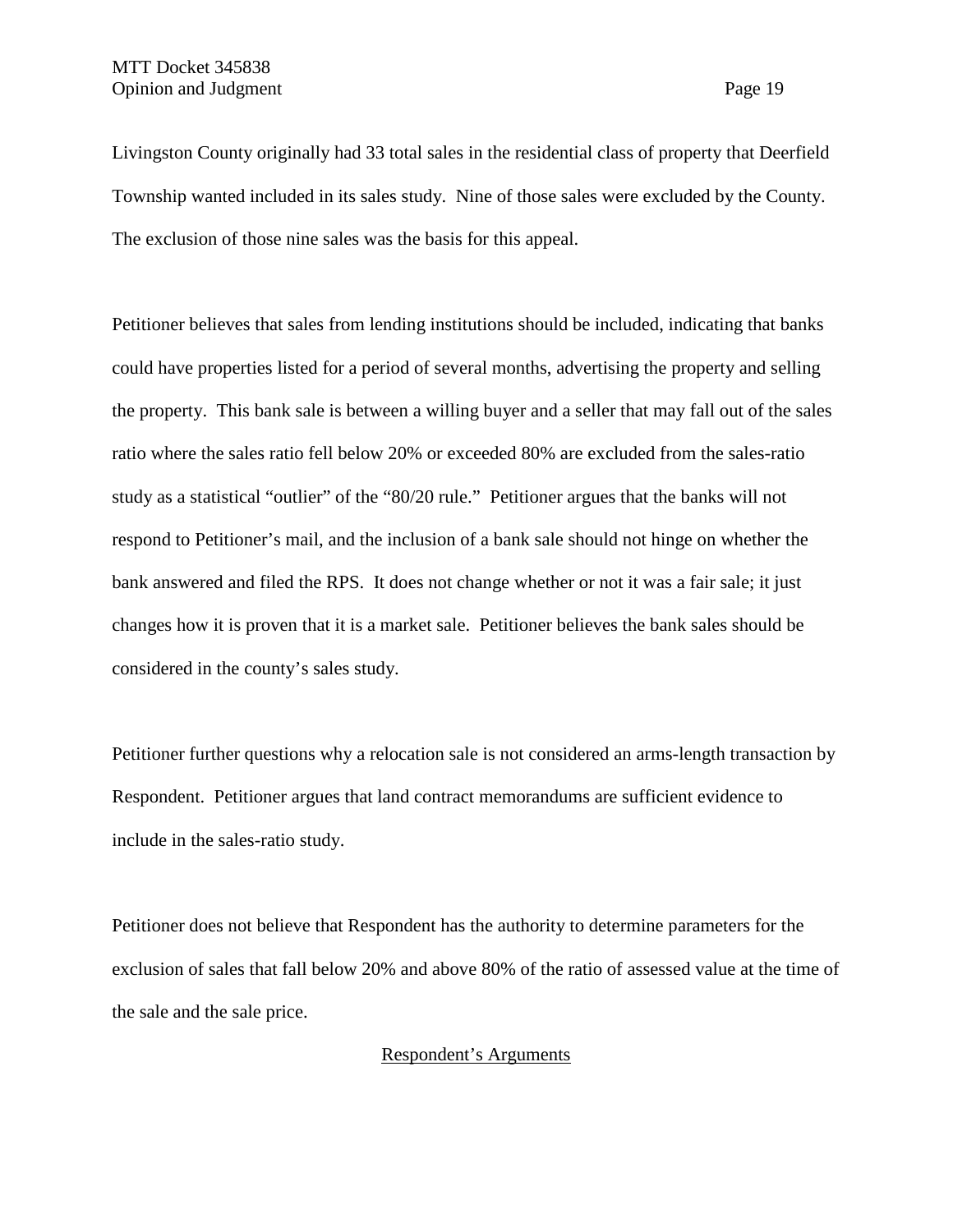Respondent, in addressing relocation sales, explained that relocation sales involve an employer purchasing a house from an employee who has been transferred elsewhere, in order to facilitate the employee's move. The sale is considered a pass-through with little incentive to obtain optimum value. All of the assessors agreed that the sale involving a relocation service would be excluded from the sales study. R-1.

Respondent, in addressing statistical outliers, states that MCL 211.34(3) authorizes the county to develop uniform valuation standards and techniques for the assessment of property. The county conducted field work on each of the outliers (see Testimony of Bostwick that found circumstances in each case that were cause for excluding those sales from the sales study).

Respondent further states that Petitioner did not inspect such properties, as the sale cannot be included in a sales study where a property's condition at the time of sale is not reflective of the condition reflected on the property assessment record.

Respondent believes that land contract sales should not be included in a sales study because a memorandum of land contract is insufficient verification. In order to understand the land contract sale, the financing terms should be included to determine the down payment, interest rate, purchase price, etc. The assessor must determine if the land contract contains creative financing that may skew value.

Respondent states the last issue is the exclusion of foreclosure sales from banks or other lenders to individuals, although Respondent's Exhibit R-37, STC Bulletin No. 6, stated that foreclosure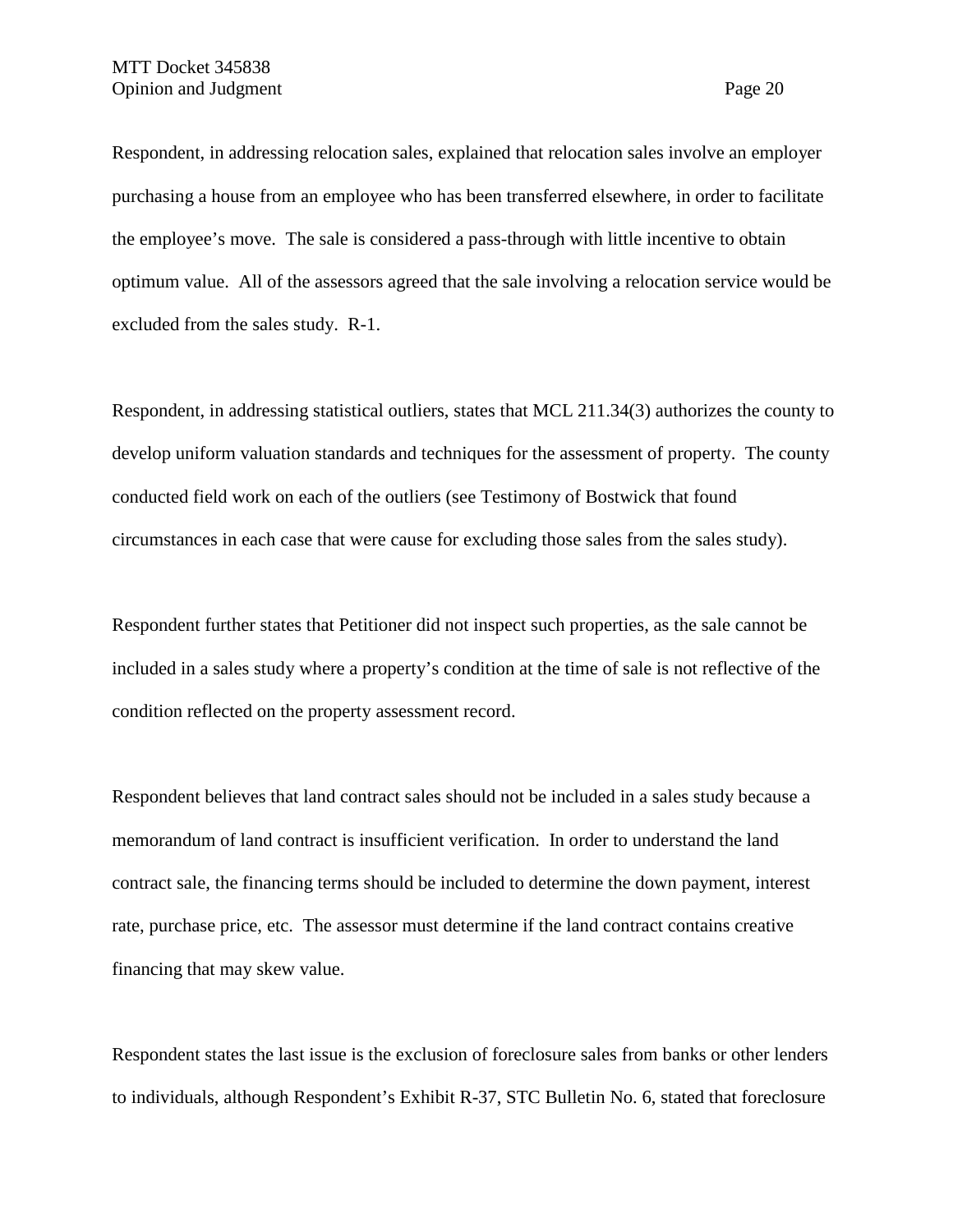sales could be included under stringent criteria. Petitioner was not able to meet the criteria that would allow these sales to be included in its sales study. Generally, the sales were excluded because Petitioner did not acquire an RPS reflecting the condition of the property at the time of the sale as compared to the condition of the property as reflected by the assessment.

Respondent argues that the standards for intracounty equalization exist. The General Property Tax Act, MCL 211.1 *et seq*., provides for the yearly assessment and equalization of property for ad valorem tax purposes. Pursuant to MCL 211.134(4), a township may appeal the County's equalization determination to the Michigan Tax Tribunal. The Tribunal is required to determine whether or not "there is a showing that the equalization complained of is unfair, unjust, inequitable or discriminatory." The township has the burden of proof. *Plymouth Twp v Wayne Co Bd of Comm'rs*, 137 Mich App 738, 746 NW2nd 547 (1984).

Respondent states that Petitioner's residential sales study is flawed and based upon improper procedures. R-16. Respondent contends that Petitioner is treated the same as all other taxing jurisdictions located within Livingston County. Other local jurisdictions had sales excluded from their studies under the same criteria.

Petitioner's Witnesses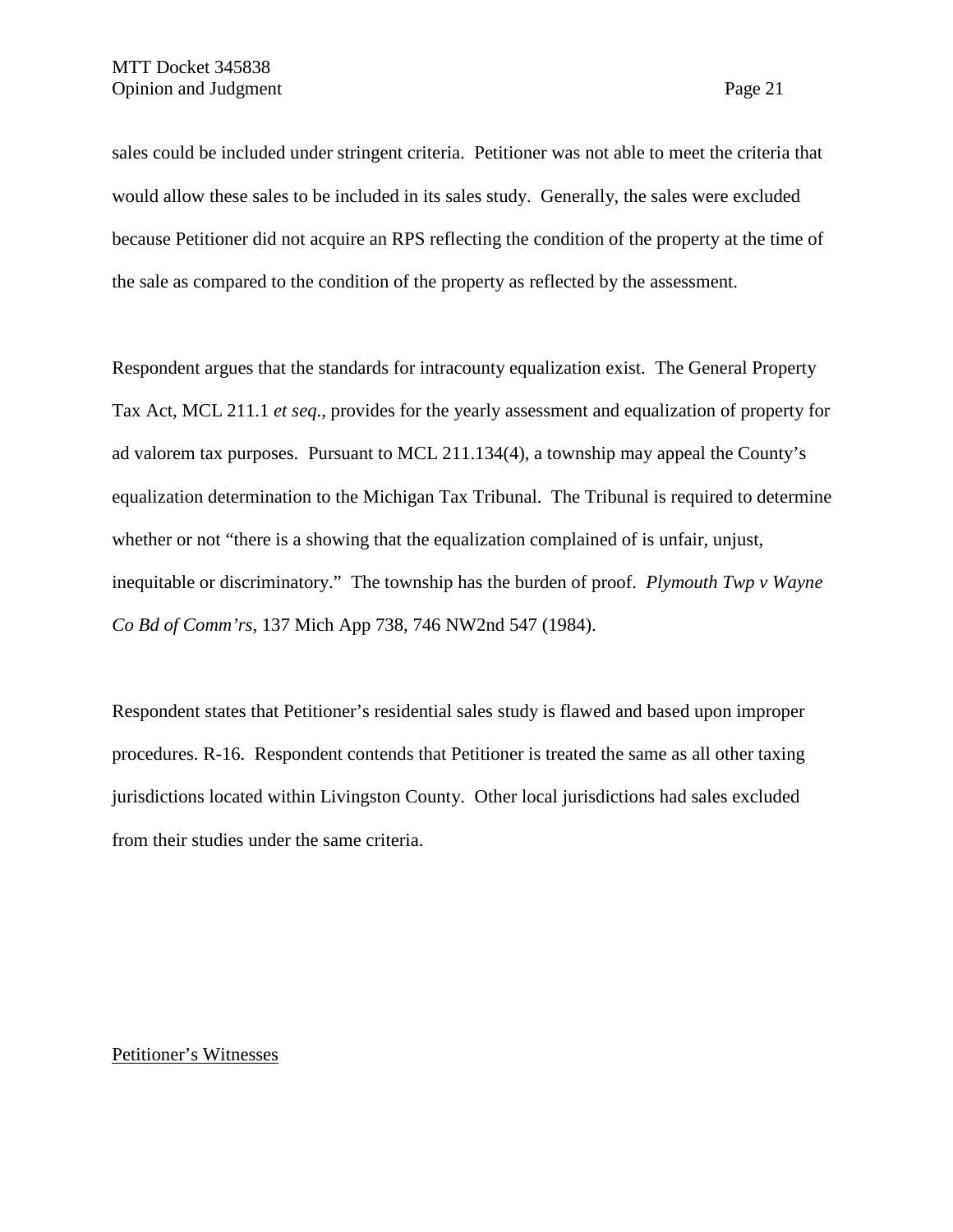Petitioner's first witness James testified to the information known on each of the nine sales. She was the assistant to the assessor and is certified as a level 1, working on her next certification level. James did an exterior inspection of the nine properties and took photographs.

Petitioner's second witness Oetzel, MAI testified:

I was asked to do basically two things. Number one, check statistics concerning general property sales and direction in Livingston County and Deerfield Township. As part of doing appraisal assignments, we have to check out comparables in which to do the sales comparison approach or comparables to do the income approach. Part of checking out a comparable is to make sure it is a valid sale, meets the test of market value or meets the test of true cash value, so that is part of what we do each and every day when we do an appraisal. As part of that, we belong to the multiple list system and as part of my assignment was to check the multiple list system. To see what was happening to sales in Livingston County I went back actually three years, checked the velocity, the average sale, the median sale and other data concerning just general information concerning the direction and velocity of the market.

The second part of my assignment was to interview buyer, seller or broker, someone who was familiar with these nine sales to test the market to see if those sales were valid market sales that met the test of true cash value. I did not make an inspection of the properties because the first task of collecting any sales data is to make sure it's a market sale. If it's not a market sale, I'm not going to go out and inspect it. In this assignment I was not asked to do an evaluation, I was asked simply in checking out that sale is that a sale that if you had a similar type property that you were appraising, would that meet the test of market value or true cash value, and I'm using those terms synonymous, which is generally considered synonymous in this court as far as I'm concerned. So my assignment was to check general parameters of the market and to check these nine sales to see what I found out in the market place as to how they fit the test of market value. Tr I, pp119-121.

Oetzel's testimony for each of the nine properties is included above with the specific property. He was presented as a witness who was to review the methods used to determine whether the nine sales were valid sales or not. He stated that as part of doing an appraisal assignment the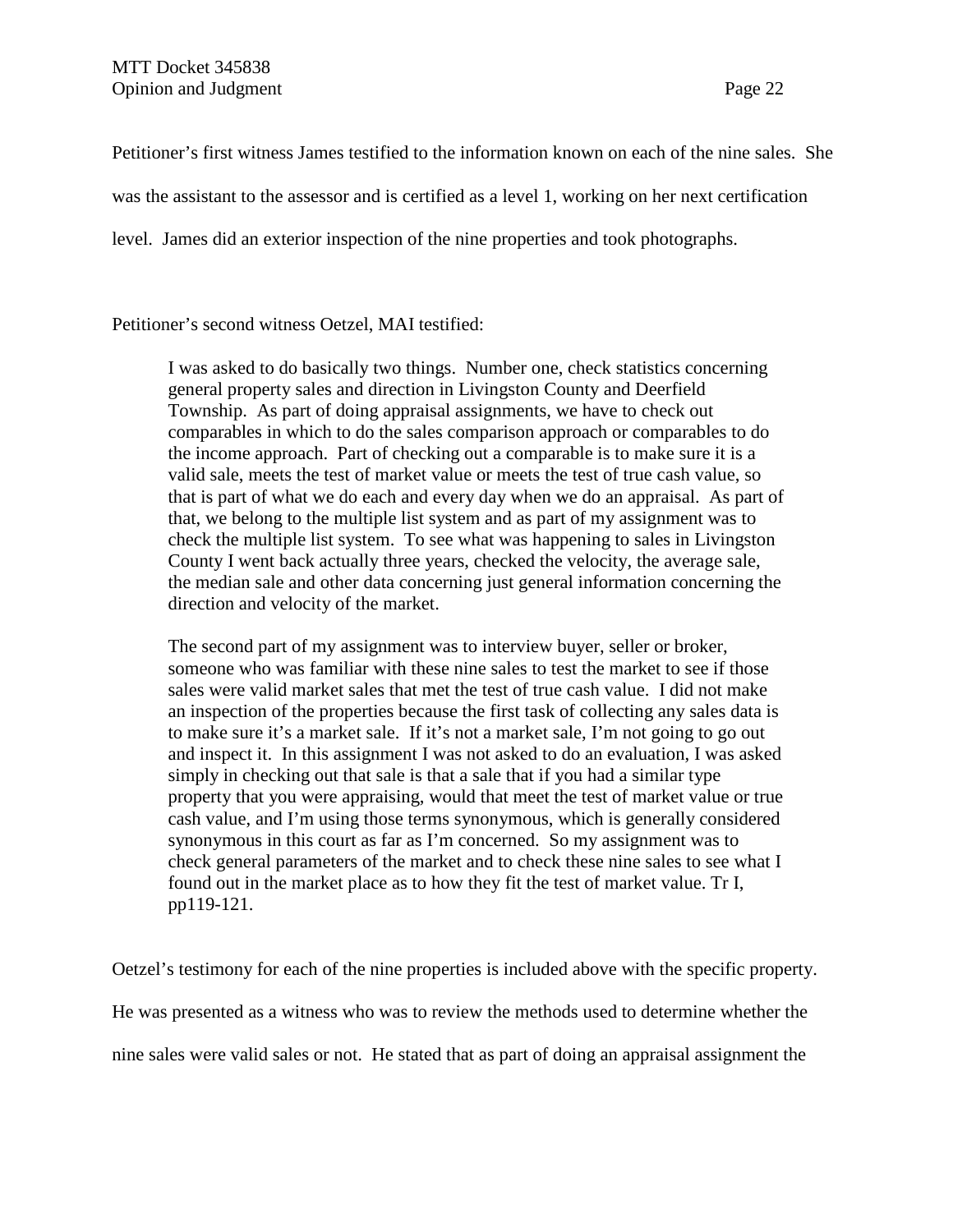comparables have to be valid sales; that is, they have to meet the test of true cash value or market value.

Oetzel testified that the second part of his assignment was to interview someone: buyer, broker or seller, who was familiar with the sale, to test the market to determine if the sale meets the definition of market value. He did not inspect the subject properties.

### Respondent's Witnesses

Respondent's witness Lawrence is a certified public accountant (CPA) who testified that he was familiar with the dynamics involved in bank foreclosures and the pressures for the financial institutions when it comes to selling the properties.

Lawrence testified that banks become owners of and sell other real estate property, or foreclosed properties. He overviews and reviews the audit on the sales transactions. He reviews the valuation of those properties as held by banks and he works with the clients to figure out at what point they become owners of the properties, as well as how long the properties are reflected on the financial statements.

Respondent indicated that Lawrence was at the Tribunal to establish that there is a rational basis for the exclusion of foreclosure sales in general, and particularly if they fail to meet the stringent criteria in STC Bulletin No. 6 of 2007. Lawrence has some knowledge of what goes into the sale of a bank-owned property, and the various pressures imposed on them. Respondent stated that foreclosure sales are a form of a distressed sale.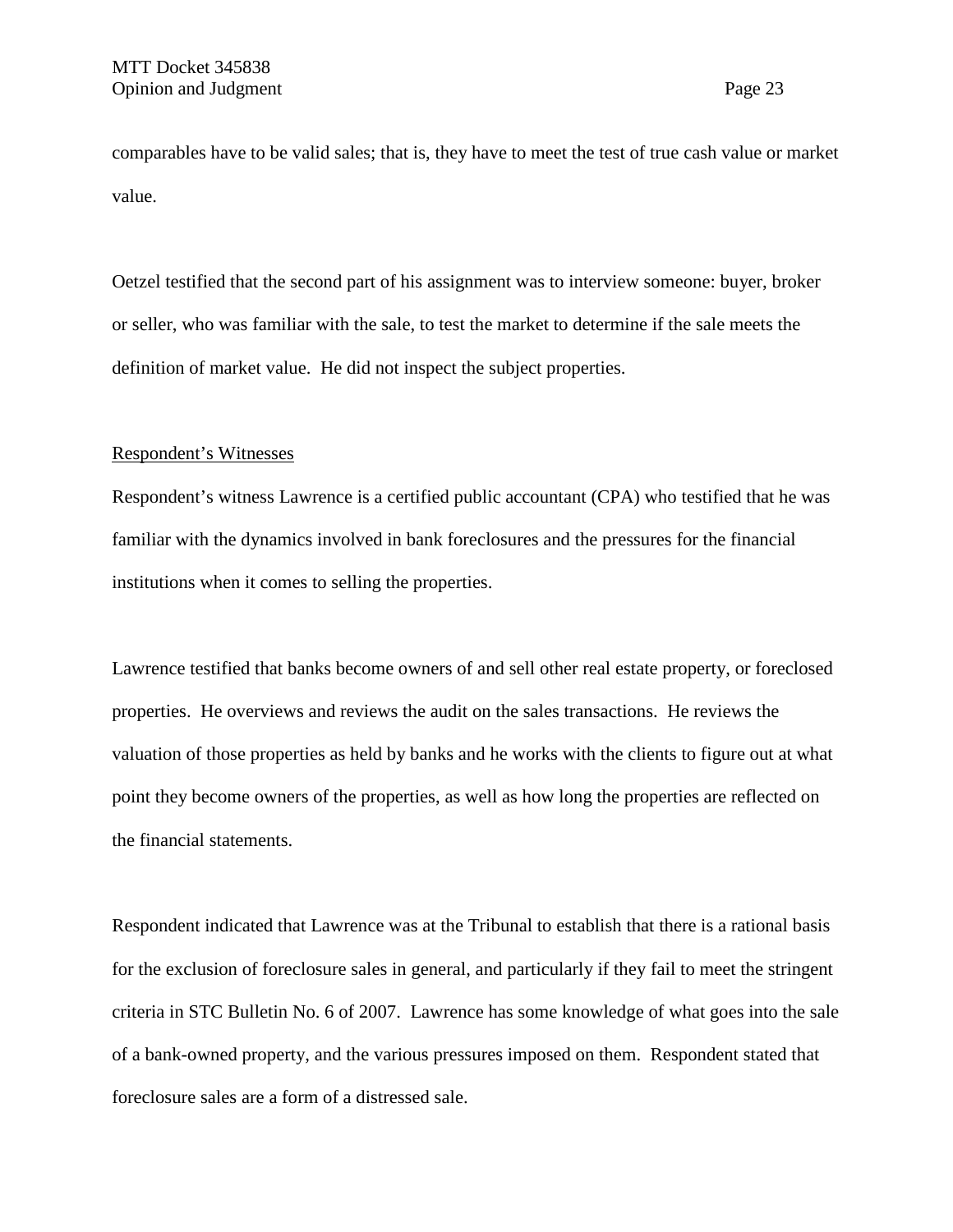Lawrence testified that banks monitor delinquent accounts. When a borrower starts missing payments, the bank requests payment and initiates foreclosure if the payment is not received. After approximately three months of nonpayment the bank starts foreclosure procedures. Generally, he opined, the redemption period is six months. During the six months there is some negotiation with the property owner. The bank obtains possession of a property upon the end of a redemption period. At that time the bank is required to establish a valuation for its internal purposes. It is generally required to dispose of that property within five years within the State of Michigan. There are instances where a property owner can sign a deed over to the bank in lieu of foreclosure.

Lawrence stated that after the redemption period the bank will acquire an appraisal on the property, inspect the property to determine the condition and any necessary immediate repairs to secure the property. The period between the missed payments and the bank's acquisition of the property could be up to nine months in which the property could have been vacated, vandalized, and in less than pristine condition. After the bank acquires the property it is responsible for the carry costs, which include property taxes, maintenance, and the cost of marketing the property.

The longer the bank owns a property the more likely it is that it will cut its losses and sell the property. The financial institutions are required to quarterly evaluate the real estate owned by them in order to balance the maximization of the loan and manage the carrying cost of a property. According to Lawrence, the banks have to determine how aggressively to market the property or to hold and hope for a greater value.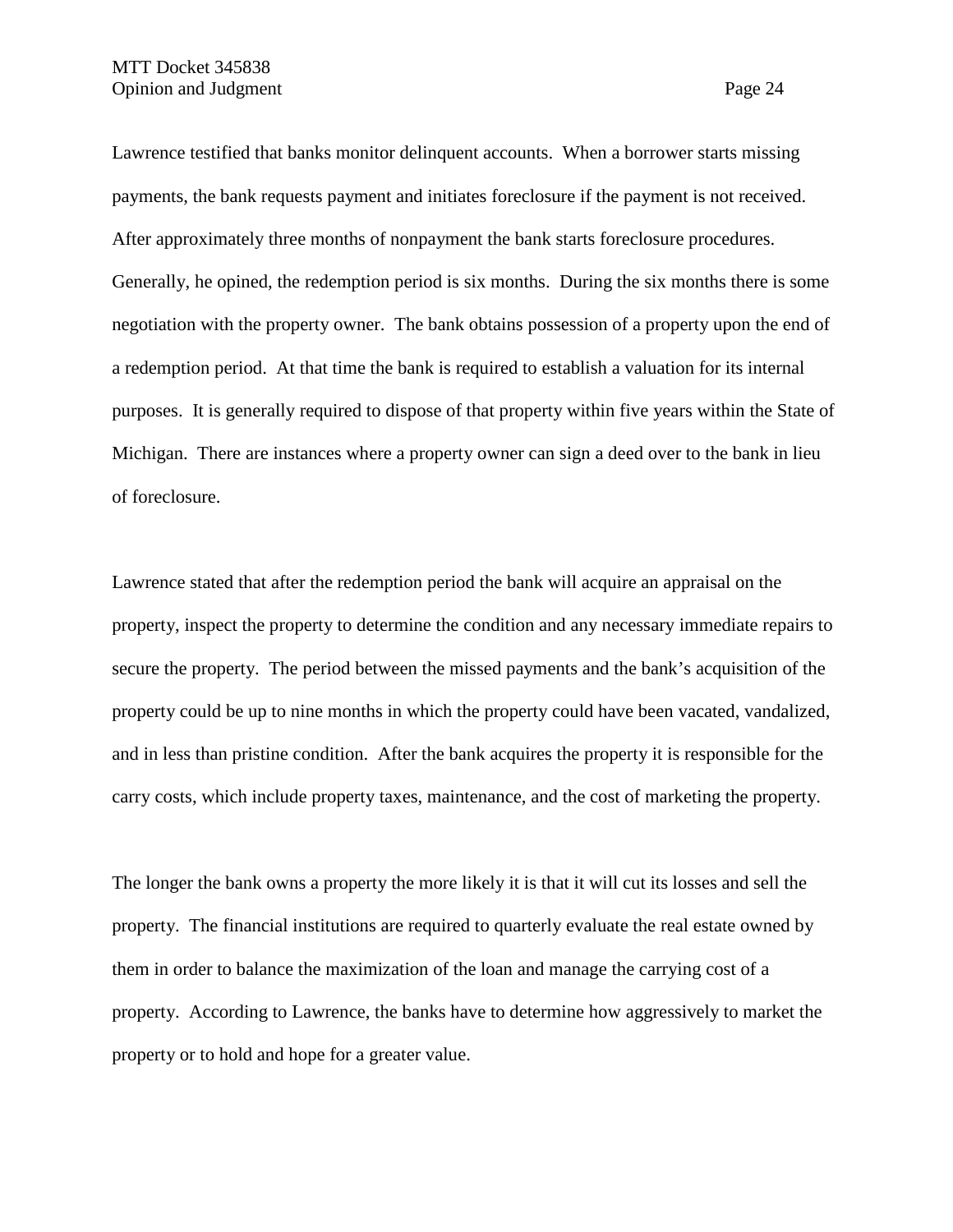Lawrence opined that banks do negotiate with the buyers of the properties for favorable terms on a new loan, based on the condition of the property and where it is located. The banks do not make money by owning properties. It is a non-earning asset, so they want the properties off the balance sheets.

Lawrence stated that if a property is foreclosed, it is the bank's asset; they try to sell it for whatever they can get. The balance of the mortgage has no bearing on the sale price because once the property is foreclosed it becomes the bank's asset. If the value of a property is worth more than the mortgage, the borrower would sell it and pay off the mortgage.

Respondent's next witness was Murray, CMAE3 assessor for Hamburg Township, located in Livingston County. Murray testified that in her experience after investigating all sales the sales with ratios under 20% and over 80% usually have a reason why the ratio is out of line. She stated that she didn't believe that foreclosure sales represented market value.

Well first of all you're really purchasing someone else's hardship to begin with. There are -- people don't go into foreclosure willingly. There is different amounts that are owed on the mortgages depending how long the people have owned the homes. You know, there are just numerous reasons why we don't include them, the condition of the property when we inspect it and the foreclosure comes through. Tr I, pp195-196.

Murray also stated that she investigates foreclosure sales before determining that they should not be included in her sales study for the township. She stated that it is "her opinion that the State Tax Commission had made the requirements very stringent" to include the foreclosures, which makes the task of verifying and qualifying the foreclosure sale daunting.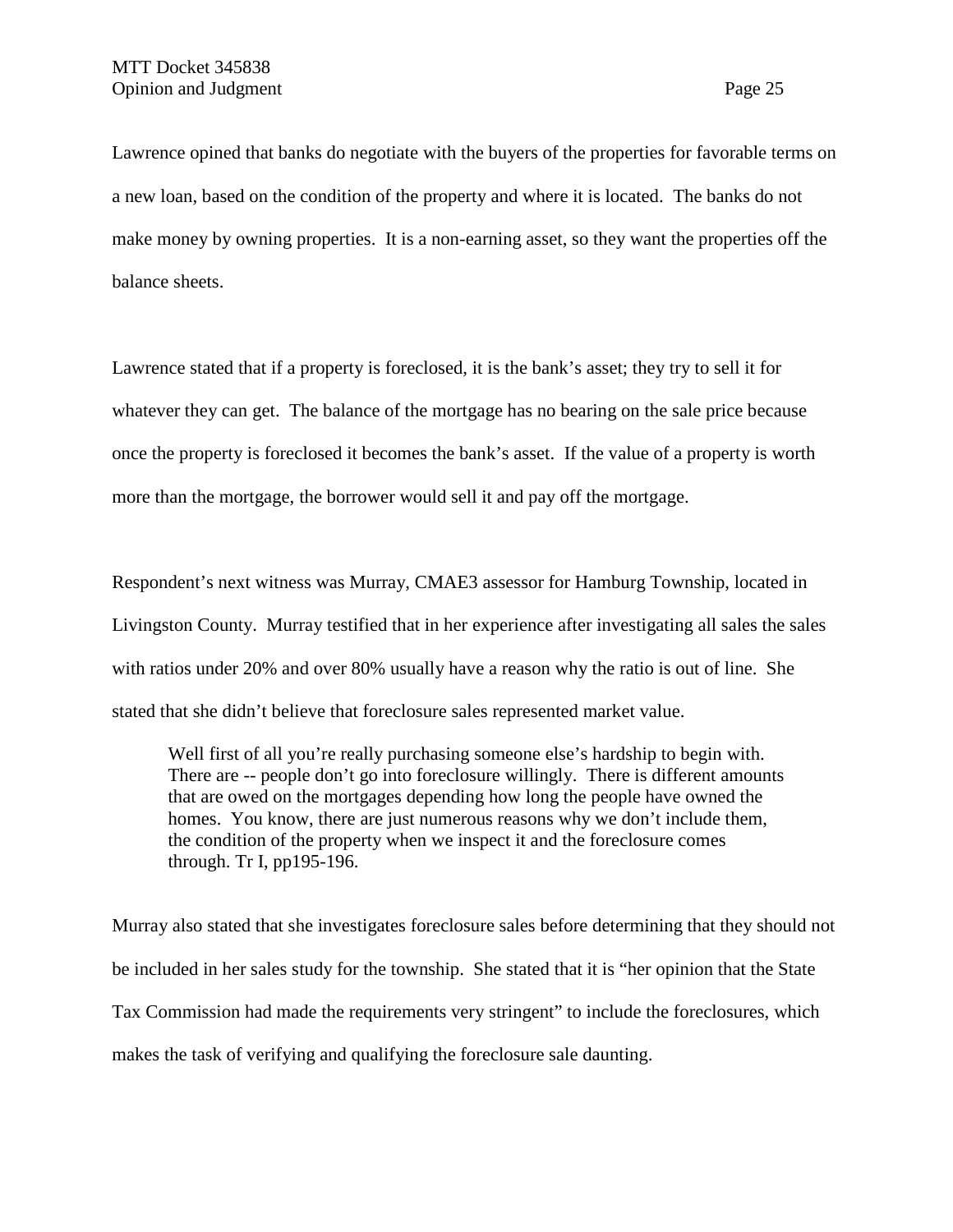Murray stated that relocation sales often contain incentives to the seller. In her experience with Pfizer Company leaving Ann Arbor it was her understanding that Pfizer was giving upward of \$100,000 to the sellers to compensate them for the losses that they may be taking on some relocations.

Murray also discussed economic condition factor (ECF) studies:

An ECF study is a result of your sales. You take all of your sales; you subtract the land and the land improvements from that sale and then the residual from that you compare to how you priced the structure out of the [cost] manual, and for sales you divide your sales into neighborhoods where parcels will sell similarly in the market and then those sales are combined and a mean of those sales is applied to all of the parcels in that neighborhood. Tr I, p201.

Murray testified that she looks at the properties that have sold to determine if what was for sale and what was purchased is reflective of what was being assessed.

Murray discussed the one-year sales study. She stated that for a one-year sales study for 2009, the first six months would be from 2007 and the second six months would be from 2008, as required by the State Tax Commission. Land value, for example, may change from one year to the next. If the correct land value is not used then it would likely skew the sales study.

Respondent's witness Towne is the Equalization Director for Livingston County. She testified that the function of the Equalization office is to ascertain whether assessments in the respective townships and cities have been set equally and uniformly at 50% of true cash value as set by the legislature.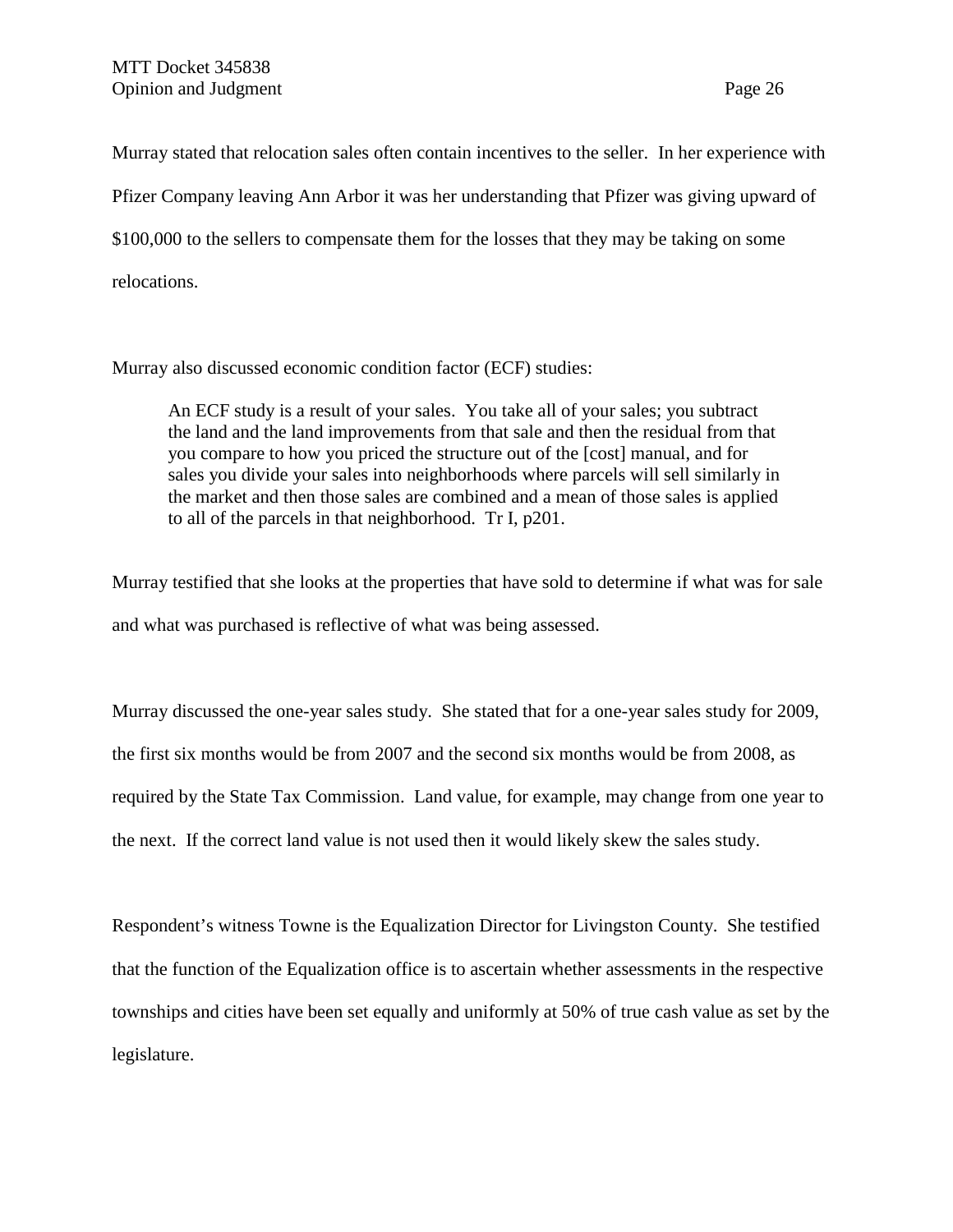The Board of Commissioners is charged with the process of equalization and they appoint a director and staff as needed. That staff and director has the charge of assisting the assessors with development of property tax descriptions, with discovery and valuation of property, for setting uniform standards and techniques for assessment and to survey assessments. And to survey assessments, studies are done in either sales ratio studies, appraisal studies, or personal property audits. Tr II, p5.

Towne explained the process of receiving deeds electronically, and validating whether the sale is valid and put in the sales-ratio study. For a twelve-month study, the sales are listed with the first six months and the last six months divided. They are calculated on an L-4047 form to adjust the first six months for the previous year's assessments and then the ratio is calculated and sent to

the assessor.

When asked to explain what the difference is between a valid and invalid sale, Towne stated the following:

Well, valid sales are used in the sales study and they occur between an informed buyer and seller, not being under duress, not a family sale and for a cash sum of money. Invalid sales could be where buyer and seller are under duress, where the buyer and seller are related. They could be influenced by unusual market conditions or land contract where the terms are not known. Tr II, p6.

Towne was asked a variety of questions relating to definitions. She stated true cash value as described in MCL 211.27 is the usual selling price that could be obtained for a property at a private sale, not under an auction unless certain circumstances were met and not at a forced sale. She indicated that the International Association of Assessing Officers ("IAAO") defines market value as:

The most probable price which a property should bring in a competitive and open market under all conditions requisite to a fair sale, the buyer and seller each acting prudently and knowledgeably, and assuming prices not affected by undue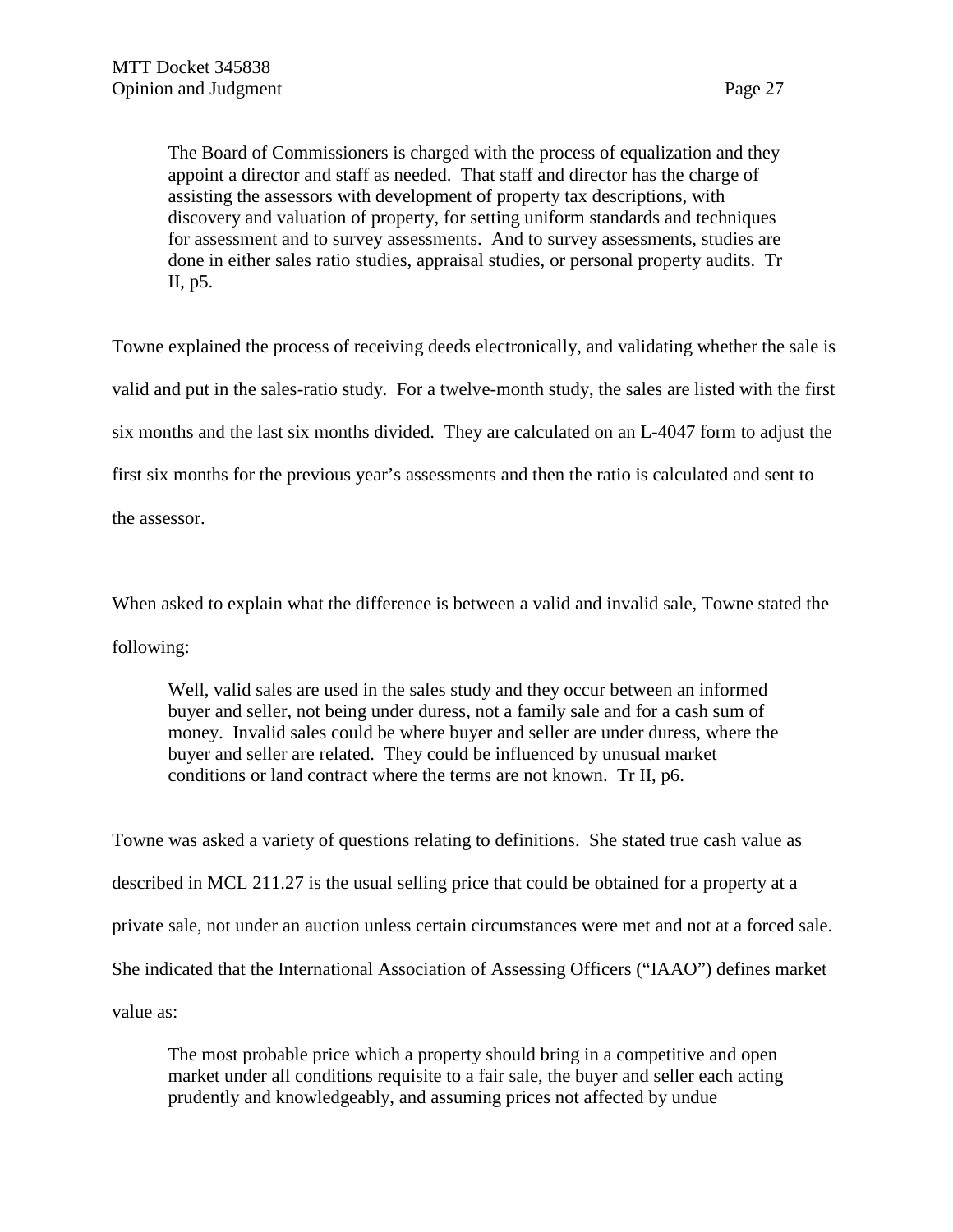stimulus. It goes on to state or to list the conditions. Number one, buyer and seller are typically motivated. Number two, both parties are well informed and well advised and acting in what they consider their best interests. Number three, a reasonable time is allowed for exposure on the open market. Number four, payment is made in terms of cash in United States dollars or in terms of financial arrangements comparable thereto, and number five, the price represents the normal consideration for the property sold unaffected by special or creative financing or sales concessions granted by anyone associated with the sale. Tr II, pp14-15.

Towne testified that all sales that occur may not be used in a sales-ratio study. She went on to talk about the various townships where sales were not included for a variety of the following reasons: (i) foreclosures, (ii) relocation sale, (iii) lack of terms on a land contract, and (iv) ratios exceeded 80% or are below 20%. These types of sales were not allowed for any township, and to do so would provide the township with preferential treatment and prohibit uniformity in Livingston County.

When questioned why foreclosures were not typically allowed, Towne stated that until August 2007, foreclosures were not considered. The State Tax Commission then issued a bulletin that set strict and stringent guidelines to verify foreclosure sales. A physical inspection is required to ascertain what condition the property was in at the time of the sale. The assessment that is being compared to the sale price must reflect the same condition that is reflected at the time of the sale. If the property is damaged, and the assessment assumes the property is in good condition, the assessment is not reflecting the true condition of the property at the time of the sale.

Livingston County received two real property statements from financial institutions where the properties were sold by the financial institution. However, when the county confirmed the sales,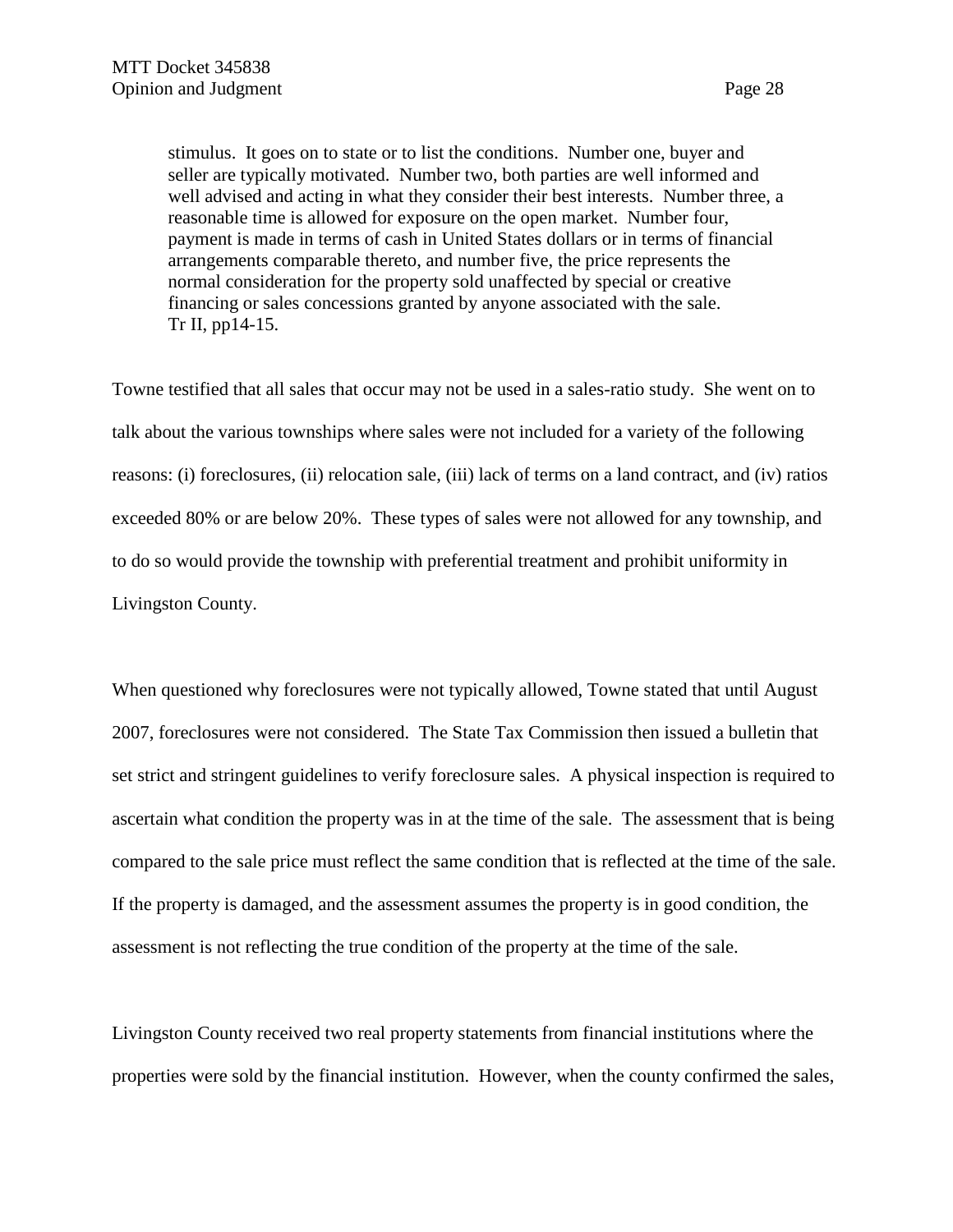there were concessions which required further investigation before they could be used in a salesratio study.

Towne, in R-17, did a statistical analysis of the foreclosures in Deerfield Township. The analysis indicates that using 3 out of 4 sales would result in a 50.92 ratio of assessed to sale price. The ratio used by the county as a starting base for the township is 50.84. One of the sales was verified as damaged and was therefore not included because the assessment of that property did not include the same condition as the sale.

Towne explained statistical outliers as unusual values resulting from market influences. There are a variety of reasons for an outlier: a non-market sale, unusual market variability, or incorrect appraisal compared to the sale price. It can be an error in the assessing of the condition of a property or undue stimulus in the market. The outliers are extreme highs and lows that influence the outcome of a sales study. These are observations that are determined to be way above or below what is expected. The outliers have to be thoroughly validated and documented because they play a pivotal role in the outcome of the sales study.

Towne conducted a survey of counties to determine if they had a standard on using or excluding parameters from the sales ratio studies. She received a response from 38 counties indicating they go from 10% to 100%. Twelve counties indicated that they do not use a ratio outlier standard. Seven counties use the same 80-20% parameter as Livingston County.

In responding to her analysis of the array for Deerfield Township, Towne states: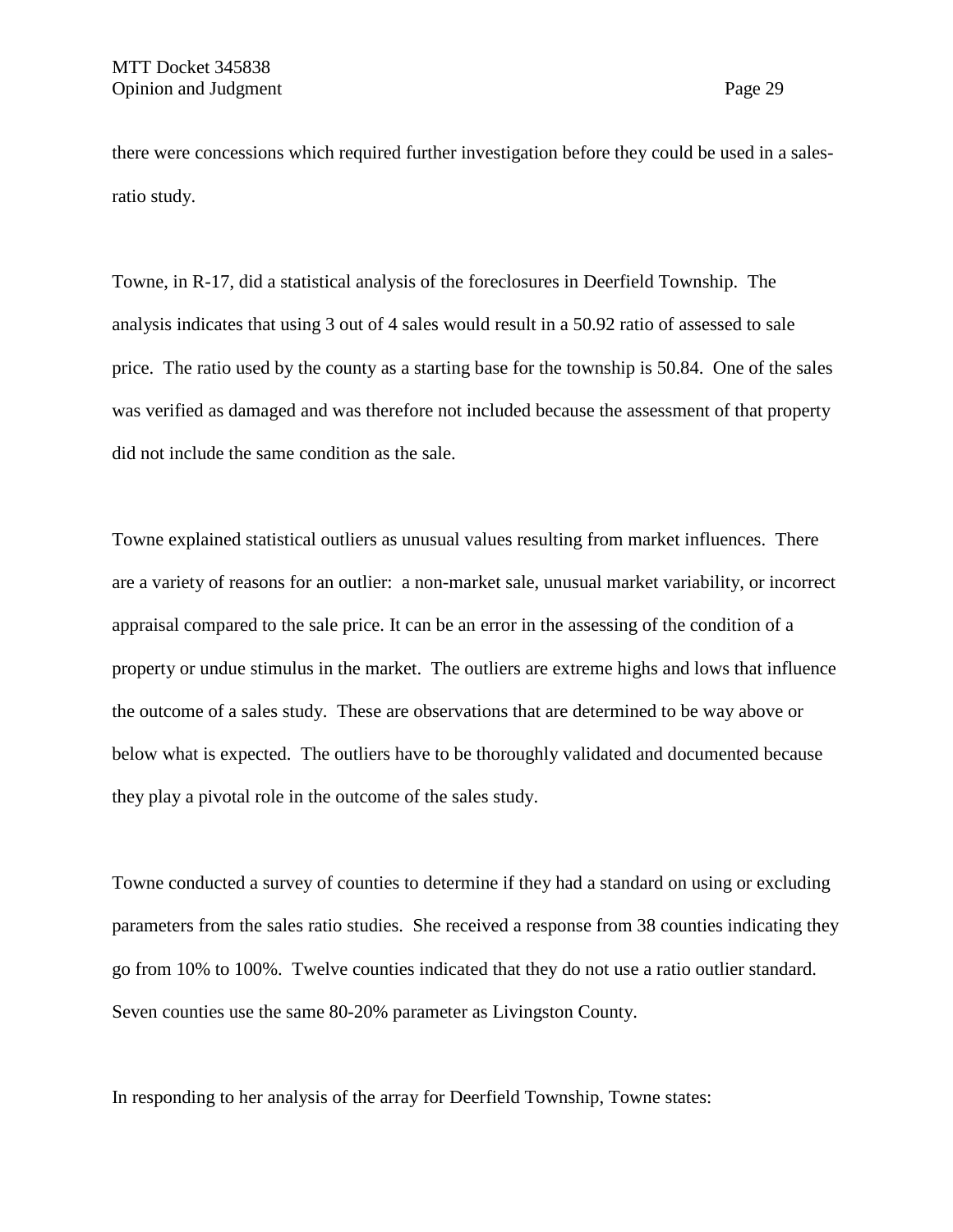Okay, under the premise of [MCL] 211.34 which allows equalization departments to set uniform standards and techniques for assessments, and after input and discussion with the assessors, I determined that we would use an outlier standard and that the parameters of that standard would be 20 and 80 percent. And after arraying the ratios of that sales study, two following statistics. There were ten sales that occurred in the first six months with a ratio of 48.11. There were 14 sales which occurred in the second six months and they had a ratio of 51.27. The mathematical mean was 49.95 and the median was 50.61. There were 11 sales below the mathematical mean and 13 sales above the mathematical mean. And after careful review and investigation of each of the outlier ratios it was determined that they were invalid indicators of market value and not used in the sales study. So the equalization department's determination of the ratio for the starting base for 2008 was set at 50.84. Tr II, pp 22-23.

The equalization department did investigate the sales that were outliers for Deerfield Township. The three sales that exceeded 80% were checked on and, after a field investigation, it was determined that two of the sales were under duress and the third sale had a sales concession attached.

The one sale that was under 20% was determined to be an arms-length transaction. However, to treat all of the units the same and not give preferential treatment to one township, the outlier sale was not included in the sales ratio study.

In regard to land contract sales, Towne testified that:

Well, land contracts are seller financed, and they can be creative financing influencing the sale price, and that could – well, let me just back up a bit. There are three different ways that creative financing needs to be examined in the market, and one is, in the case of a land contract where the seller is the financer, the terms on the land contract need to be examined to see if they are the same as what's in the current marketplace. Another one could be if there is an assumption, a mortgage and the cash value and the difference between the assumed rate and the current market rate could influence the sale price. And the third one would be if the seller pays points allowing the buyer to obtain more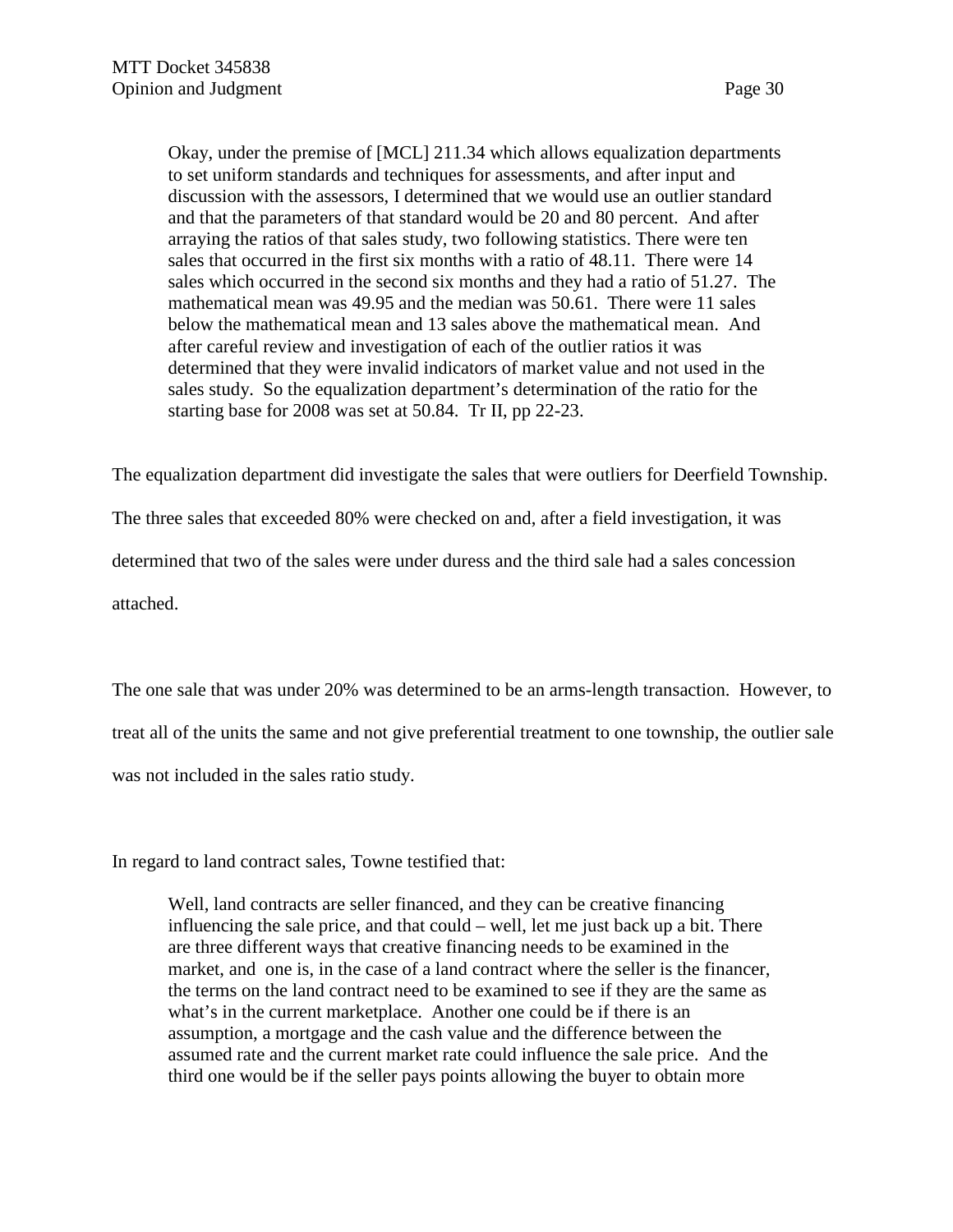favorable financing then the point, the amount that's paid for the points, would have to be added to the sale price. Tr II, pp 26-27.

Towne discussed Creative Financing Bulletin 11 of 1985, issued by the State Tax Commission "after the Michigan Supreme Court recognized that there could be creative financing affecting sale price when the seller is the lender." The Bulletin establishes procedures to follow for a nontypical financing for a sale.

Towne's last issue to address was relocation. She believes that because relocation sales have a lot of market variability they are not typically an indicator of the market value of a property. Relocation sales may have situations where the amount that the seller receives is not what the buyer pays because of concessions.

Deerfield Township's L-4023, as prepared by Equalization, started with a 50.84 ratio for the residential class of property. The losses, adjustments, and new are calculated for the ending ratio of 45.93 for a factor of 1.08855 for the residential property.

Towne testified that R-16 is the ECF analysis that Equalization developed for Deerfield Township in setting the 2008 assessments. The ECF adjusts the manual costs to the local market. She stated that a physical inspection of the property will assist in determining the condition of the property at the time of the sale. She stressed that current land values need to be used. Towne stated that it appeared as if the 2007 land values were used by Respondent to develop its 2008 ECF. Towne was concerned that the assessments may be skewed due to its usage of improper land values in its ECF neighborhood analysis.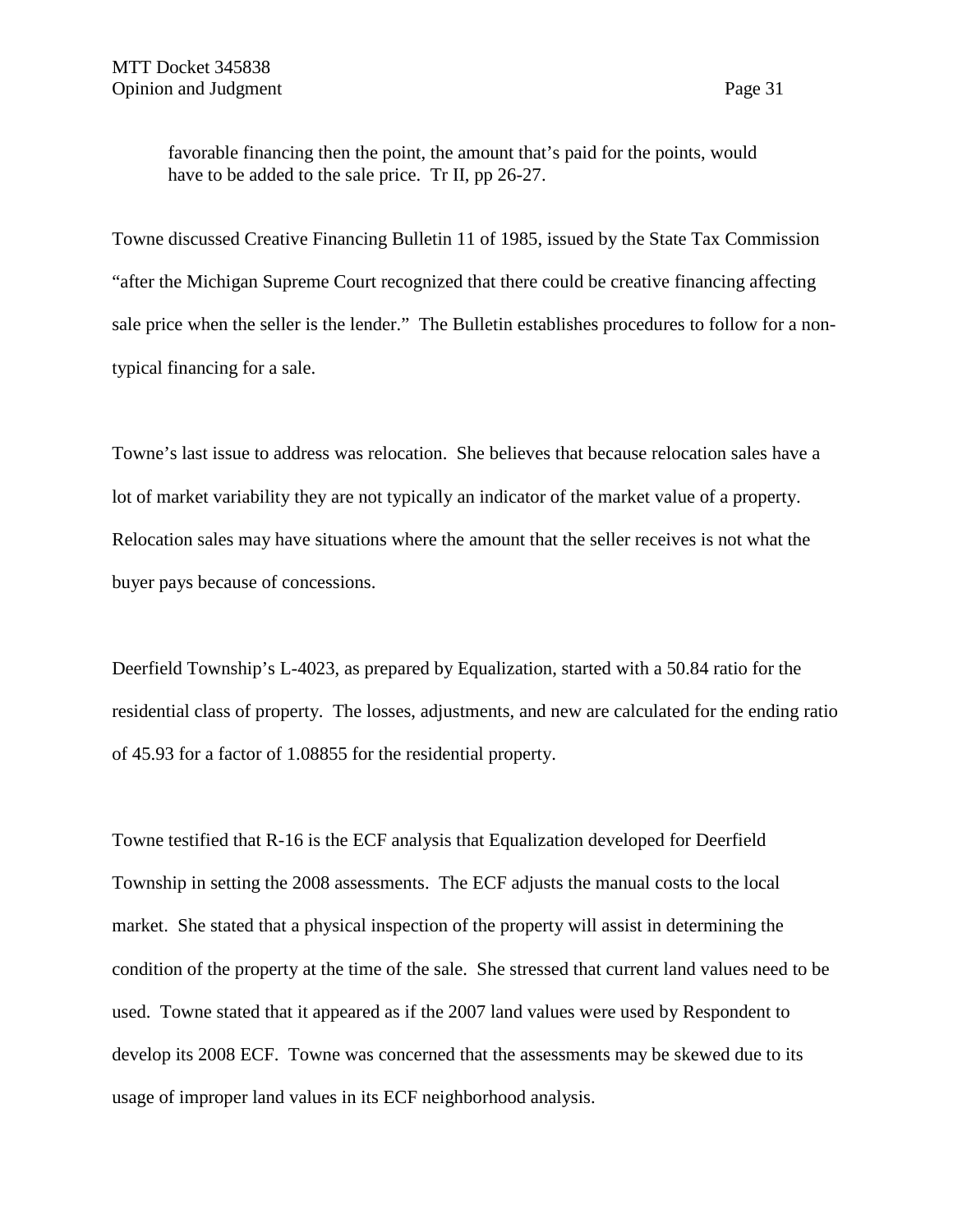Towne testified regarding R-17, which contains pages that Deerfield Township gave to Equalization. She stated that Equalization put together its own ECF calculations using a correct 2007 land value for sales that occurred the first six months of the study and 2008 land values for the last six months of sales. The correct county multiplier also has to be used to accurately reflect the ECF for each neighborhood. The equalization department calculated different ECFs using correct information.

Towne is concerned that the Township has incorrectly set the ECFs. Proper land values from the correct time period have to be used to properly determine the correct ECF. For example, in the first six months of a twelve month sales-ratio study the 2007 land values should be used and in the last six months the 2008 land values are used.

Towne had issues with how Deerfield Township set the assessments with the use of improper ECFs. One property parcel, No. 02-200-004, was a foreclosure sale. In 2007 this property had a depreciation of 83%. After the ECF was developed to set the 2008 assessments, the depreciation was changed to 42.3%. But by the end of the year the property had been brought back to a normal depreciation level with the repairs completed.

Towne indicated that for Parcel No. 200-005 the record card indicates "there is 1,085 square feet, and upon field investigation it was determined that there is 1400 square feet." Towne stressed that when you do an ECF an appraisal of the property needs to be done, using the assessed value at the time that it was sold, the condition and size of the property as it was sold. There was no change to the record card to reflect the additional square feet.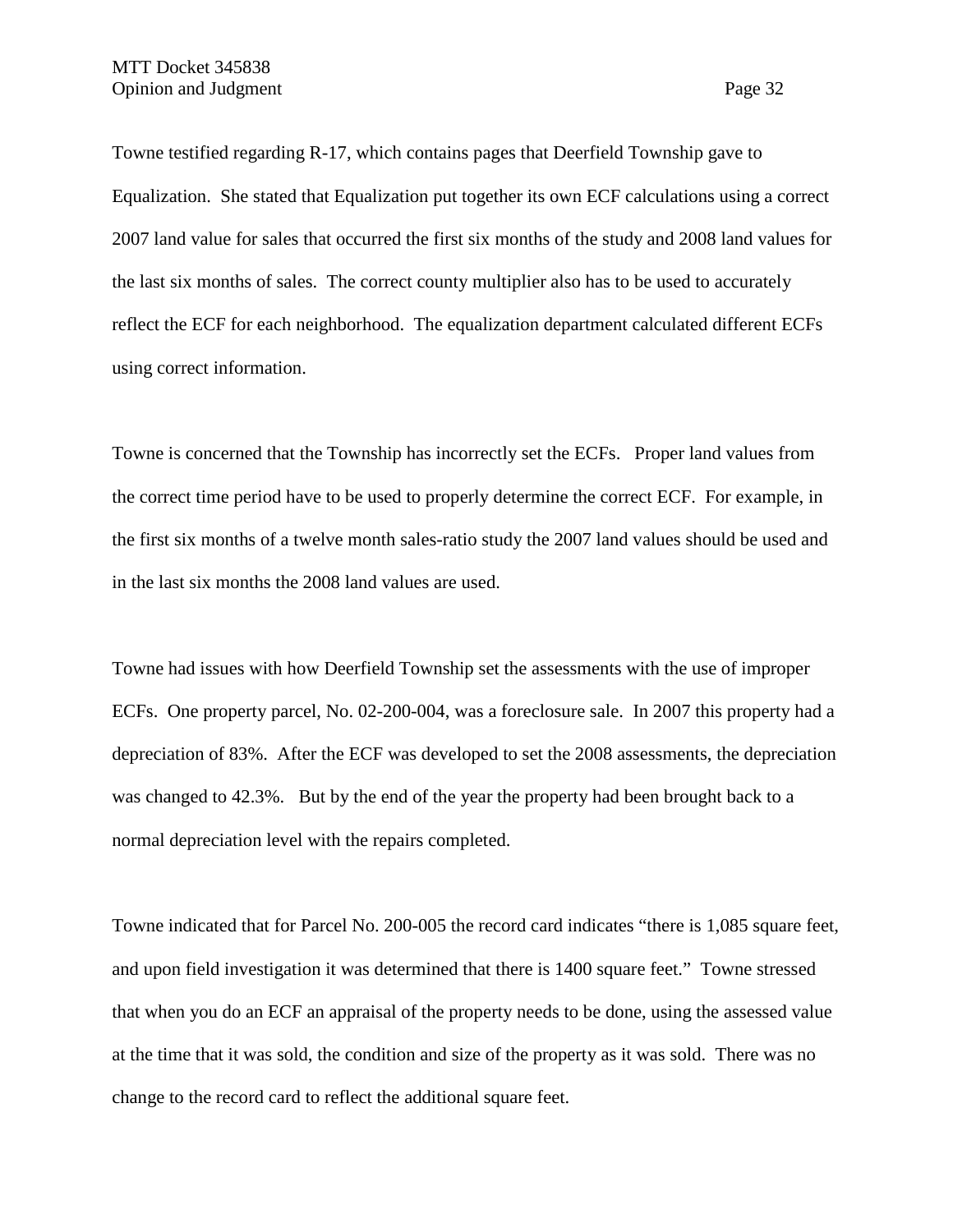Towne testified that Respondent used incorrectly calculated ECFs, then she also questions whether the assessments are calculated correctly. The concern falls into future years and what will happen when the combination of incorrect ECFs and incorrect land values are used to determine the assessments and how the errors will influence future sales and calculations of market value. If this is historically how assessments have been set, then she also questions the ratios on the sales.

## **General Overview of the Assessment and Equalization Process**

The initial step in the assessment and equalization process is the assessment by the local assessor of property at 50% of its true cash value. Const 1963, art. 9 para 3; MCL 211.27a(1).

Local assessors cannot individually reappraise each parcel of property within the local unit every year as of tax day December 31. Each property is placed within a proper "classification." Classes include: residential, commercial, developmental, industrial, timber cut-over, exempt and personal property. Each individual property is measured; specific data relating to the improvement is used to determine a basic value via a cost approach. An economic condition factor ("ECF") is calculated for each class of property based upon its neighborhood. The economic condition factor adjusts the cost approach to reflect a 50% assessment ratio for a neighborhood. This is only used in mass appraisal. This is calculated for neighborhoods that have similar market influences. Simplistically, it is the sale price minus land value divided by the assessment at the time of the sale, for sales within a neighborhood. The factor calculated is used to adjust the improvement value closer to the market. Land value is calculated pursuant to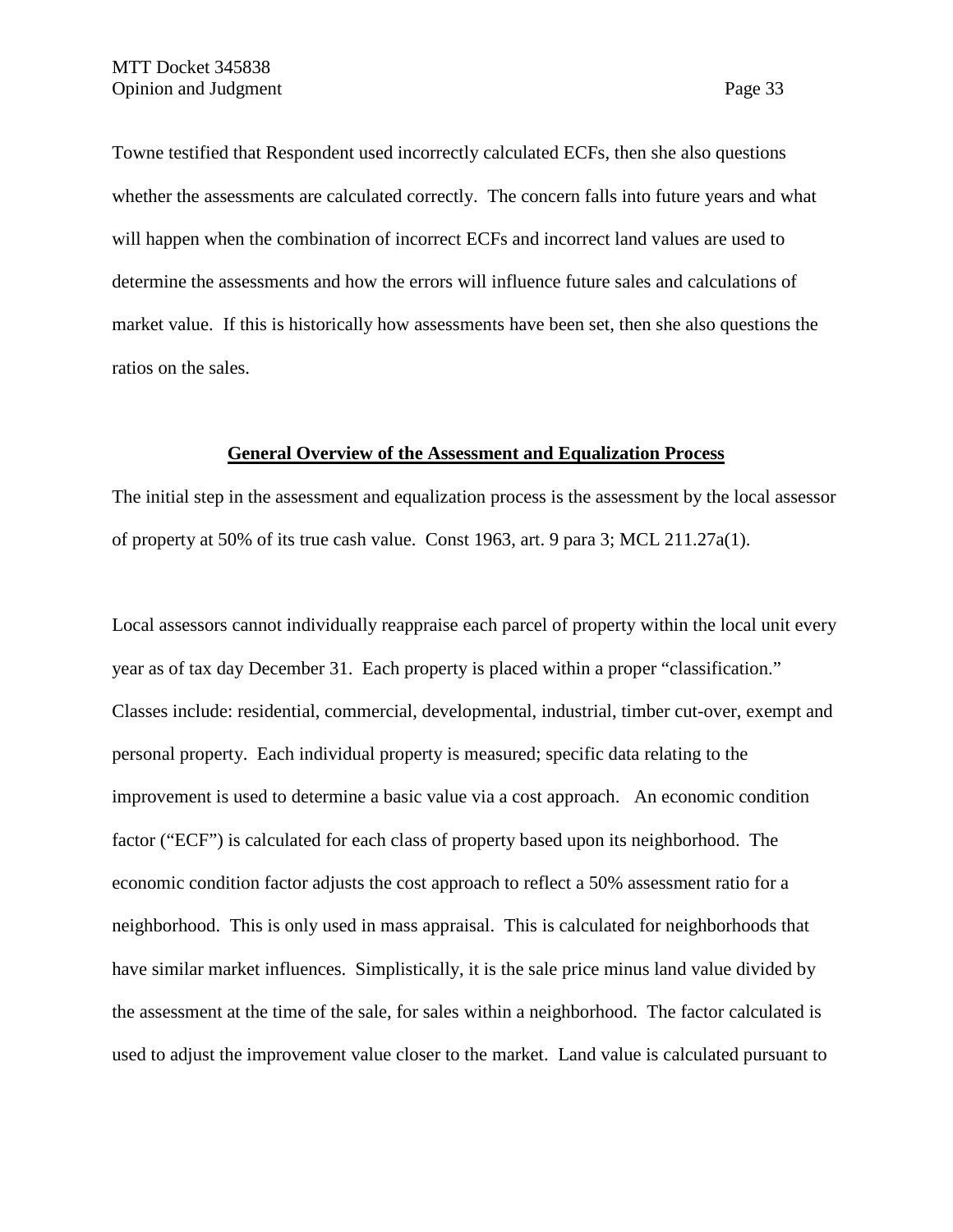the market and does not receive an ECF. The ECF does not mean that individual properties are assessed at 50% of market value; it just brings an entire area to the required level of assessment.

The assessors are required to use the STC Assessor's Manual in using the cost approach when determining assessments. MCL 211.721. Assessors may use a sales-ratio study, rather than individually reassess all of the properties within a jurisdiction, in fulfilling their function. The sales-ratio study compares the sale prices of recent arms-length transactions within a specific classification with the assessed value at the time of the sale. *Washtenaw Co v Tax Comm*, 422 Mich 346, 351-352 n 1; 373 NW2d 697 (1985). The result is the ratio that indicates the adjustment in assessed values of a class of property.

The next step is intracounty equalization, which is performed by the County Board of Commissioners, assisted by the County Equalization Department. Equalization's job is to achieve uniformity of property assessments among the cities, townships, and villages within a county.

Intracounty equalization requires the Board of Commissioners in each county to determine whether the taxing units have equally and uniformly assessed property at 50% of its true cash value. This is accomplished through the equalization study in the form of a sales-ratio study, an appraisal study, or a combination of both.

The State Tax Commission allows the use of a one-year sales-ratio study in a declining market. R-36.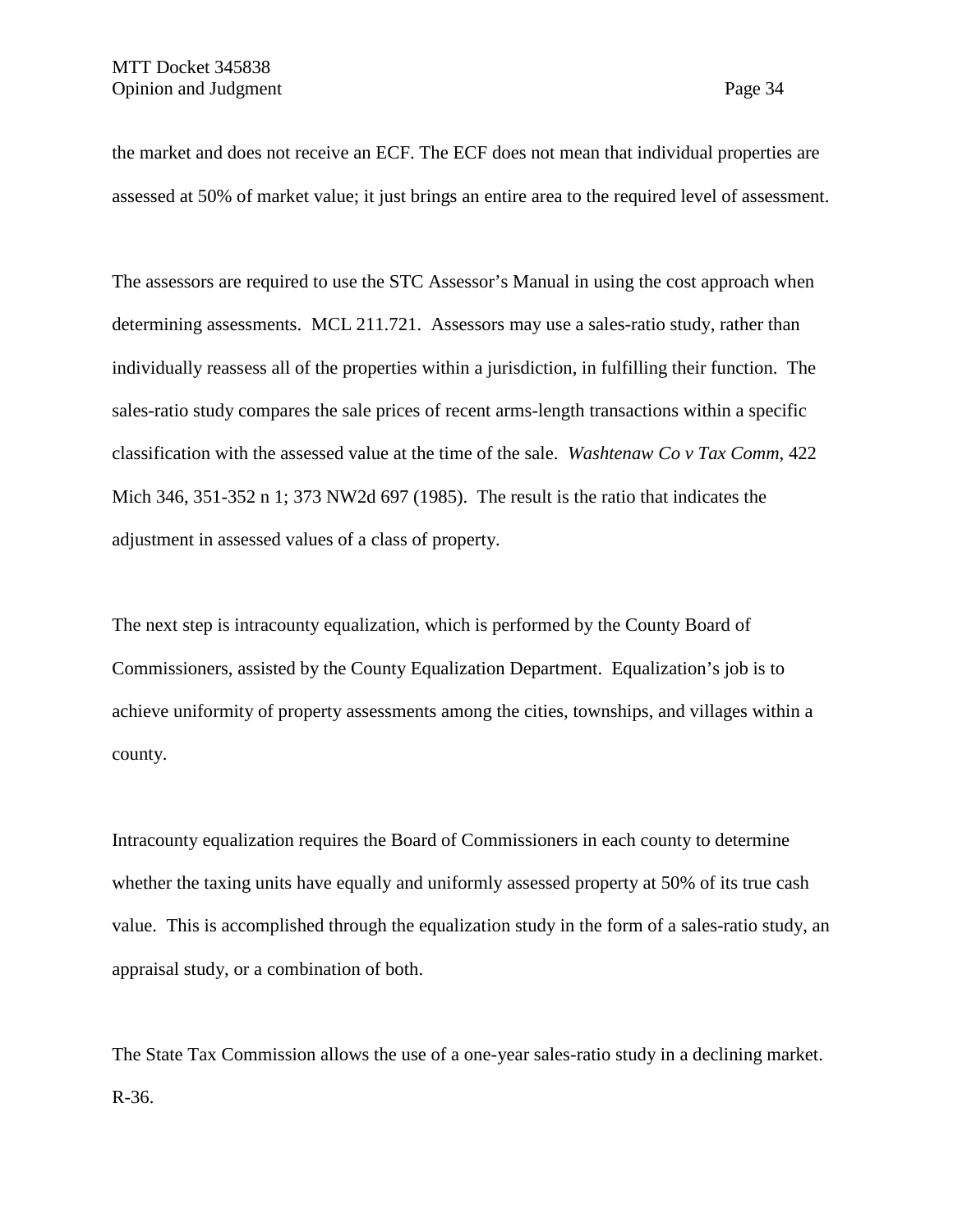On August 15, 2007 the State Tax Commission in Bulletin No 6, adopted guidelines for Assessors to use for verification for inclusion of foreclosure sales in sales-ratio study. The proper selection of sales for inclusion in these ratio studies is critically important to the development of uniform and accurate assessments. The State Tax Commission has established these guidelines to be used when reviewing sales for sales-ratio studies. The purpose of the guideline is to provide direction when compiling a "desk-reviewed" sales study. Desk review means determining whether a particular sale will be used in a study based on transfer documents and other information in the office without additional investigation or field inspection. Deviation from the guidelines should be based on investigation of the transaction beyond the normal steps of a desk review process. The recent increase in foreclosures has caused those transactions to have an impact on the real estate market in some parts of the state.

The Guidelines for using foreclosure sales are<sup>[2](#page-34-0)</sup>:

- Sales to financial institutions are excluded from a sales ratio study unless the financial institution is using the property for its operations and it was not previously held as collateral.
- Sheriff's deeds are not typically included in sales ratio studies.
- If it is determined that sales from financial institutions are open market transactions the sales may be used if they have been verified.
- All sales must be analyzed and verified to ensure they are arms-length transactions. The appropriate verification process contains but is not limited to:
	- 1. A determination as to whether the type of sale being reviewed is a measurable portion of the market.
	- 2. A determination that the sale property was properly exposed to the market, for example, by listing with a real estate company.

<span id="page-34-0"></span> <sup>2</sup> STC Bulletin 6 issued August 15, 2007.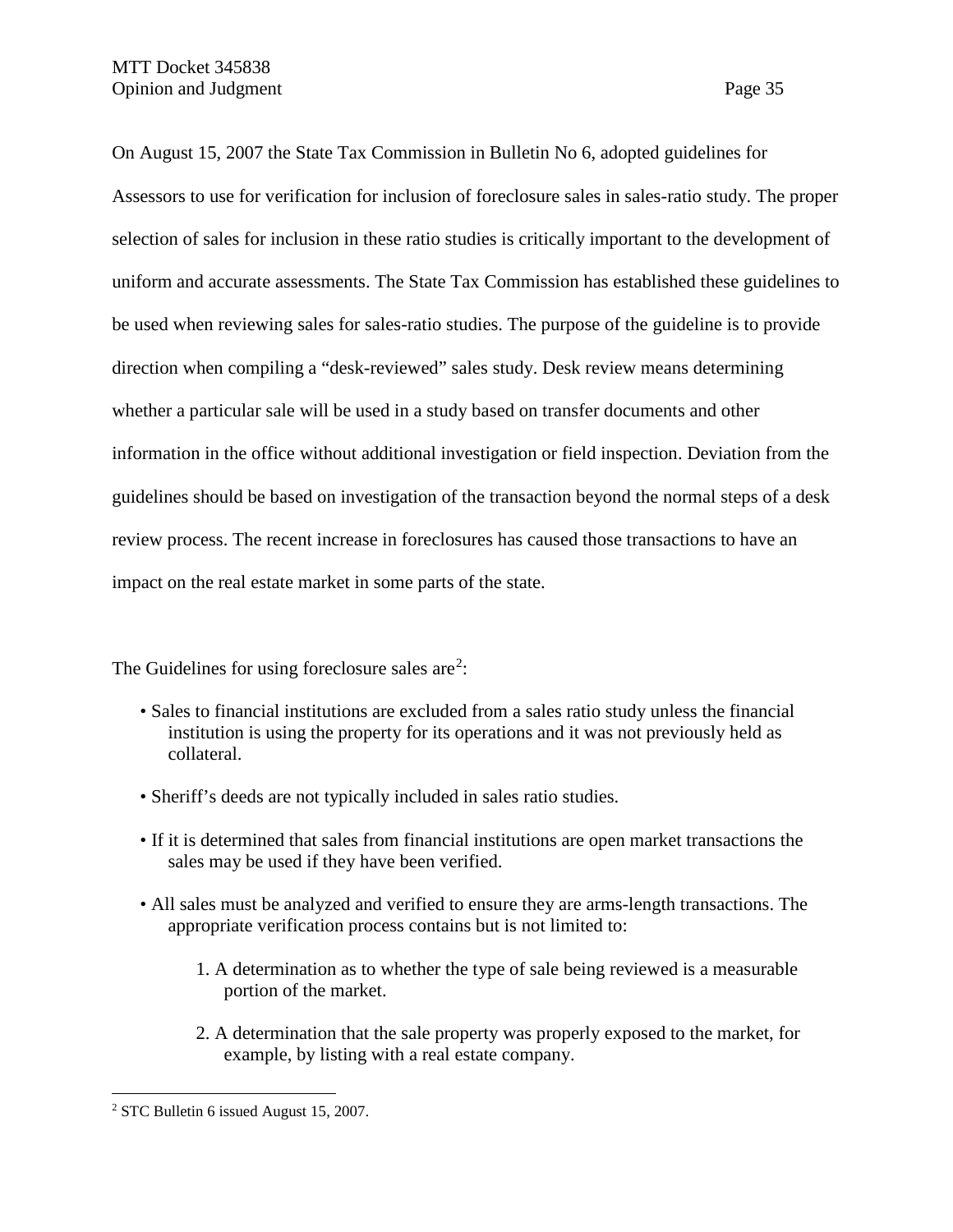- 3. A physical inspection of the property to make a determination that the assessment reflects the condition of the property at the time of sale unless the condition can be verified by other means.
- 4. Receipt of a properly completed real property statement to determine the terms and conditions of the sale unless adequate alternative statistical procedures are utilized to ensure the sales are an adequate part of the market.
- 5. A determination that the parties to the transaction were not related and each was acting in their own best interest.
- Additional analysis specific to foreclosure transactions:
	- 1. Was a market value appraisal obtained before listing?
	- 2. Did the seller have the right to refuse all offers?
	- 3. Did the property have full market exposure after governmental intervention?
	- 4. Was the property marketed for an adequate period of time?
	- 5. Was the seller obligated to prorate taxes in accordance with local custom and provide evidence of title and a warranty deed to the purchaser?
	- 6. Was property purchased "as is" and was property well maintained during the marketing period?
	- 7. Was purchaser supplied with a disclosure and/or lead paint statement?
	- 8. Did seller help with financing? If yes, then the sale must also be treated as a creatively financed sale and be treated under the same rules established for adjusting creatively financed sales.
	- 9. Were concessions involved and, if so, are they typical of market?
	- 10. Were sale conditions affected by the financial institution's requirement to dispose of the foreclosed property within 1 year to avoid the uncapping of taxable value or because of banking regulation conditions requiring special treatment of property owned by the institution?
- If a sale is used in the sales-ratio study, it is also used to help determine land values and Economic Condition Factors.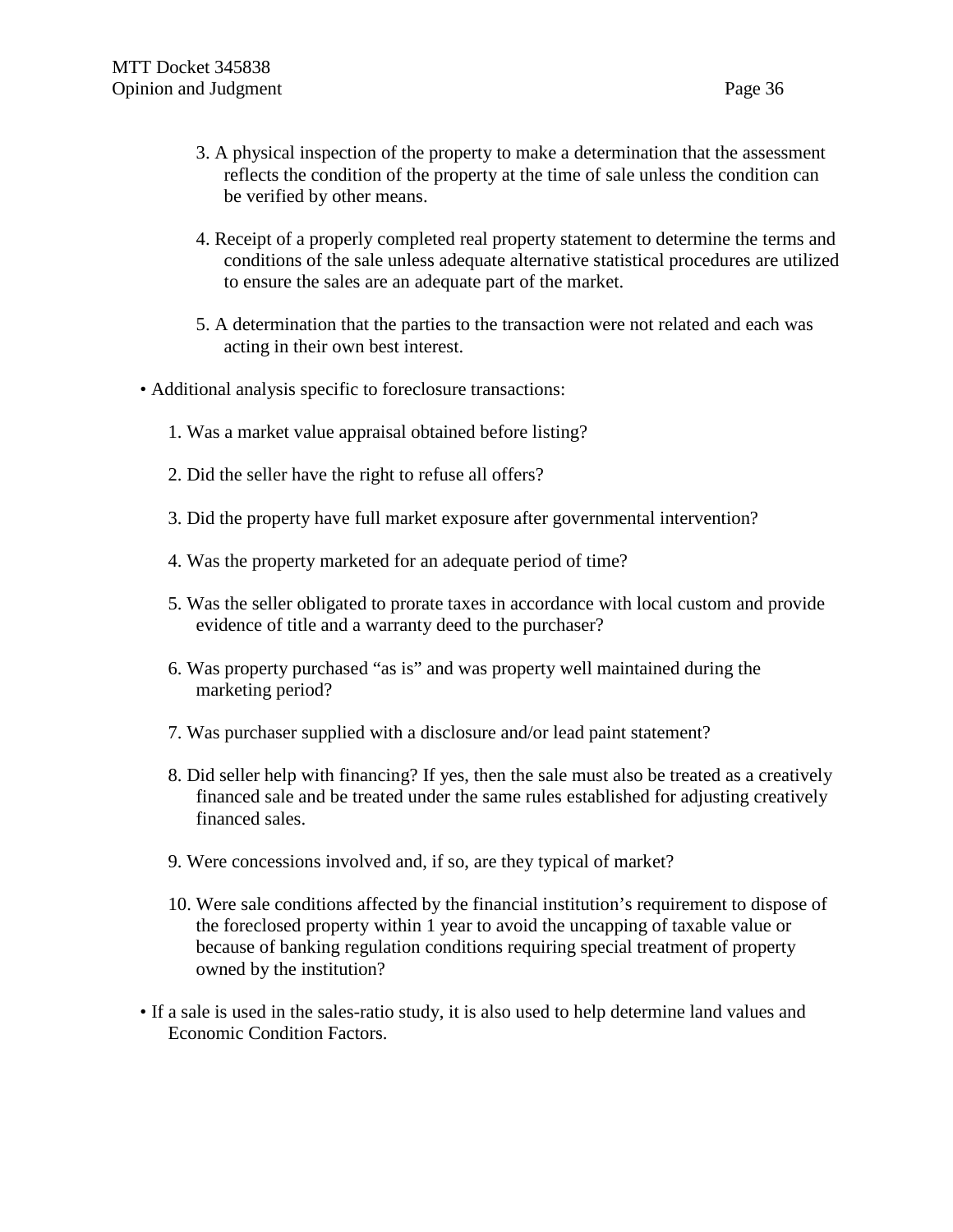- Counties and local units using "usually excluded sales" in a sales study for a particular period must maintain documentation of the verification process for each sale included in the study.
- Once verified for use in a study, a sale is included in the study in the appropriate year in the same manner as all other sales used in the study.
- Please note that if the foreclosing institution is also financing the sale for the new owner, the property is subject to analysis for creative financing as outlined in State Tax Commission Bulletin 11 of 1985.

# **Discussion and Conclusions of Law**

Equalization appeals are governed by section 34 of the General Property Tax Act, which states in

pertinent part:

...The state tax tribunal shall, upon hearing, determine if in its judgment there is a showing that the equalization complained of is unfair, unjust, inequitable, or discriminatory. The state tax tribunal shall have the same authority to consider and pass upon the action and determination of the county board of commissioners in equalizing valuations as it has to consider complaints relative to the assessment and taxation of property...If the state tax tribunal decides that the determination and equalization made by the county board of commissioners is correct, further action shall not be taken…. MCL 211.34(4).

The purpose of equalization is not to set individual assessments throughout the state. The well-worn excuse of assessors that an assessment increase is the fault of the county or state is just that—an excuse for the assessor not doing his or her job. County equalization is merely the county reviewing an assessor's work to be sure assessing is being done at 50% of true cash value. If the assessor is not doing his work according to law, then the county will remedy his poor work by applying an equalization factor. The city or township should be convincing the county and state of its value with their own studies and accurate, legal assessments. County and state equalization were not intended to be scapegoats for poor local assessing practices.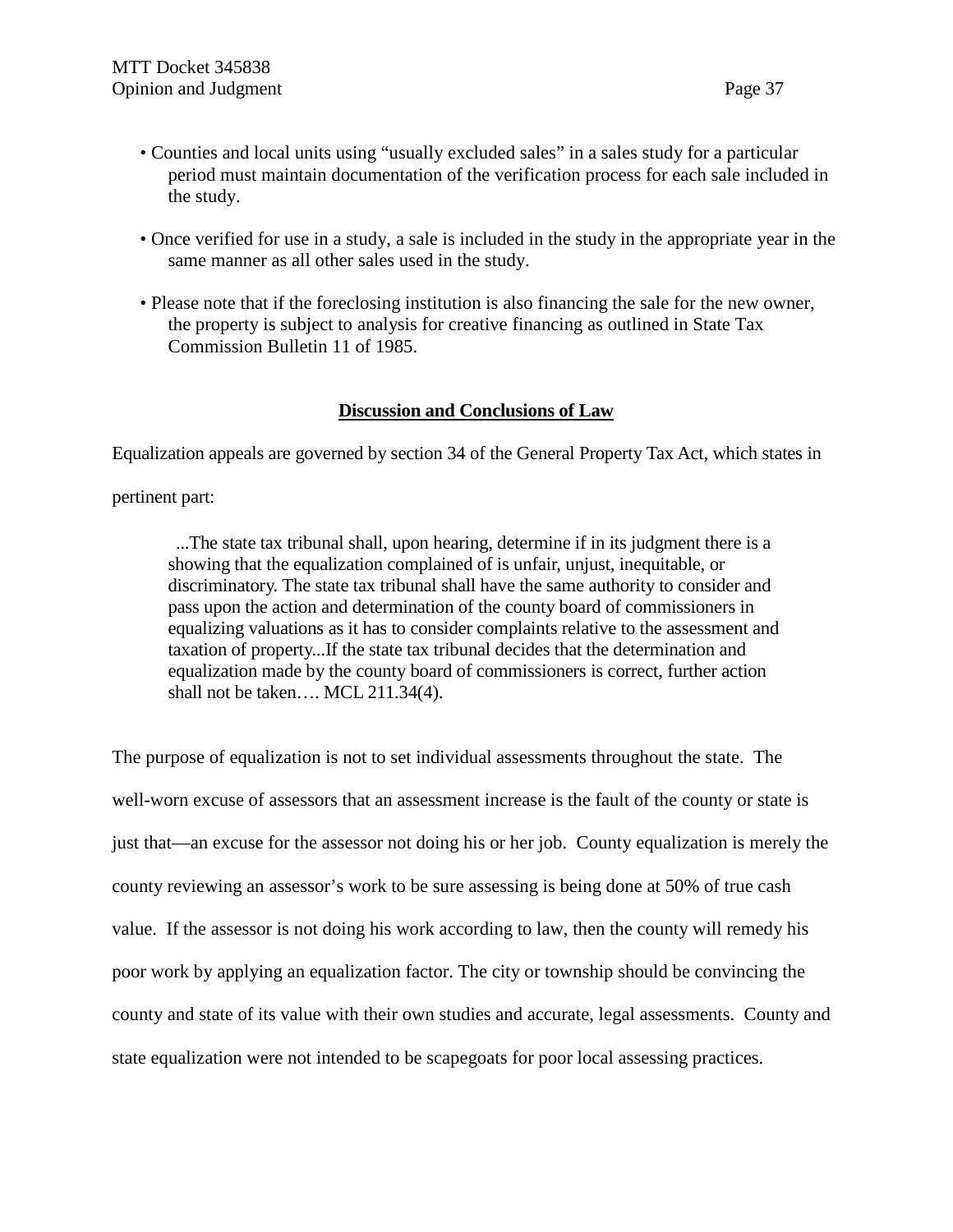Where the assessing practices of a unit clearly cloud the validity of a sales study, it is appropriate not only to question the validity, but to make a determination of the result and variance and thereby set out to determine the realistic true cash value of the class. State Tax Manual, chapter 16, Equalization, page 21, paragraph 4.

The purpose of equalization is to adjust or correct different modes of assessment to

achieve uniformity among governmental units within the county and among all counties in

the state. *O'Reilly v Wayne County*, 116 Mich App 594 (1982).

In this case, Petitioner Deerfield Township alleged that the equalization of the residential class was

discriminatory because Respondent did not include nine sales in the sales-ratio study. With

reference to the process of county equalization, MCL 211.34(2) states:

The county board of commissioners shall examine the assessment rolls of the townships or cities and ascertain whether the real and personal property in the respective townships or cities has been equally and uniformly assessed at true cash value. If, on the examination, the county board of commissioners considers the assessments to be relatively unequal, it shall equalize the assessments by adding to or deducting from the valuation of the taxable property in a township or city an amount which in the judgment of the county board of commissioners will produce a sum which represents the true cash value of that property, and the amount added to or deducted from the valuations in a township or city shall be entered upon the records...[T]he county board of commissioners...shall equalize separately the following classes of real property by adding to or deducting from the valuation of agricultural, developmental, residential, commercial, industrial and timber cutover taxable real property...an amount as will produce a sum which represents the proportion of true cash value established by the legislature... MCL 211.34(2).

Subsection (3) of this section provides in pertinent part:

The county board of commissioners of a county shall establish and maintain a department to survey assessments and assist the board of commissioners in the matter of equalization of assessments, and may employ in that department technical and clerical personnel which in its judgment are considered necessary. The personnel of the department shall be under the direct supervision and control of a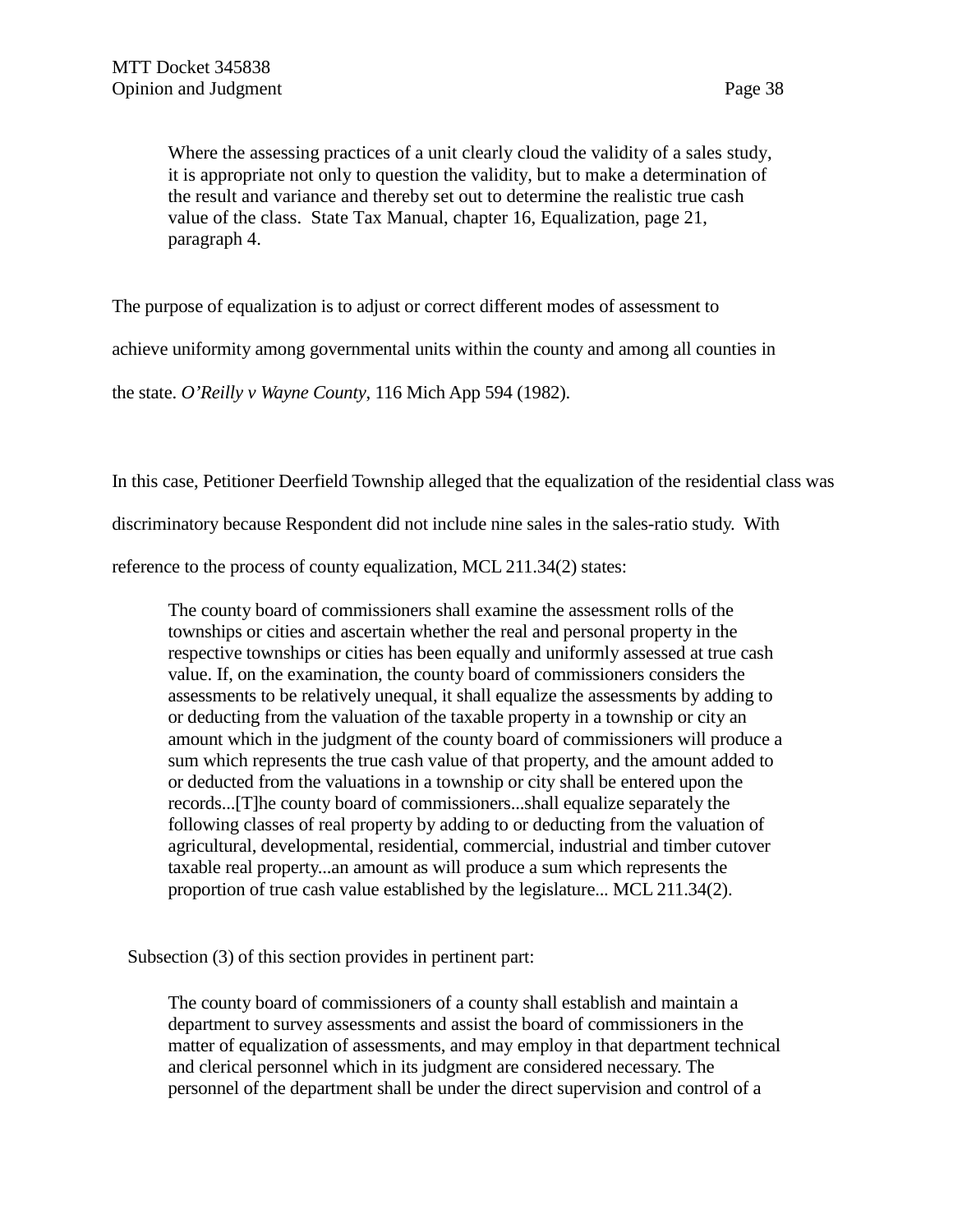director of the tax or equalization department who may designate an employee of the department as his or her deputy. The director...shall be appointed by the county board of commissioners. The county board of commissioners, through the department, may furnish assistance to local assessing officers in the performance of duties imposed upon those officers by this act, including the development and maintenance of accurate property descriptions, the discovery, listing, and valuation of properties for tax purposes, and the development and use of uniform valuation standards and techniques for the assessment of property. MCL 211.34(3).

The Tribunal is charged in this appeal to decide if the county board of commissioners determined the appropriate equalized value of the aggrieved unit based on facts and information known to them **on or before** final county equalization.

Throughout the testimony of the witnesses, the level of assessment and increases for the northern tier of Livingston County were discussed. The Tribunal finds that this is mostly *dicta*; it has little to do with the actual level of assessment for Deerfield Township. The comparison of assessment and percentage increases for surrounding townships is akin to a property owner wanting to compare its taxable value to the surrounding neighbors. It simply is not relevant in determining what the assessed to true cash ratio should be for Petitioner.

The sales-study ratios are dependent upon not only the sales but how they are interpreted and used by the assessor for the unit. The experience of the assessor and the ability to assess the properties within a jurisdiction will influence how the assessments are calculated. Assessors will vary from unit to unit not only in experience, but certification level, education, and communication skills. Assessors have access to all of the sales within their unit of government, but how they interpret the data and how it is verified determines the sales' validity. Unverified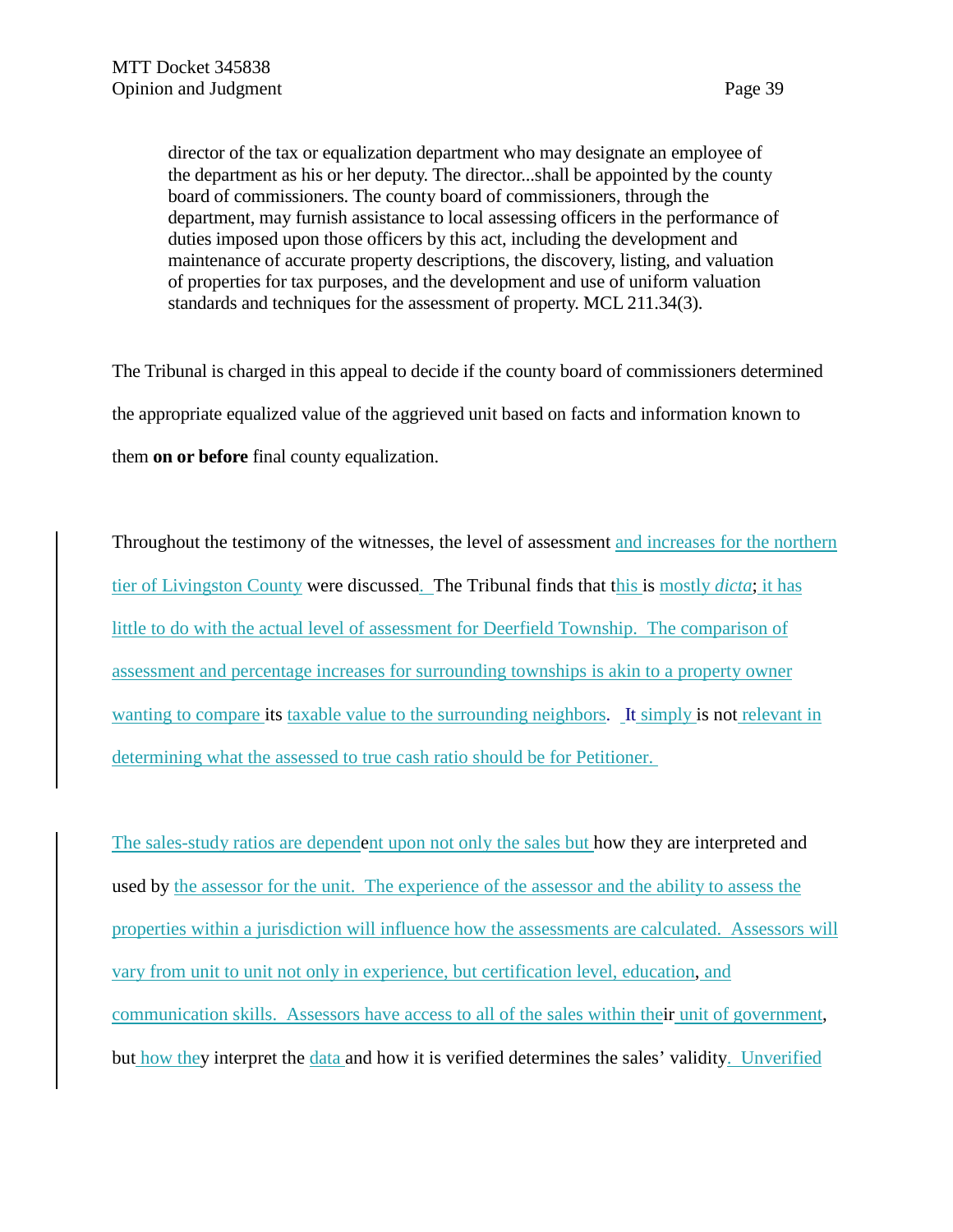information is of little use to determine whether a sale is valid or not. Verification of sales information after reasonable deadlines is also moot.

Petitioner's attorney stated at the onset of the hearing that the exclusion of nine sales from its sales ratio study resulted in an inequitable, unjust, unfair, and discriminatory factoring of the residential class of property for Deerfield Township.

The Tribunal will address each of Petitioner's issues:

(1) Should sales from a lending institution be excluded from sales studies? The Tribunal looks to Bulletin 6, August 15, 2007, wherein the State Tax Commission adopted guidelines for Assessors to use for verification for inclusion of sales of foreclosed properties in ratio studies. "The proper selection of sales for inclusion in these ratio studies is critically important to the development of uniform and accurate assessments."

Petitioner attempted to verify the foreclosure sales; however, trying is not the same as actually receiving verified information. Petitioner presented evidence that an RPS was requested from the financial institutions, but never received. The RPS contains information required to determine if there were any concessions, the type of financing, or if the sale conditions were affected by the financial institution's requirement to dispose of the foreclosed property prior to losing the Principal Residence Exemption.

Petitioner's attempt to verify the foreclosures is required; however, sending a certified real property statement is not the only way to determine the terms and conditions of a sale. Petitioner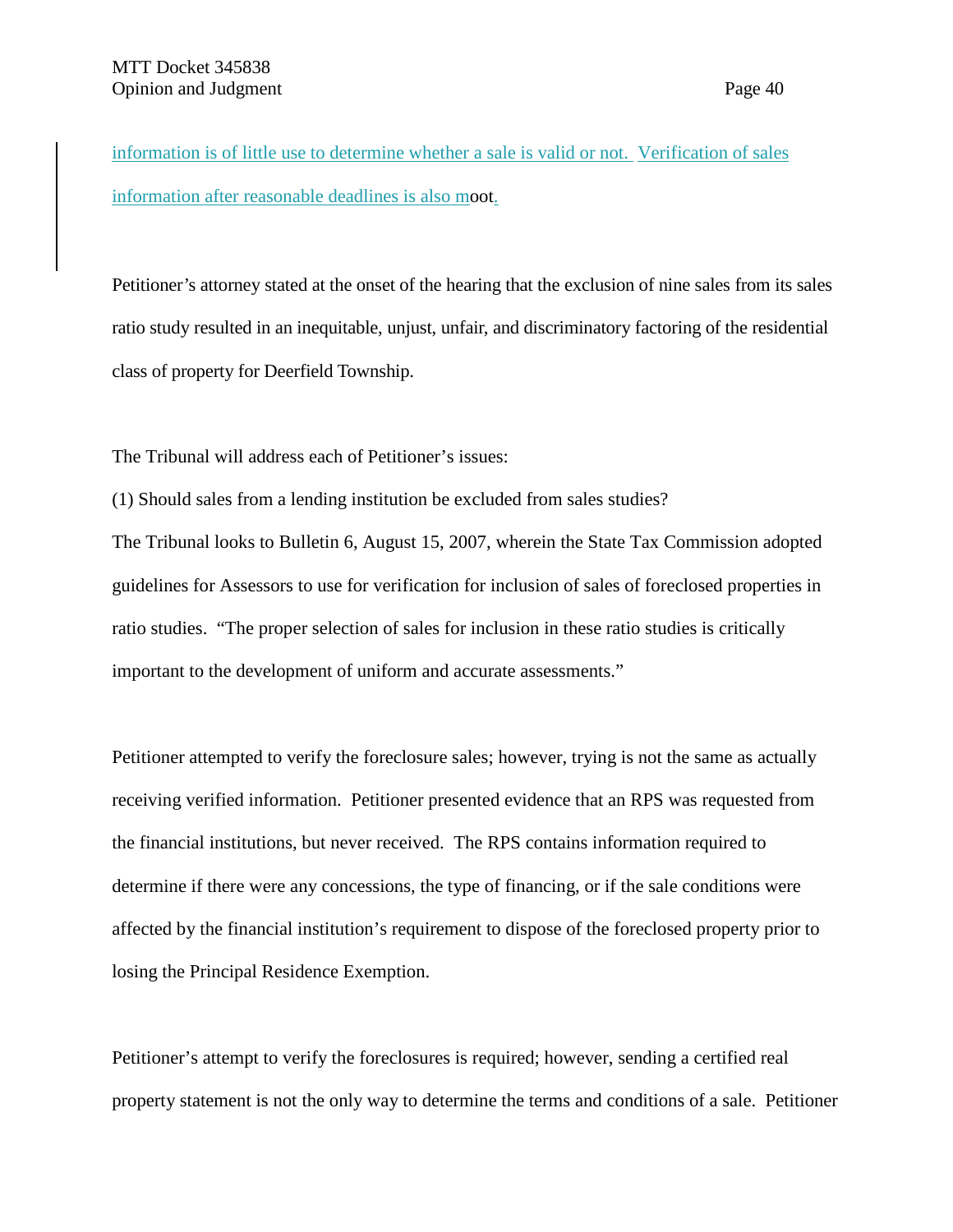did hire Oetzel, an  $MAI<sup>3</sup>$  $MAI<sup>3</sup>$  $MAI<sup>3</sup>$ , to verify information to determine whether he would include the property in an appraisal. Oetzel then opined if, for *his* purposes, he would use a sale or not. This was certainly a function that the assessing office could have performed earlier in the year instead of one week or so prior to the hearing before the Tribunal. Oetzel testified that he verified as much as possible in the week he was given to complete the task. However, Oetzel's verification did not include terms of the financing.

Petitioner has to have a cut-off date in which to send information to the county for inclusion in its annual sales ratio study. Because the information is used to determine sales ratios and economic condition factors, it needs to be verified and analyzed prior to its use in setting the December  $31<sup>st</sup>$  value. The assessor is required by statute to send out change of assessment notices a minimum of ten days prior to the board of review. Therefore, *at the latest*, the verification and conversations with Equalization should be completed prior to the March Board of Review and, in an optimistic cooperative effort, by January 2008 at the latest. Equalization does not have to accept the unverified information, and in this matter, apparently did not.

Respondent's Exhibit R-8 on January 11, 2008, states:

I have included the additional sale you requested to be added to the Deerfield twelve month sale studies. I have enclosed a listing of sales and the L4047. I will also send a revision to the State Tax Commission for their records.

This ratio will be considered your **final** ratio for the residential starting base for the 2008 assessment year.

<span id="page-40-0"></span><sup>&</sup>lt;sup>3</sup> The MAI designation is held by appraisers who are experienced in the valuation and evaluation of commercial, industrial, residential and other types of properties, and who advise clients on real estate investment decisions.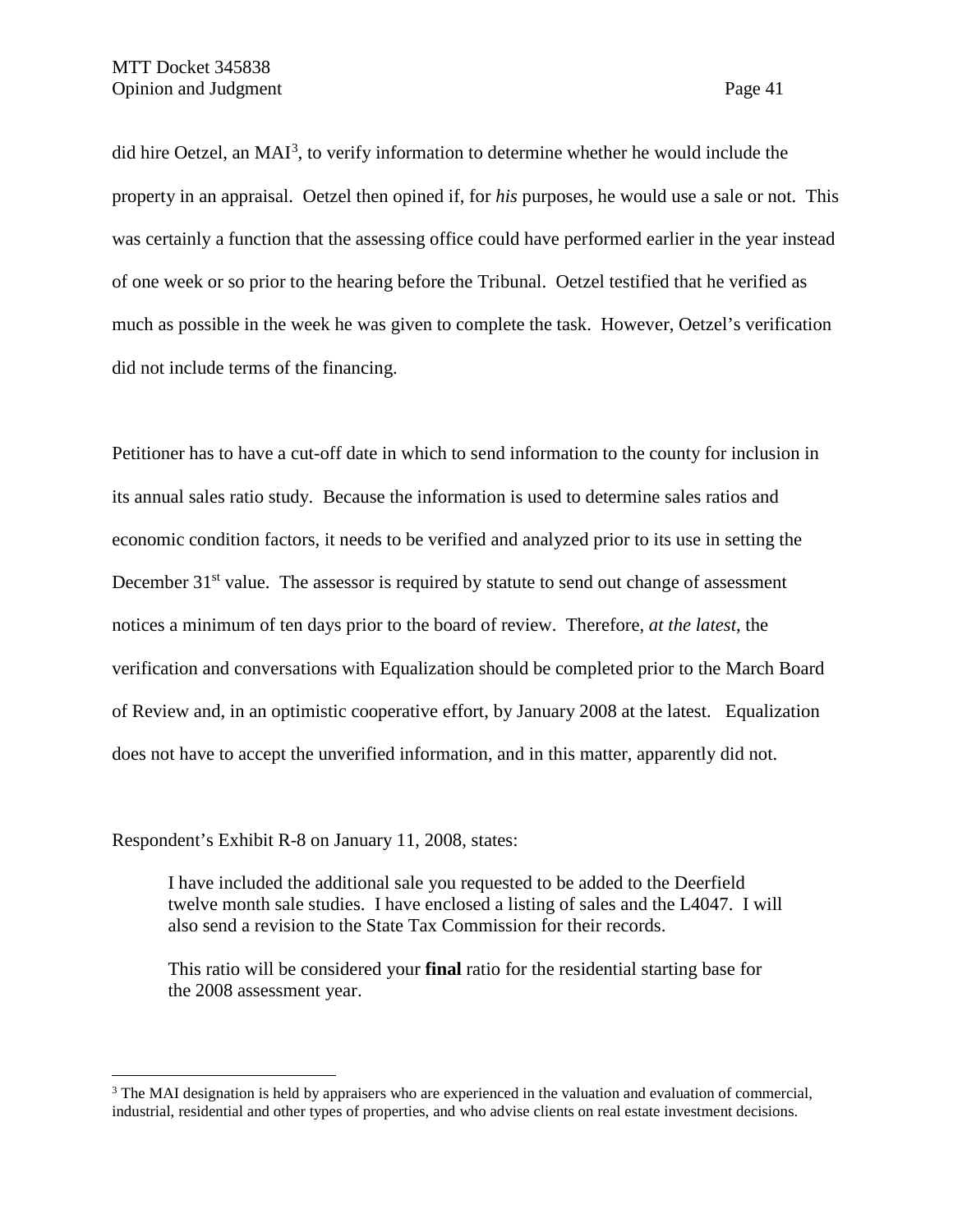It is well within Respondent's rights to set up parameters for inclusion of sales in the sales ratio study. MCL 211.34(3) states in part: "The county board of commissioners through the department, may furnish assistance to local assessing officers…and the development and use of uniform valuation standards and techniques for the assessment of property." Respondent, through verbal and written communication, treated ALL of the sales data utilized for sales-ratio studies the same for all of the taxing units within Livingston County. Petitioner was not treated any differently than other taxing units in the county when it came to the verification of sales of foreclosed properties. Those sales were not included because no verification was completed prior to equalization. The verification of additional information was done just prior to the hearing by an outside contractor. Petitioner was still lacking when it came to inspections of the properties to determine the condition of the property at the time of the sale. No information was provided to determine if the financing was by the actual financial institution that sold the property.

The Tribunal finds that sales from financial institutions need verification to ascertain if they represent market value and should be used in a sales-ratio study. The August 15, 2007 State Tax Commission Bulletin 6 provides assessors the stringent guidelines for inclusion of these sales. Petitioner did not meet these guidelines. When these guidelines are not appropriately met Respondent rightfully excluded the sales of foreclosures in the sales-ratio study.

The Tribunal finds for the reasons stated above and from the facts and evidence presented that it is reasonable to exclude the financial institution sales from the sales-ratio study because they do not meet the verification criteria, and we accordingly find that they were properly excluded. The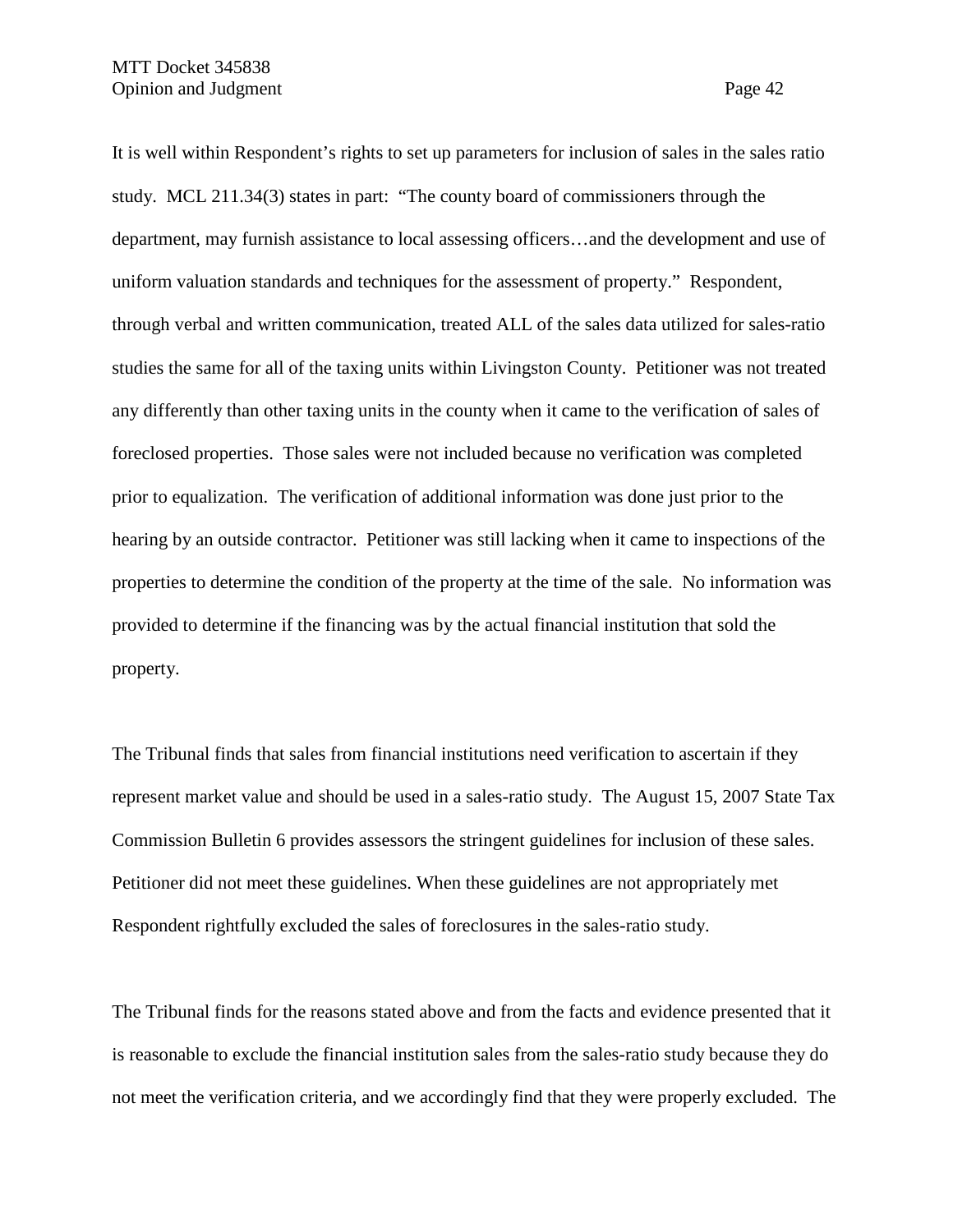Tribunal finds that Deerfield Township was not treated unfairly, inequitably, discriminatorily, or unjustly by exclusion of the sales that did not meet the verification criteria of foreclosure sales.

(2) Should sales involving a relocation service be excluded from the sales-ratio study? Equalization again has the authority to exclude specific sales based upon their parameters. It was agreed throughout the county by assessors that relocation sales may not be arms-length transactions. Relocation sales are assisted by a relocation company having a vested interest in selling the property not necessarily at market value, but with concessions to the seller provided by the employer.

Testimony indicated that the sale price may not reflect the amount of cash paid by the buyer that the seller would receive. In the instance of relocation sales, an institution agrees to move an employee to another location. The employer may pay a bonus to the seller as an incentive to move, or may provide financial assistance for the relocation, especially when the employee needs to be in the new location quickly.

The Tribunal finds that Deerfield Township was not treated unfairly, inequitably, discriminatorily, or unjustly by excluding the one relocation sale.

(3) Should a land contract memorandum be excluded from the sales-ratio study?

Petitioner provided to Equalization a copy of a land contract memorandum without the financing terms until March 7, 2008. The date the actual information was received is past the last date set by equalization where it indicated "this is the last revision to the sales-ratio study." To bring in untimely information and expect the Tribunal to accept carte blanche an untimely RPS that was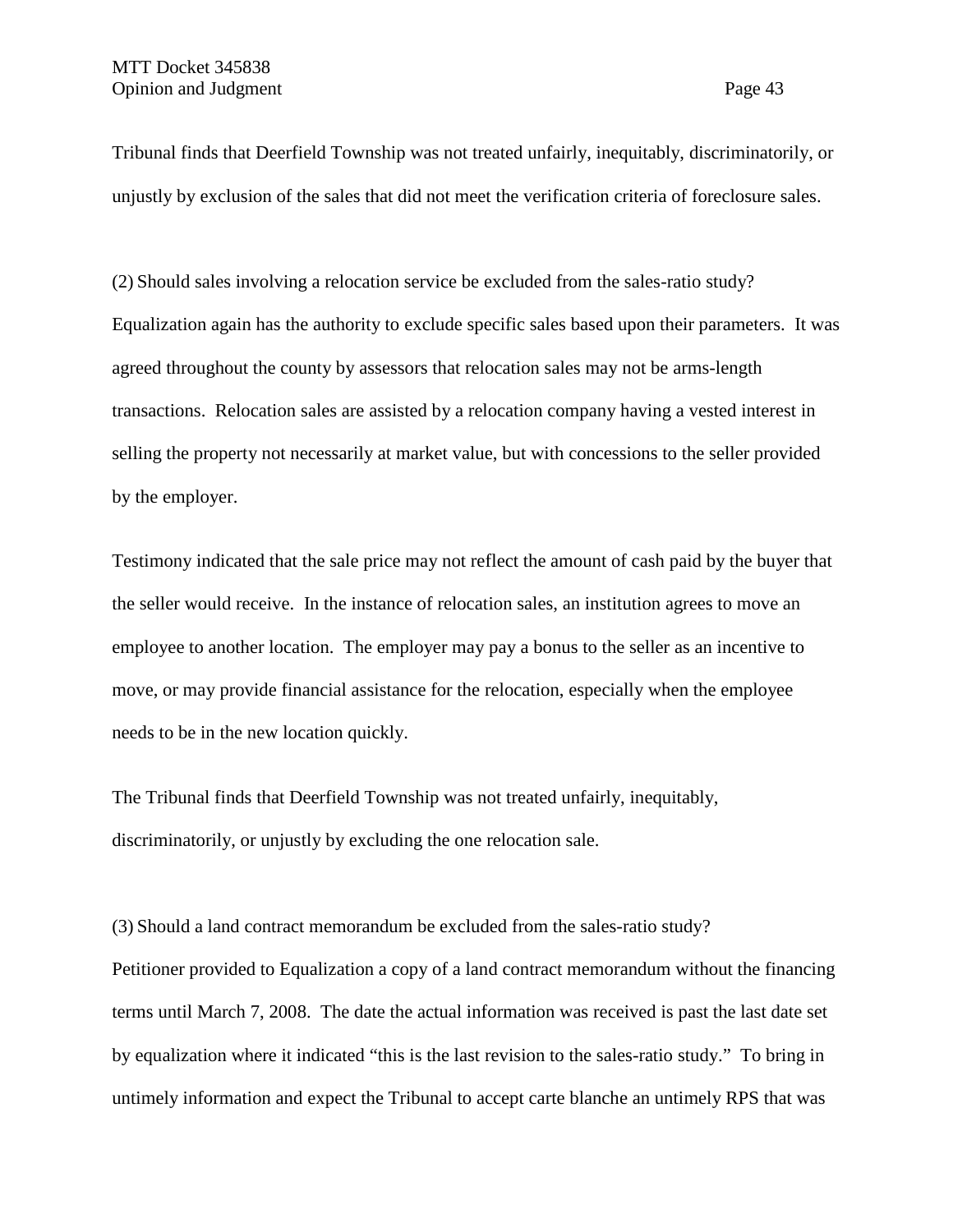not considered would be unfair, inequitable, unjust, and discriminatory to the rest of the county governmental units. It would give Deerfield Township preferential treatment. The Tribunal will not include information that was not received in a timely manner to use in Respondent's salesratio study for Petitioner.

The Tribunal finds that Deerfield Township was not treated unfairly, inequitably, discriminatorily or unjustly by excluding the memorandum of land contract sale.

(4) Should residential sales where the sales ratio fell below 20% or exceeded 80% be excluded from the sales studies as a statistical "outlier."

The Tribunal finds sales 5, 6 and 7 may be reminiscent of an arms-length transaction on paper, but upon further verification, appear to be a reason why the ratio exceeds the 80/20 rule. Sale 5 was a "problem" lot with two lots that required a variance in order to be built on. Sale 6 had owners in financial distress. Oetzel was not able to determine without additional information whether he would use it as an arms-length transaction. Sale 7 was a property that was under duress to sell. Testimony indicates that this property was a "short sale." The property was scheduled for foreclosure the day after closing. If the Sale 7 property had not been sold it would have been foreclosed. Therefore, the Tribunal will not overturn Respondent's 80/20 parameters where, as here, they serve a purpose.

The Tribunal finds that Deerfield Township was not treated unfairly, inequitably, discriminatorily, or unjustly by excluding the sales where the ratios fell below 20% or exceeded 80%.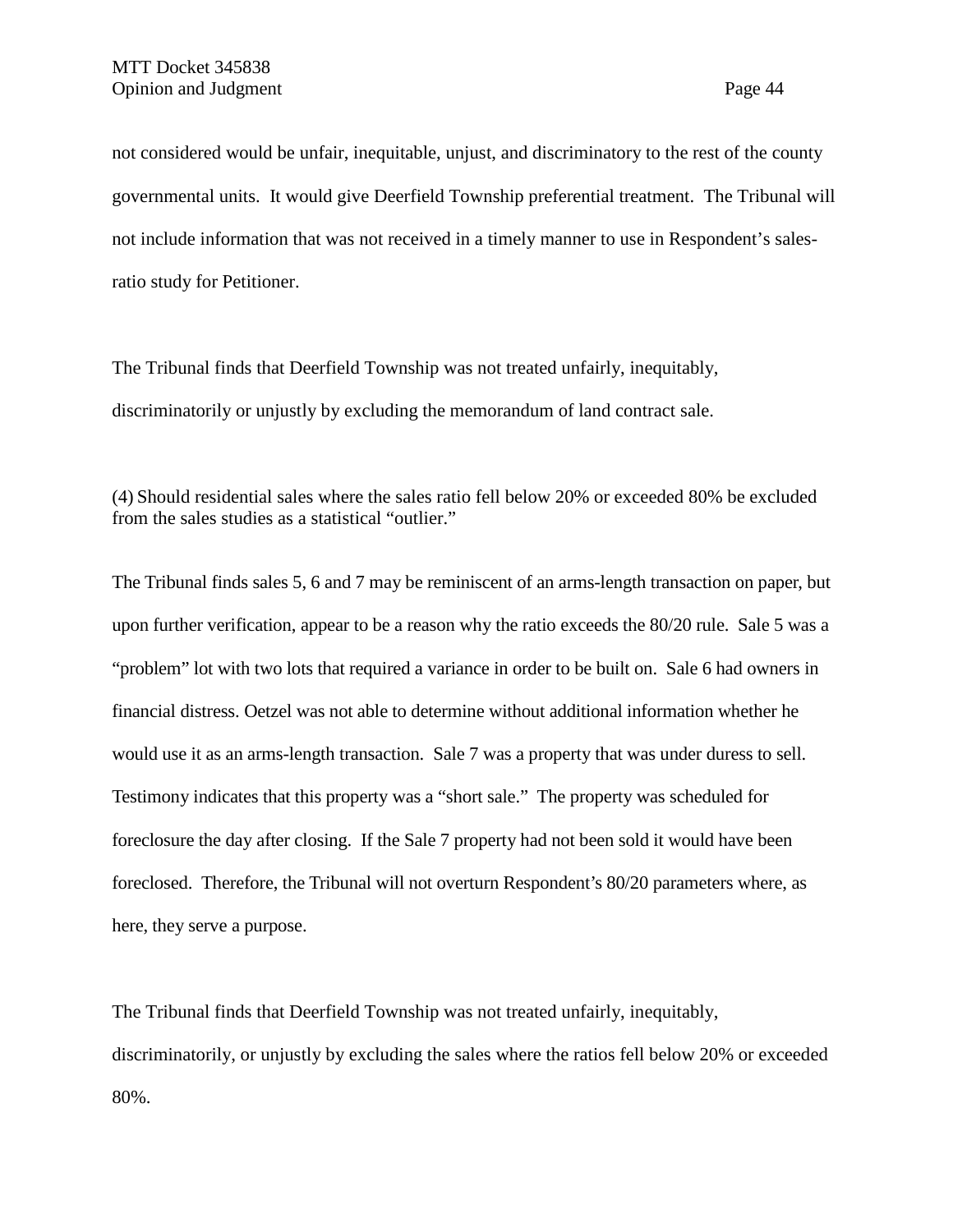#### **Final Conclusion and Judgment**

The guidelines established by the State Tax Commission are designed to provide standardized techniques to achieve uniformity of assessments by the various units within the county. Since the county equalization studies are performed for the purpose of comparing the average level of assessment in the units in the county, if they are performed using the same studies, data, gathering techniques, and guidelines as to all units, the county equalization studies should achieve a high degree of uniformity between units. Equalization Director Towne testified that the same methodology was utilized in all units throughout the county and we can find little fault with her one-year sales-ratio study.

The township bears the burden of proof to show that the equalization complained of was unfair, unjust, inequitable, or discriminatory. Essentially, the township contends that its inclusion of nine sales typically considered non-arms-length transactions by Respondent merits more weight than the figures reached by the county equalization department.

We conclude that the evidence presented by Petitioner does not warrant a change of equalized values.

Deerfield Township has not met its burden of proof by the greater weight of the evidence under MCL 211.34(4); MSA 7.52(4). The township was treated fairly, justly, equitably, and in a non-discriminatory manner in the equalization process by the Livingston County Board of Commissioners.